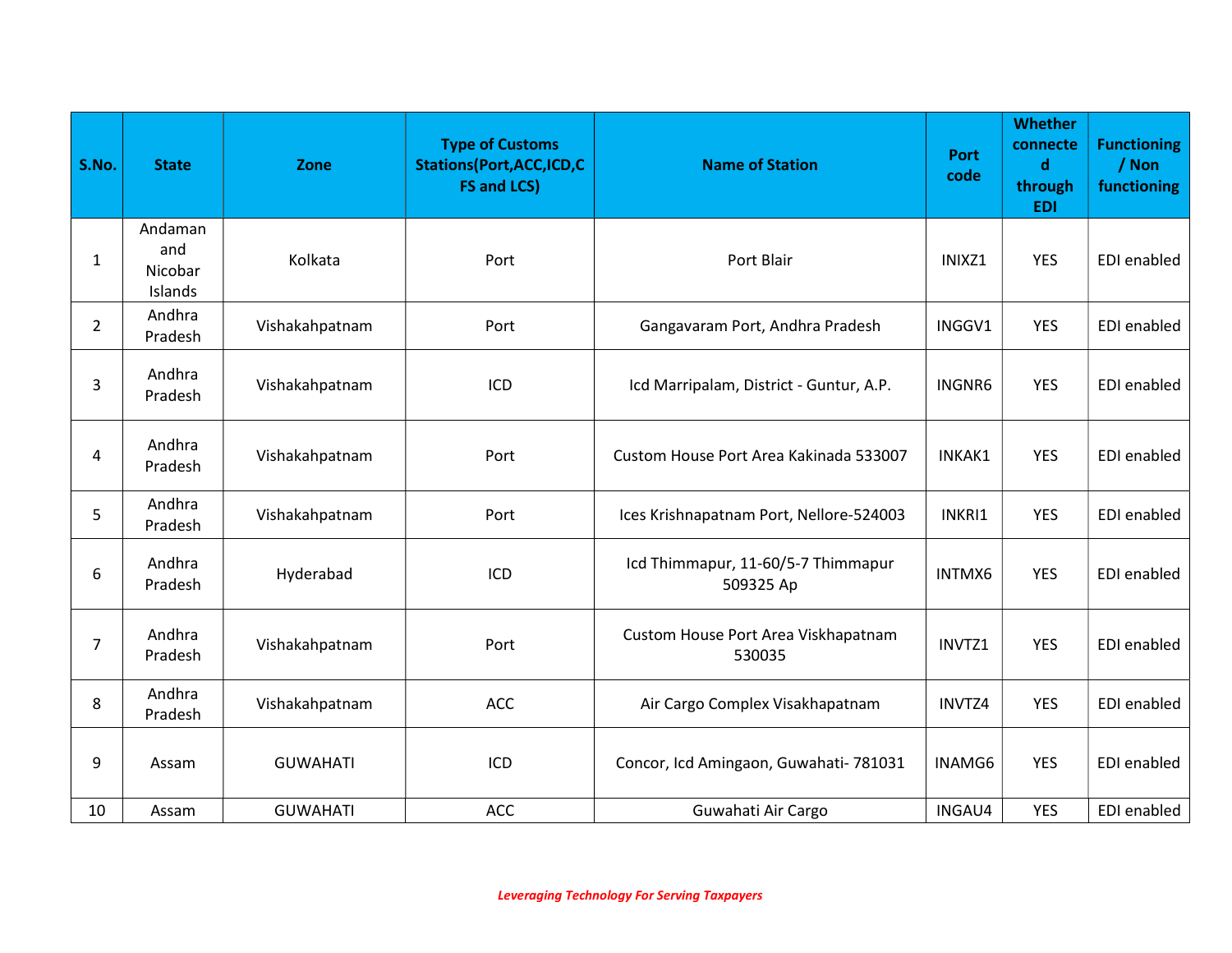| S.No. | <b>State</b> | <b>Zone</b>   | <b>Type of Customs</b><br><b>Stations(Port, ACC, ICD, C</b><br><b>FS and LCS)</b> | <b>Name of Station</b>                               | <b>Port</b><br>code | <b>Whether</b><br>connecte<br>$\mathbf d$<br>through<br><b>EDI</b> | <b>Functioning</b><br>/ Non<br>functioning |
|-------|--------------|---------------|-----------------------------------------------------------------------------------|------------------------------------------------------|---------------------|--------------------------------------------------------------------|--------------------------------------------|
| 11    | <b>Bihar</b> | Patna         | LCS                                                                               | Bairgania                                            | <b>INBGUB</b>       | <b>YES</b>                                                         | EDI enabled                                |
| 12    | <b>Bihar</b> | Patna         | LCS                                                                               | Bhimnagar                                            | <b>INBNRB</b>       | <b>YES</b>                                                         | EDI enabled                                |
| 13    | <b>Bihar</b> | Patna         | LCS                                                                               | <b>Bhitamore</b>                                     | <b>INBTMB</b>       | <b>YES</b>                                                         | EDI enabled                                |
| 14    | <b>Bihar</b> | Patna         | LCS                                                                               | Galgalia                                             | <b>INGALB</b>       | <b>YES</b>                                                         | EDI enabled                                |
| 15    | <b>Bihar</b> | Patna         | LCS                                                                               | Jayanagar                                            | <b>INJAYB</b>       | <b>YES</b>                                                         | EDI enabled                                |
| 16    | <b>Bihar</b> | Patna         | LCS                                                                               | Lcs Jogbani, Dist:Araria, Bihar                      | <b>INJBNB</b>       | <b>YES</b>                                                         | EDI enabled                                |
| 17    | <b>Bihar</b> | Patna         | LCS                                                                               | Pipraun                                              | <b>INKJIB</b>       | <b>YES</b>                                                         | EDI enabled                                |
| 18    | <b>Bihar</b> | Patna         | LCS                                                                               | Kunauli                                              | <b>INKNLB</b>       | <b>YES</b>                                                         | EDI enabled                                |
| 19    | <b>Bihar</b> | Patna         | LCS                                                                               | Laukaha                                              | <b>INLKQB</b>       | <b>YES</b>                                                         | EDI enabled                                |
| 20    | <b>Bihar</b> | Patna         | LCS                                                                               | Lcs Raxaul, Dist: East Champaran, Bihar              | <b>INRXLB</b>       | <b>YES</b>                                                         | EDI enabled                                |
| 21    | <b>Bihar</b> | Patna         | LCS                                                                               | Sonabarsa                                            | <b>INSNBB</b>       | <b>YES</b>                                                         | <b>EDI</b> enabled                         |
| 22    | Chattisgarh  | <b>Bhopal</b> | ICD                                                                               | Icd Raipur, Nr Goods Shed Kapa Raipur<br>492009      | INRAI6              | <b>YES</b>                                                         | EDI enabled                                |
| 23    | Chattisgarh  | Bhopal        | ICD                                                                               | Icd- Naya Raipur                                     | <b>INRML6</b>       | <b>YES</b>                                                         | EDI enabled                                |
| 24    | Delhi        | Delhi         | ACC                                                                               | New Custom House, Nr Igi Airport New Delhi<br>110037 | INDEL4              | <b>YES</b>                                                         | EDI enabled                                |
| 25    | Delhi        | Delhi         | ICD                                                                               | Icd Patparganj, Gazipur, Nr Gazipur Bus<br>Depot, Nd | INPPG6              | <b>YES</b>                                                         | EDI enabled                                |
| 26    | Delhi        | Delhi         | ICD                                                                               | Icd Tughlakabad New Delhi 110020                     | <b>INTKD6</b>       | <b>YES</b>                                                         | EDI enabled                                |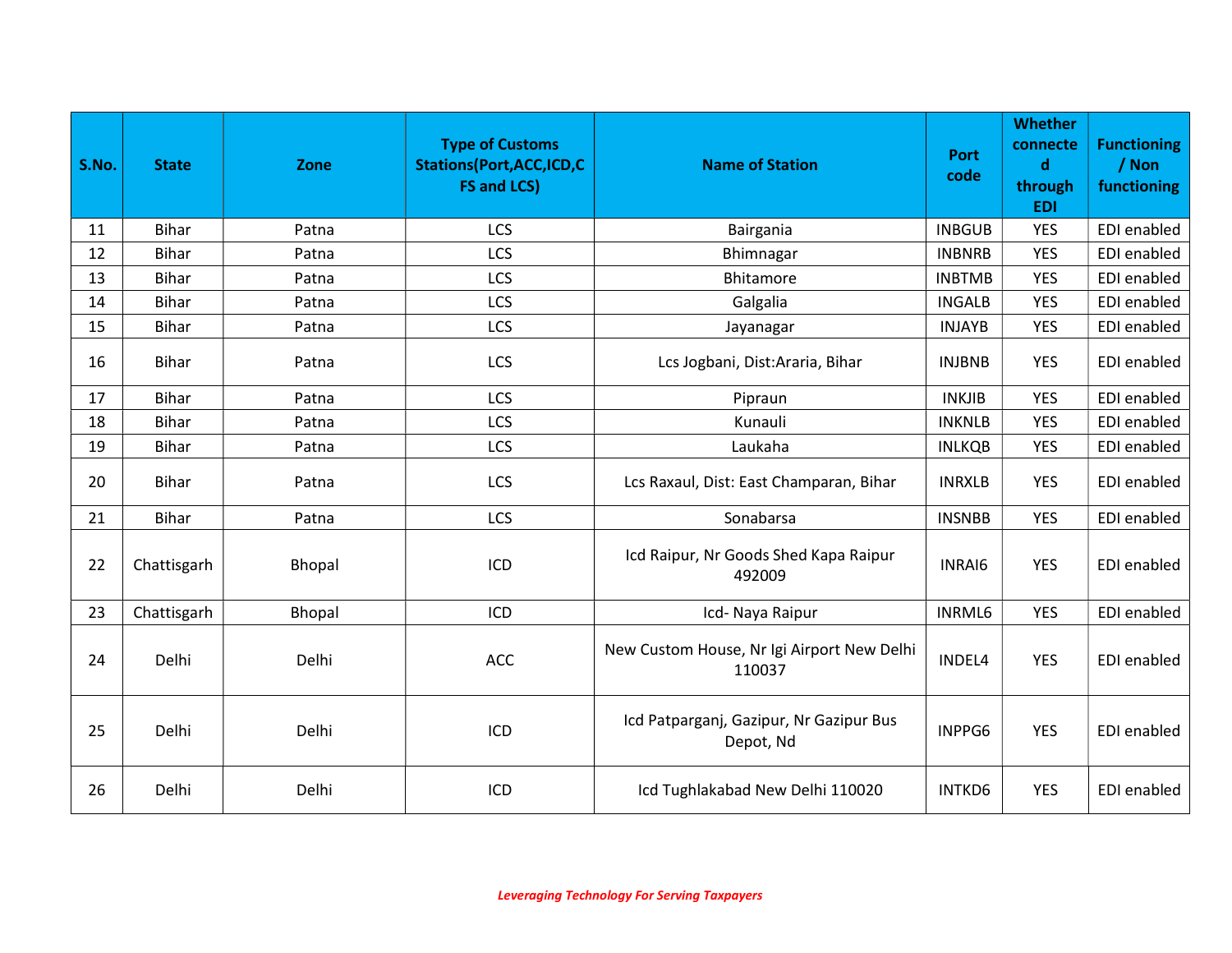| S.No. | <b>State</b> | Zone      | <b>Type of Customs</b><br><b>Stations (Port, ACC, ICD, C</b><br><b>FS and LCS)</b> | <b>Name of Station</b>                               | <b>Port</b><br>code | <b>Whether</b><br>connecte<br>$\mathbf d$<br>through<br><b>EDI</b> | <b>Functioning</b><br>/ Non<br>functioning |
|-------|--------------|-----------|------------------------------------------------------------------------------------|------------------------------------------------------|---------------------|--------------------------------------------------------------------|--------------------------------------------|
| 27    | Goa          | Pune      | <b>ACC</b>                                                                         | Goa Air Cargo Complex, Sada Complex,<br>Marmagoa     | INGOI4              | <b>YES</b>                                                         | EDI enabled                                |
| 28    | Goa          | Pune      | ICD                                                                                | Icd Verna                                            | <b>INMDG</b><br>6   | <b>YES</b>                                                         | EDI enabled                                |
| 29    | Goa          | Pune      | Port                                                                               | New Custom House Marmagoa, Goa Pin-<br>403803        | <b>INMRM</b><br>1   | <b>YES</b>                                                         | EDI enabled                                |
| 30    | Goa          | Pune      | Port                                                                               | Panaji Port                                          | INPAN1              | <b>YES</b>                                                         | EDI enabled                                |
| 31    | Gujarat      | Ahmedabad | ICD                                                                                | Icd Ankleshwar Opp Ongc Tnship Old Nh8<br>Ankleshwar | <b>INAKV6</b>       | <b>YES</b>                                                         | <b>EDI</b> enabled                         |
| 32    | Gujarat      | Ahmedabad | Port                                                                               | Alang Port                                           | INALA1              | <b>YES</b>                                                         | EDI enabled                                |
| 33    | Gujarat      | Ahmedabad | <b>ACC</b>                                                                         | Acc Ahmedabad, Old Airport Sahibaug<br>Ahmedabad 12  | INAMD4              | <b>YES</b>                                                         | EDI enabled                                |
| 34    | Gujarat      | Ahmedabad | Port                                                                               | Bedi Port Jamnagar, Gujarat                          | INBED1              | <b>YES</b>                                                         | EDI enabled                                |
| 35    | Gujarat      | Ahmedabad | Port                                                                               | <b>Bhavnagar Sea</b>                                 | INBHU1              | <b>YES</b>                                                         | EDI enabled                                |
| 36    | Gujarat      | Ahmedabad | ICD                                                                                | Icd Dashrath Vadodara Gujarat 391740                 | <b>INBRC6</b>       | <b>YES</b>                                                         | EDI enabled                                |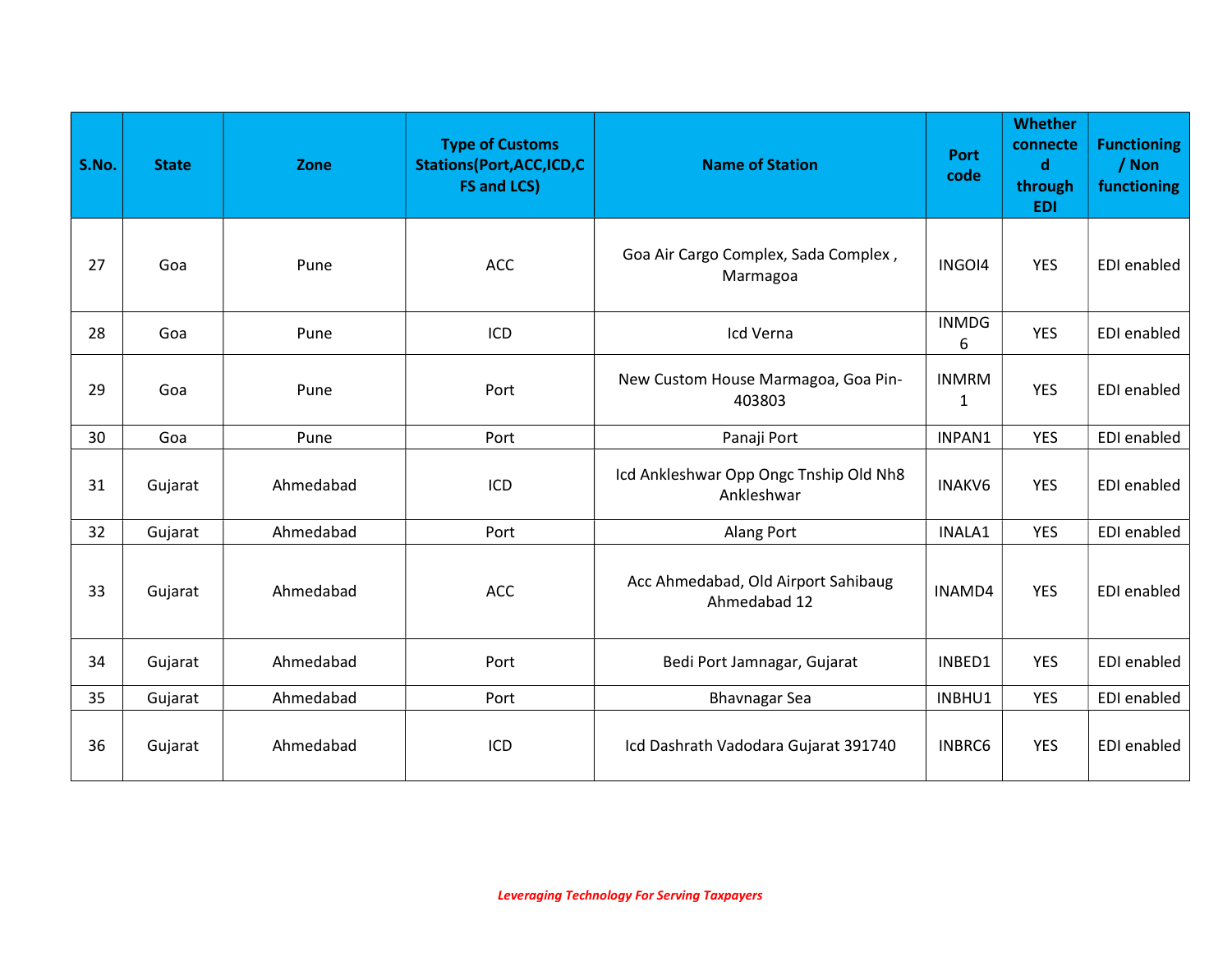| S.No. | <b>State</b> | Zone      | <b>Type of Customs</b><br><b>Stations(Port, ACC, ICD, C</b><br><b>FS and LCS)</b> | <b>Name of Station</b>                                    | <b>Port</b><br>code | <b>Whether</b><br>connecte<br>$\mathbf d$<br>through<br><b>EDI</b> | <b>Functioning</b><br>/ Non<br>functioning |
|-------|--------------|-----------|-----------------------------------------------------------------------------------|-----------------------------------------------------------|---------------------|--------------------------------------------------------------------|--------------------------------------------|
| 37    | Gujarat      | Ahmedabad | Port                                                                              | Dahej Port Custom House Dist: Baroach<br>Gujarat          | INDAH1              | <b>YES</b>                                                         | EDI enabled                                |
| 38    | Gujarat      | Ahmedabad | ICD                                                                               | Shb Icd Surat                                             | INHIR6              | <b>YES</b>                                                         | <b>EDI</b> enabled                         |
| 39    | Gujarat      | Ahmedabad | Port                                                                              | Hazira Port, Choryashi, Bypass Rd., Hazira,<br>Surat      | INHZA1              | <b>YES</b>                                                         | <b>EDI</b> enabled                         |
| 40    | Gujarat      | Ahmedabad | Port                                                                              | Custom House, Near Balaji Temple Kandla<br>370210         | INIXY1              | <b>YES</b>                                                         | EDI enabled                                |
| 41    | Gujarat      | Ahmedabad | Port                                                                              | Jakhau Port                                               | INJAK1              | <b>YES</b>                                                         | EDI enabled                                |
| 42    | Gujarat      | Ahmedabad | <b>ACC</b>                                                                        | Jamnagar Air Cargo                                        | INJGA4              | <b>YES</b>                                                         | EDI enabled                                |
| 43    | Gujarat      | Ahmedabad | ICD                                                                               | Icd Sachana                                               | <b>INJKA6</b>       | <b>YES</b>                                                         | EDI enabled                                |
| 44    | Gujarat      | Ahmedabad | ICD                                                                               | Kribhco Infstr Ltd, Hazira, Kribhco<br>Ngr, Surat, Gujrat | <b>INKBC6</b>       | <b>YES</b>                                                         | EDI enabled                                |
| 45    | Gujarat      | Ahmedabad | Port                                                                              | Kodinar Port (Muldwarka)                                  | INKDN1              | <b>YES</b>                                                         | EDI enabled                                |
| 46    | Gujarat      | Ahmedabad | Port                                                                              | Magdalla Port Urmi Complex Sangrampura<br>Surat 2         | INMDA1              | <b>YES</b>                                                         | <b>EDI</b> enabled                         |
| 47    | Gujarat      | Ahmedabad | Port                                                                              | Mundra Port Sez Mundra Gujarat                            | <b>INMUN</b><br>1   | <b>YES</b>                                                         | EDI enabled                                |
| 48    | Gujarat      | Ahmedabad | Port                                                                              | Navlakhi Port                                             | INNAV1              | <b>YES</b>                                                         | EDI enabled                                |
| 49    | Gujarat      | Ahmedabad | Port                                                                              | Okha Port                                                 | INOKH1              | <b>YES</b>                                                         | EDI enabled                                |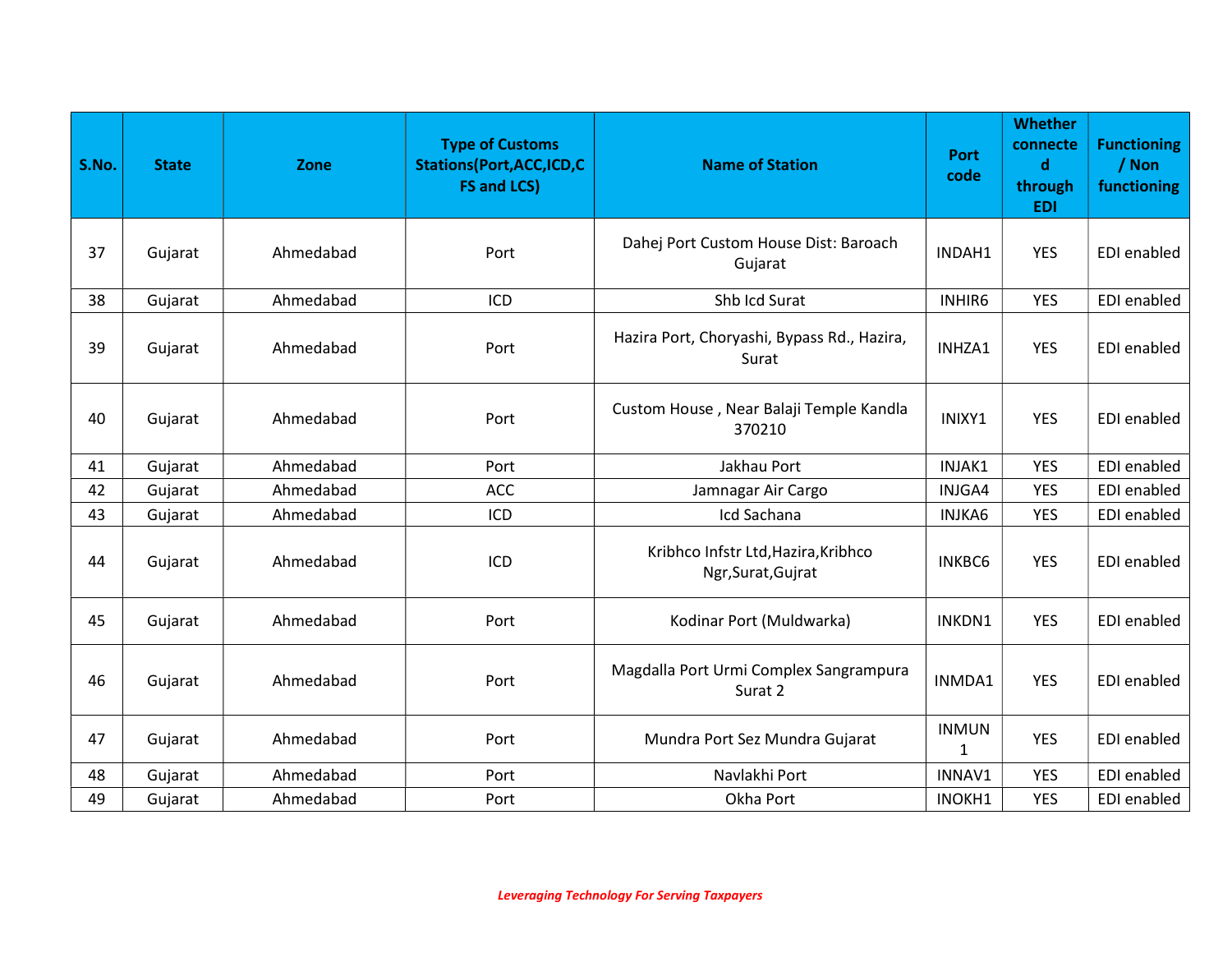| S.No. | <b>State</b> | Zone      | <b>Type of Customs</b><br><b>Stations(Port, ACC, ICD, C</b><br><b>FS and LCS)</b> | <b>Name of Station</b>                               | Port<br>code      | <b>Whether</b><br>connecte<br>$\mathbf d$<br>through<br><b>EDI</b> | <b>Functioning</b><br>/ Non<br>functioning |
|-------|--------------|-----------|-----------------------------------------------------------------------------------|------------------------------------------------------|-------------------|--------------------------------------------------------------------|--------------------------------------------|
| 50    | Gujarat      | Ahmedabad | Port                                                                              | Old Mundra Port                                      | <b>INOMU</b><br>1 | <b>YES</b>                                                         | EDI enabled                                |
| 51    | Gujarat      | Ahmedabad | Port                                                                              | Pipavav Port P: Ucchaiya D: Amreli Gujarat<br>365560 | INPAV1            | <b>YES</b>                                                         | EDI enabled                                |
| 52    | Gujarat      | Ahmedabad | Port                                                                              | Porbandar Port                                       | INPBD1            | <b>YES</b>                                                         | EDI enabled                                |
| 53    | Gujarat      | Ahmedabad | ICD                                                                               | Surat Diamond Park, Gidc, Sachin, Surat-<br>394230   | <b>INSAC6</b>     | <b>YES</b>                                                         | EDI enabled                                |
| 54    | Gujarat      | Ahmedabad | ICD                                                                               | Icd Thar Dry Port, Kadi Road Sanand<br>Ahmedabad     | <b>INSAU6</b>     | <b>YES</b>                                                         | EDI enabled                                |
| 55    | Gujarat      | Ahmedabad | ICD                                                                               | Icd Sabarmati, Kaligam Sabarmati<br>Ahmedabad 382470 | INSBI6            | <b>YES</b>                                                         | EDI enabled                                |
| 56    | Gujarat      | Ahmedabad | Port                                                                              | Sikka Port                                           | INSIK1            | <b>YES</b>                                                         | EDI enabled                                |
| 57    | Gujarat      | Ahmedabad | Port                                                                              | <b>Tuna Port</b>                                     | INTUN1            | <b>YES</b>                                                         | EDI enabled                                |
| 58    | Gujarat      | Ahmedabad | Port                                                                              | Vadinar                                              | INVAD1            | <b>YES</b>                                                         | <b>EDI</b> enabled                         |
| 59    | Gujarat      | Ahmedabad | ICD                                                                               | Icd Valvada, Nh 8 Taluka Umbergaon Valsad<br>Gujarat | <b>INVPI6</b>     | <b>YES</b>                                                         | EDI enabled                                |
| 60    | Gujarat      | Ahmedabad | Port                                                                              | Sea Port-Salaya, Gujarat                             | INSAL1            | <b>YES</b>                                                         | EDI enabled                                |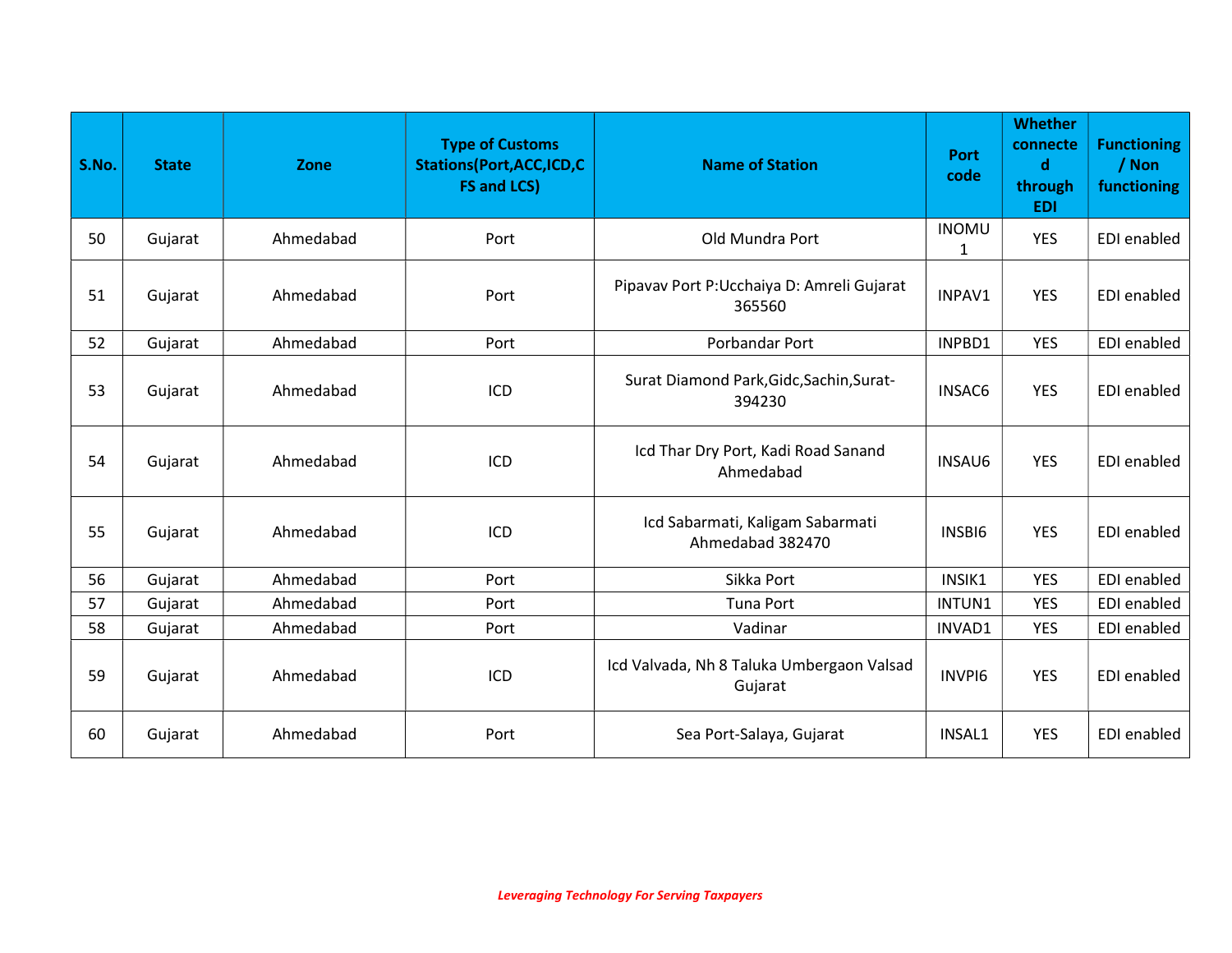| S.No. | <b>State</b> | Zone      | <b>Type of Customs</b><br><b>Stations(Port,ACC,ICD,C</b><br><b>FS and LCS)</b> | <b>Name of Station</b>                                                        | <b>Port</b><br>code | <b>Whether</b><br>connecte<br>$\mathbf d$<br>through<br><b>EDI</b> | <b>Functioning</b><br>/ Non<br>functioning |
|-------|--------------|-----------|--------------------------------------------------------------------------------|-------------------------------------------------------------------------------|---------------------|--------------------------------------------------------------------|--------------------------------------------|
| 61    | Gujarat      | Ahmedabad | ICD                                                                            | Icd Viramgam, Village-Bhojwa, Taluk-<br>Viramgam, District-Ahmedabad, Gujarat | INVGR6              | <b>YES</b>                                                         | EDI enabled                                |
| 62    | Haryana      | Delhi     | ICD                                                                            | Icd, Bawal, Rewari, Haryana                                                   | INBAW6              | <b>YES</b>                                                         | EDI enabled                                |
| 63    | Haryana      | Delhi     | ICD                                                                            | Panchi Gujaran, Tehsil-Gannaur-Sonepat Dist.<br>Hr                            | INBDM6              | <b>YES</b>                                                         | EDI enabled                                |
| 64    | Haryana      | Delhi     | ICD                                                                            | Icd Grfl, Village Piyala, Faridabad                                           | INBFR6              | <b>YES</b>                                                         | EDI enabled                                |
| 65    | Haryana      | Delhi     | ICD                                                                            | Icd Concor, Sector 25, Faridabad                                              | INBVC6              | <b>YES</b>                                                         | EDI enabled                                |
| 66    | Haryana      | Delhi     | ICD                                                                            | Icd, Jattipur, Sonepat                                                        | <b>INDWN</b><br>6   | <b>YES</b>                                                         | EDI enabled                                |
| 67    | Haryana      | Delhi     | ICD                                                                            | Icd Ballabgarh Sector 59 Faridabad-121004                                     | INFBD6              | <b>YES</b>                                                         | EDI enabled                                |
| 68    | Haryana      | Delhi     | ICD                                                                            | Icd Garhi Harsaru Sri Maruthi Nagar Gurgaon                                   | INGHR6              | <b>YES</b>                                                         | EDI enabled                                |
| 69    | Haryana      | Delhi     | ICD                                                                            | Kribhco Logistic Park, Rewari, Haryana                                        | <b>INPKR6</b>       | <b>YES</b>                                                         | EDI enabled                                |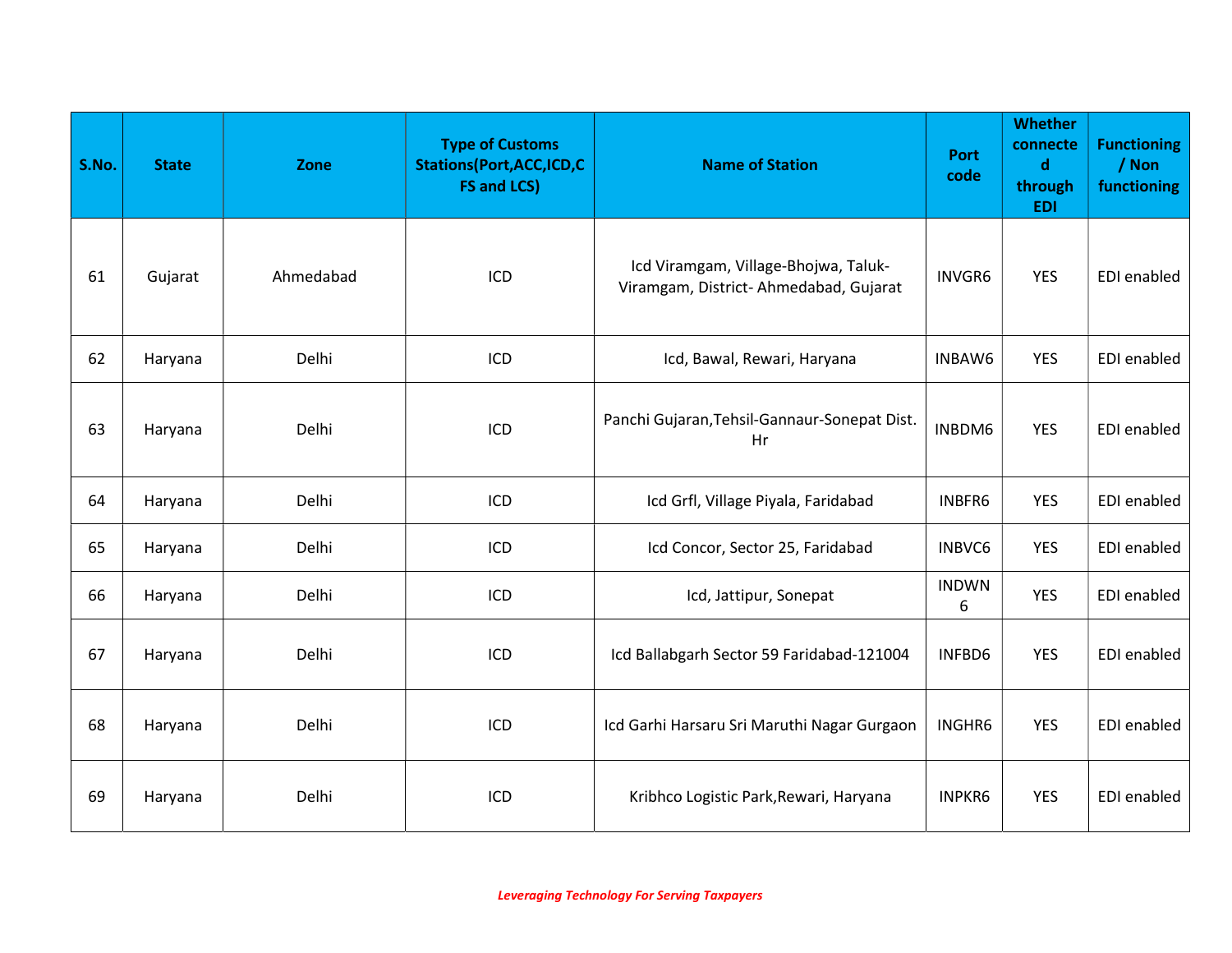| S.No. | <b>State</b>         | Zone      | <b>Type of Customs</b><br><b>Stations(Port, ACC, ICD, C</b><br><b>FS and LCS)</b> | <b>Name of Station</b>                                   | Port<br>code  | <b>Whether</b><br>connecte<br>$\mathbf d$<br>through<br><b>EDI</b> | <b>Functioning</b><br>/ Non<br>functioning |
|-------|----------------------|-----------|-----------------------------------------------------------------------------------|----------------------------------------------------------|---------------|--------------------------------------------------------------------|--------------------------------------------|
| 70    | Haryana              | Delhi     | ICD                                                                               | Icd Panipat Babarpur Railway Station Panipat             | INPNP6        | <b>YES</b>                                                         | EDI enabled                                |
| 71    | Haryana              | Delhi     | ICD                                                                               | Icd Patli, Gurgaon, Haryana                              | INPTL6        | <b>YES</b>                                                         | EDI enabled                                |
| 72    | Haryana              | Delhi     | ICD                                                                               | <b>Icd Palwal</b>                                        | INPWL6        | <b>YES</b>                                                         | EDI enabled                                |
| 73    | Haryana              | Delhi     | ICD                                                                               | Icd Rewari, Rewari Haryana                               | INREA6        | <b>YES</b>                                                         | EDI enabled                                |
| 74    | Haryana              | Delhi     | ICD                                                                               | Icd Barhi, Ganaur, Distt-Sonepat, Haryana                | <b>INRUG6</b> | <b>YES</b>                                                         | <b>EDI</b> enabled                         |
| 75    | Himachal<br>Pradesh  | Delhi(P)  | ICD                                                                               | Icd Baddi                                                | INBDI6        | <b>YES</b>                                                         | EDI enabled                                |
| 76    | Jammu and<br>Kashmir | Delhi(P)  | <b>ACC</b>                                                                        | Srinagar                                                 | INSXR4        | <b>YES</b>                                                         | <b>EDI</b> enabled                         |
| 77    | Jharkhand            | Patna     | ICD                                                                               | Icd Jamshedpur, Near Fci<br>Godown, Tatanagar, Jharkhand | INIXW6        | <b>YES</b>                                                         | EDI enabled                                |
| 78    | Karnataka            | Bengaluru | <b>ACC</b>                                                                        | Acc Bangalore, Bengaluru International<br>Airport        | INBLR4        | <b>YES</b>                                                         | EDI enabled                                |
| 79    | Karnataka            | Bengaluru | ICD                                                                               | Icd, Hassan, Karnataka                                   | <b>INHAS6</b> | <b>YES</b>                                                         | EDI enabled                                |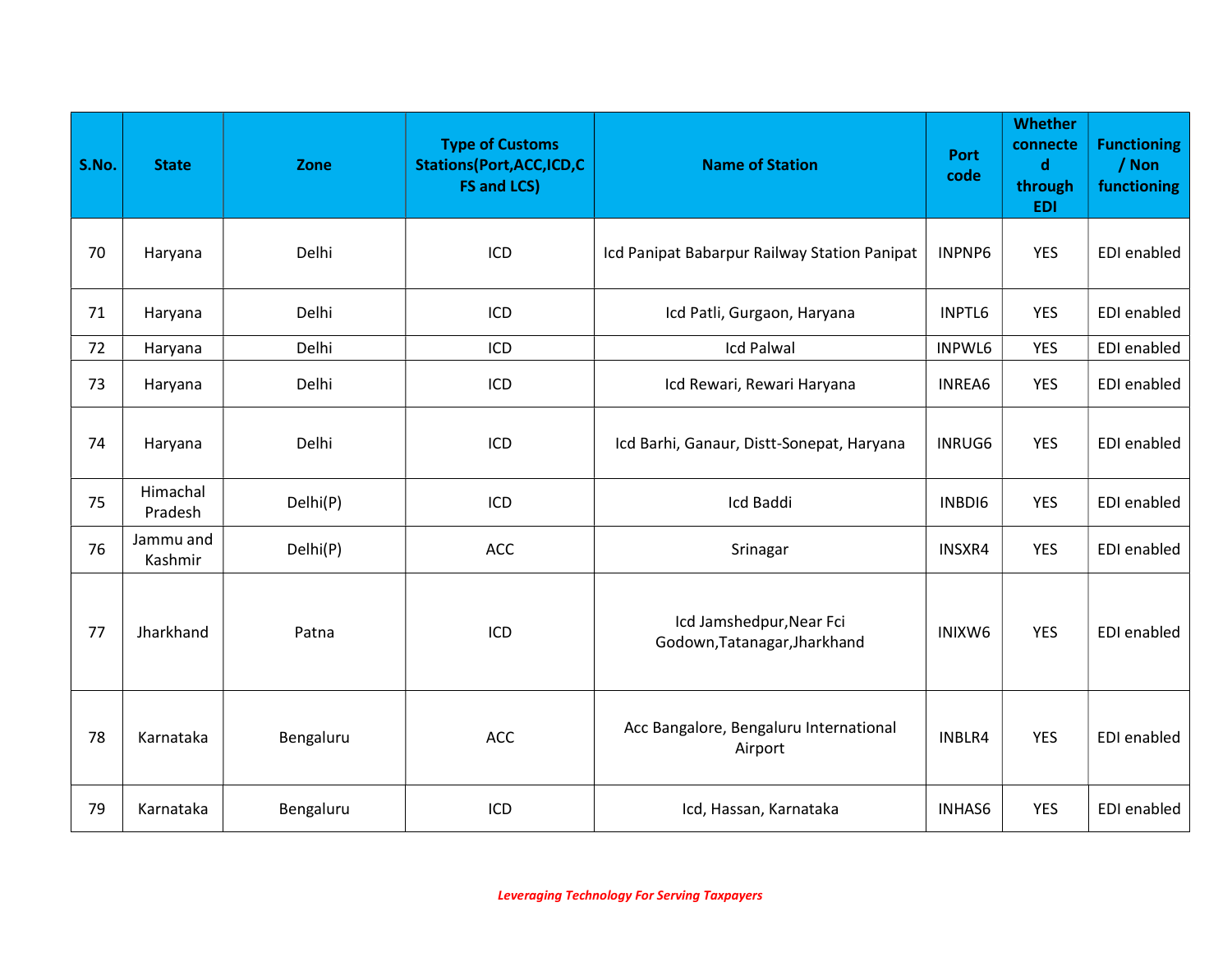| S.No. | <b>State</b> | Zone                   | <b>Type of Customs</b><br><b>Stations(Port, ACC, ICD, C</b><br><b>FS and LCS)</b> | <b>Name of Station</b>                                | <b>Port</b><br>code | <b>Whether</b><br>connecte<br>$\mathbf d$<br>through<br><b>EDI</b> | <b>Functioning</b><br>/ Non<br>functioning |
|-------|--------------|------------------------|-----------------------------------------------------------------------------------|-------------------------------------------------------|---------------------|--------------------------------------------------------------------|--------------------------------------------|
| 80    | Karnataka    | Bengaluru              | Port                                                                              | Mangalore (Old)                                       | INIXE1              | <b>YES</b>                                                         | EDI enabled                                |
| 81    | Karnataka    | Bengaluru              | <b>ACC</b>                                                                        | Mangalore Air Cargo                                   | INIXE4              | <b>YES</b>                                                         | EDI enabled                                |
| 82    | Karnataka    | Bengaluru              | Port                                                                              | Karwar (Including Sardeshivagad)                      | INKRW1              | <b>YES</b>                                                         | EDI enabled                                |
| 83    | Karnataka    | Bengaluru              | Port                                                                              | New Custom House Panambur Mangalore<br>575010         | INNML1              | <b>YES</b>                                                         | EDI enabled                                |
| 84    | Karnataka    | Bengaluru              | ICD                                                                               | Icd White Field Plantations, Hoskote,<br>Bangalore    | INWFD6              | <b>YES</b>                                                         | EDI enabled                                |
| 85    | Karnataka    | Bengaluru              | ICD                                                                               | Icd Desur                                             | INDRU6              | <b>YES</b>                                                         | EDI enabled                                |
| 86    | Kerala       | THIRUVANANTHAPURA<br>M | Port                                                                              | Azhikkal Port                                         | INAZK1              | <b>YES</b>                                                         | EDI enabled                                |
| 87    | Kerala       | THIRUVANANTHAPURA<br>M | Port                                                                              | <b>Customs House, Beypore</b>                         | INBEY1              | <b>YES</b>                                                         | EDI enabled                                |
| 88    | Kerala       | THIRUVANANTHAPURA<br>M | <b>ACC</b>                                                                        | Acc Kozhikode, Karipur Kerala 673647                  | INCCJ4              | <b>YES</b>                                                         | EDI enabled                                |
| 89    | Kerala       | THIRUVANANTHAPURA<br>M | Port                                                                              | Cochin Custom House Wellingdon Island<br>Cochin682009 | INCOK1              | <b>YES</b>                                                         | EDI enabled                                |
| 90    | Kerala       | THIRUVANANTHAPURA<br>M | <b>ACC</b>                                                                        | Kochi Airport Nedumbassery Cochin Kerala<br>683111    | <b>INCOK4</b>       | <b>YES</b>                                                         | EDI enabled                                |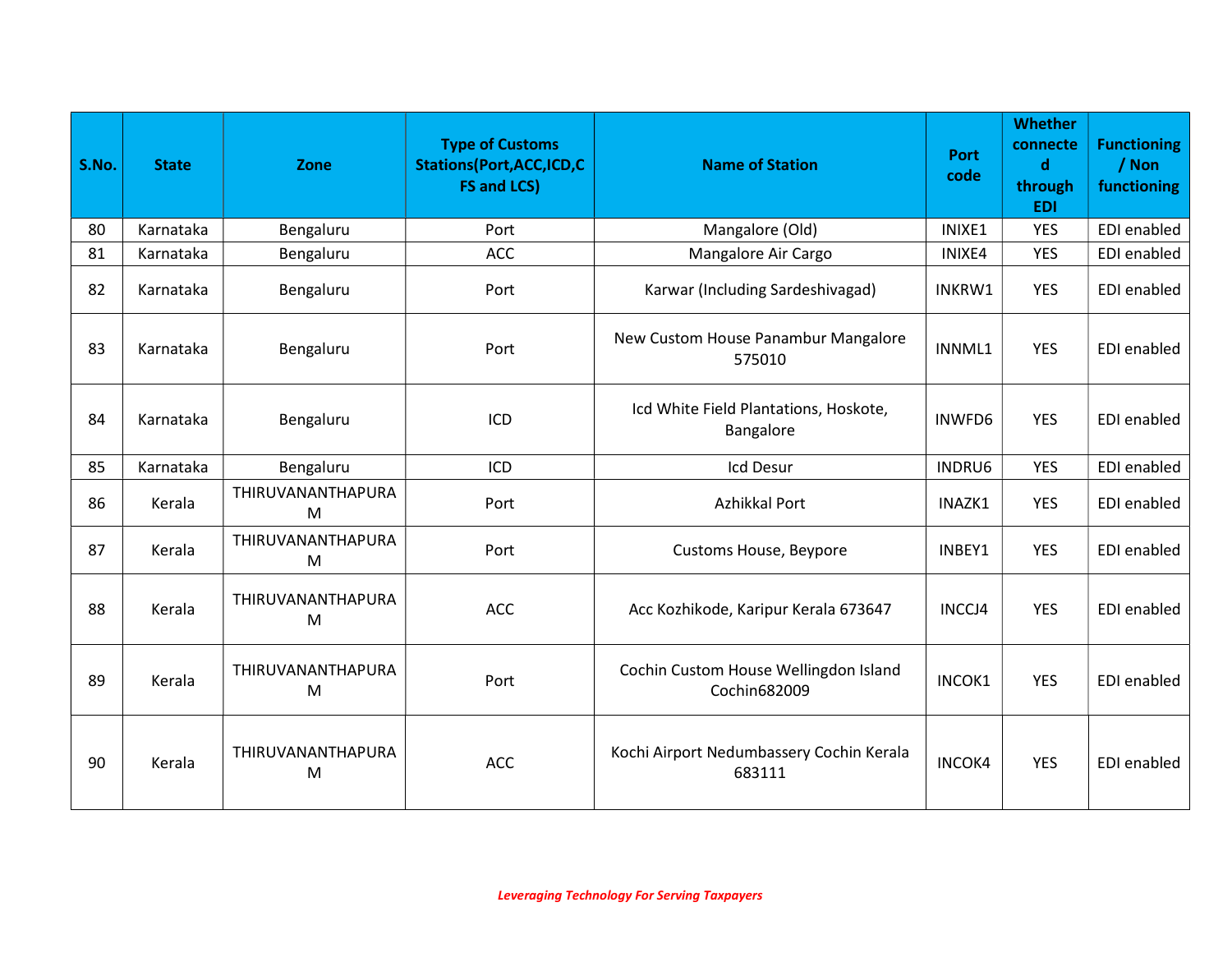| S.No. | <b>State</b>      | Zone                   | <b>Type of Customs</b><br><b>Stations(Port, ACC, ICD, C</b><br><b>FS and LCS)</b> | <b>Name of Station</b>                                | <b>Port</b><br>code | <b>Whether</b><br>connecte<br>$\mathbf d$<br>through<br><b>EDI</b> | <b>Functioning</b><br>/ Non<br>functioning |
|-------|-------------------|------------------------|-----------------------------------------------------------------------------------|-------------------------------------------------------|---------------------|--------------------------------------------------------------------|--------------------------------------------|
| 91    | Kerala            | THIRUVANANTHAPURA<br>M | Port                                                                              | Pallithottam P.O, Kollam, Kerala 691006               | INKUK1              | <b>YES</b>                                                         | EDI enabled                                |
| 92    | Kerala            | THIRUVANANTHAPURA<br>M | ICD                                                                               | Icd Kottayam, Village: Nattakam, Kottayam -<br>Kerala | INKYM6              | <b>YES</b>                                                         | EDI enabled                                |
| 93    | Kerala            | THIRUVANANTHAPURA<br>M | ICD                                                                               | Icd Mathilakam, Thrissur Dist, Kerala                 | INTCR6              | <b>YES</b>                                                         | <b>EDI</b> enabled                         |
| 94    | Kerala            | THIRUVANANTHAPURA<br>M | ACC                                                                               | Acc Shanghumugham Thiruvananthapuram<br>Kerala        | INTRV4              | <b>YES</b>                                                         | EDI enabled                                |
| 95    | Kerala            | THIRUVANANTHAPURA<br>M | Port                                                                              | Vizhinjam Port                                        | INVZJ1              | <b>YES</b>                                                         | EDI enabled                                |
| 96    | Madhya<br>Pradesh | Bhopal                 | ICD                                                                               | M/S Pegasus Icd, Vill-Dhannad, Indore, Mp-<br>453001  | INDHA6              | <b>YES</b>                                                         | EDI enabled                                |
| 97    | Madhya<br>Pradesh | Bhopal                 | <b>ACC</b>                                                                        | Acc, Devi Ahilyabai Holkar Airport Indore Mp          | INIDR4              | <b>YES</b>                                                         | EDI enabled                                |
| 98    | Madhya<br>Pradesh | <b>Bhopal</b>          | ICD                                                                               | Icd 113 Concor Complex Sector Iii Pithampur<br>Dhar   | ININD6              | <b>YES</b>                                                         | EDI enabled                                |
| 99    | Madhya<br>Pradesh | Bhopal                 | ICD                                                                               | Icd, Kheda, M.P                                       | <b>INKHD6</b>       | <b>YES</b>                                                         | EDI enabled                                |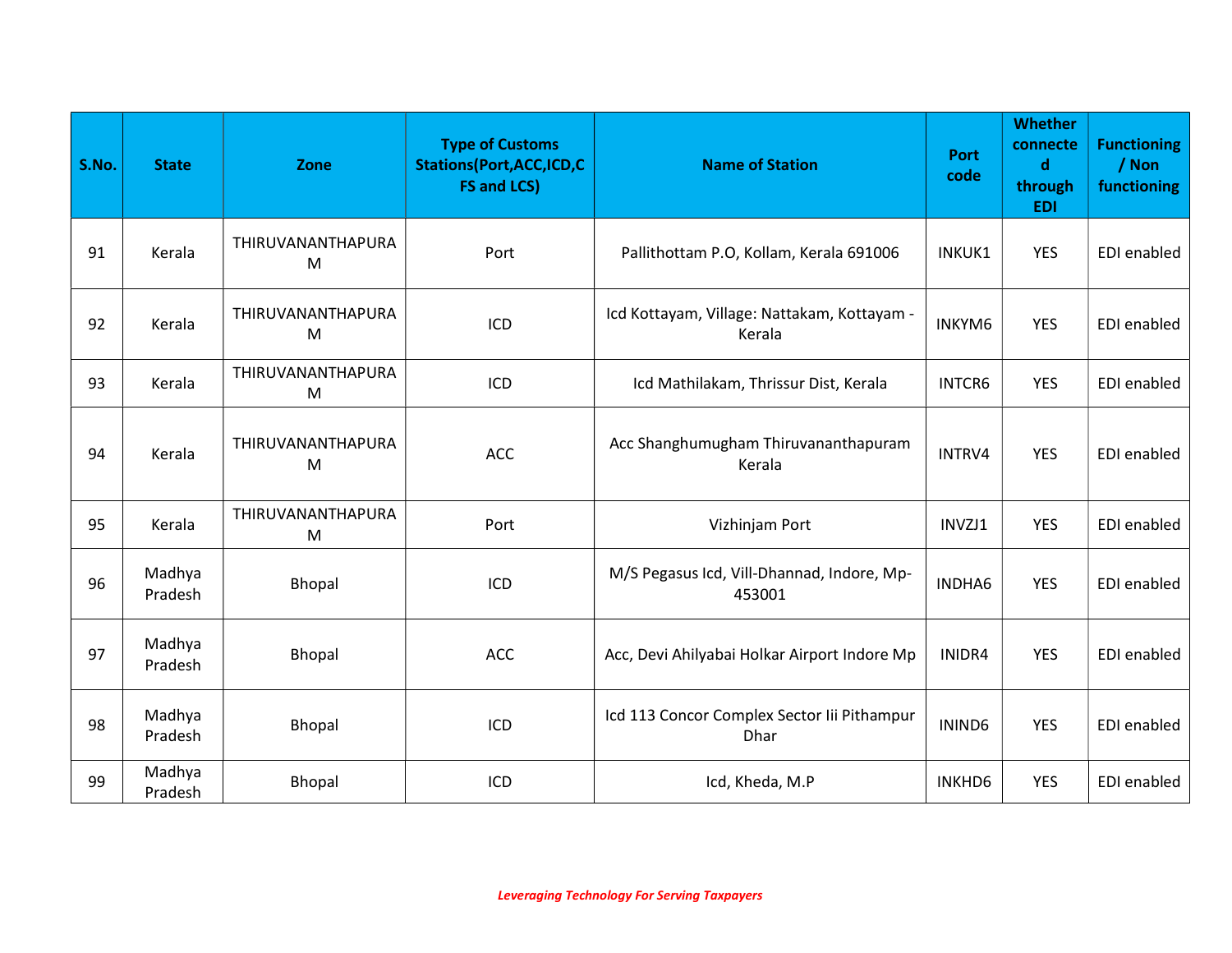| S.No. | <b>State</b>      | Zone             | <b>Type of Customs</b><br><b>Stations(Port, ACC, ICD, C</b><br><b>FS and LCS)</b> | <b>Name of Station</b>                                     | <b>Port</b><br>code | <b>Whether</b><br>connecte<br>$\mathbf d$<br>through<br><b>EDI</b> | <b>Functioning</b><br>/ Non<br>functioning |
|-------|-------------------|------------------|-----------------------------------------------------------------------------------|------------------------------------------------------------|---------------------|--------------------------------------------------------------------|--------------------------------------------|
| 100   | Madhya<br>Pradesh | Bhopal           | ICD                                                                               | Icd Mandideep 34-A1 Nia Dist: Raisen Mp<br>462046          | <b>INMDD</b><br>6   | <b>YES</b>                                                         | EDI enabled                                |
| 101   | Madhya<br>Pradesh | Bhopal           | ICD                                                                               | Icd, Malanpur, Concor, M.P.                                | INMPR6              | <b>YES</b>                                                         | EDI enabled                                |
| 102   | Madhya<br>Pradesh | Bhopal           | ICD                                                                               | Icd, Pawarkheda, Hoshangabad, Mp                           | <b>INPRK6</b>       | <b>YES</b>                                                         | EDI enabled                                |
| 103   | Madhya<br>Pradesh | <b>Bhopal</b>    | ICD                                                                               | Concor Icd, Nr Loco Shed, Jaora<br>Rd., Ratlam (Mp) 457001 | INRTM6              | <b>YES</b>                                                         | EDI enabled                                |
| 104   | Maharashtr<br>a   | Pune             | Port                                                                              | Bankot                                                     | INBKT1              | <b>YES</b>                                                         | EDI enabled                                |
| 105   | Maharashtr<br>a   | Mumbai, Zone III | ICD                                                                               | Icd Tarapur, Mahagaon, Tarapur, Thane,<br>Maharashtra      | INBNG6              | <b>YES</b>                                                         | <b>EDI</b> enabled                         |
| 106   | Maharashtr<br>a   | Nagpur           | ICD                                                                               | Icd Borkhedi                                               | <b>INBOK6</b>       | <b>YES</b>                                                         | EDI enabled                                |
| 107   | Maharashtr<br>a   | Mumbai, Zone I   | Port                                                                              | New Custom House, Ballard Estate Mumbai<br>400038          | INBOM1              | <b>YES</b>                                                         | <b>EDI</b> enabled                         |
| 108   | Maharashtr<br>a   | Mumbai, Zone III | <b>ACC</b>                                                                        | Air Cargo Complex Sahar Andheri(E)<br>Mumbai 400099        | INBOM4              | <b>YES</b>                                                         | EDI enabled                                |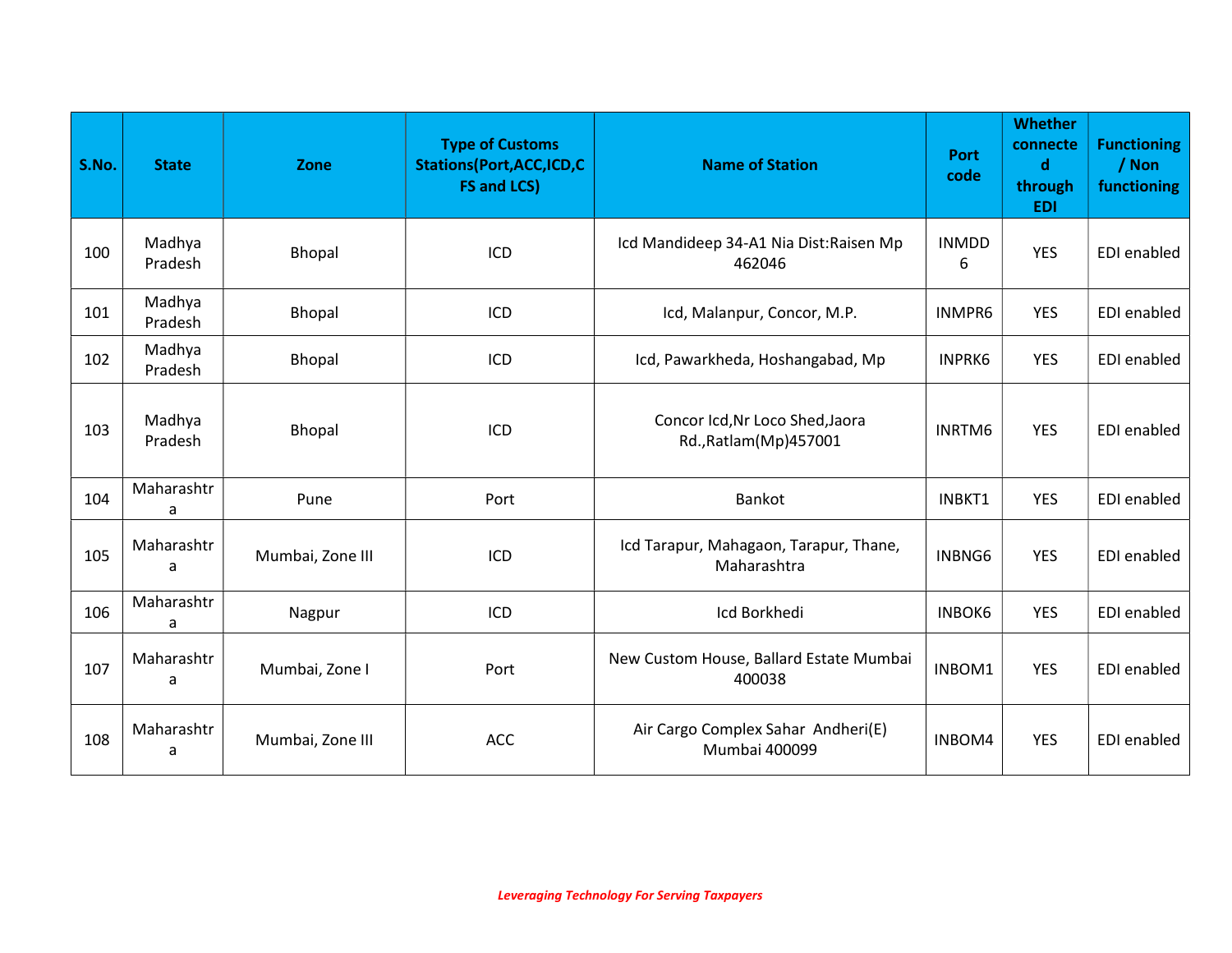| S.No. | <b>State</b>    | Zone             | <b>Type of Customs</b><br><b>Stations(Port, ACC, ICD, C</b><br><b>FS and LCS)</b> | <b>Name of Station</b>                                    | <b>Port</b><br>code | <b>Whether</b><br>connecte<br>$\mathbf d$<br>through<br><b>EDI</b> | <b>Functioning</b><br>/ Non<br>functioning |
|-------|-----------------|------------------|-----------------------------------------------------------------------------------|-----------------------------------------------------------|---------------------|--------------------------------------------------------------------|--------------------------------------------|
| 109   | Maharashtr<br>a | Nagpur           | ICD                                                                               | Icd Concor Bhusawal, B/H Sayaji Hotel<br>Bhusawal         | <b>INBSL6</b>       | <b>YES</b>                                                         | EDI enabled                                |
| 110   | Maharashtr<br>a | Pune             | ICD                                                                               | Icd Concor, Rly Goods Shed Chinchwad Pune<br>411019       | INCCH <sub>6</sub>  | <b>YES</b>                                                         | EDI enabled                                |
| 111   | Maharashtr      | Nagpur           | ICD                                                                               | Icd Wardha                                                | INCHJ6              | <b>YES</b>                                                         | EDI enabled                                |
| 112   | Maharashtr<br>a | Pune             | Port                                                                              | Dabhol Port                                               | INDHP1              | <b>YES</b>                                                         | EDI enabled                                |
| 113   | Maharashtr<br>a | Mumbai, Zone III | Port                                                                              | Dhahanu Port                                              | INDHU1              | <b>YES</b>                                                         | EDI enabled                                |
| 114   | Maharashtr<br>a | Mumbai, Zone III | Port                                                                              | Digih Sea                                                 | INDIG1              | <b>YES</b>                                                         | EDI enabled                                |
| 115   | Maharashtr<br>a | Pune             | ICD                                                                               | Icd Dighi Talera Nagar Pune-Alandi Road<br>Dighi Pune     | INDIG6              | <b>YES</b>                                                         | EDI enabled                                |
| 116   | Maharashtr<br>a | Mumbai, Zone III | Port                                                                              | Port Dharamtar                                            | INDMT1              | <b>YES</b>                                                         | EDI enabled                                |
| 117   | Maharashtr<br>a | Mumbai, Zone III | <b>ACC</b>                                                                        | Pcccc, Bandra Kurla<br>Complex, Bandra(E), Mumbai, 400051 | INDPC4              | <b>YES</b>                                                         | EDI enabled                                |
| 118   | Maharashtr<br>a | Pune             | ICD                                                                               | Icd Bhamboli, Pune                                        | INGRW6              | <b>YES</b>                                                         | EDI enabled                                |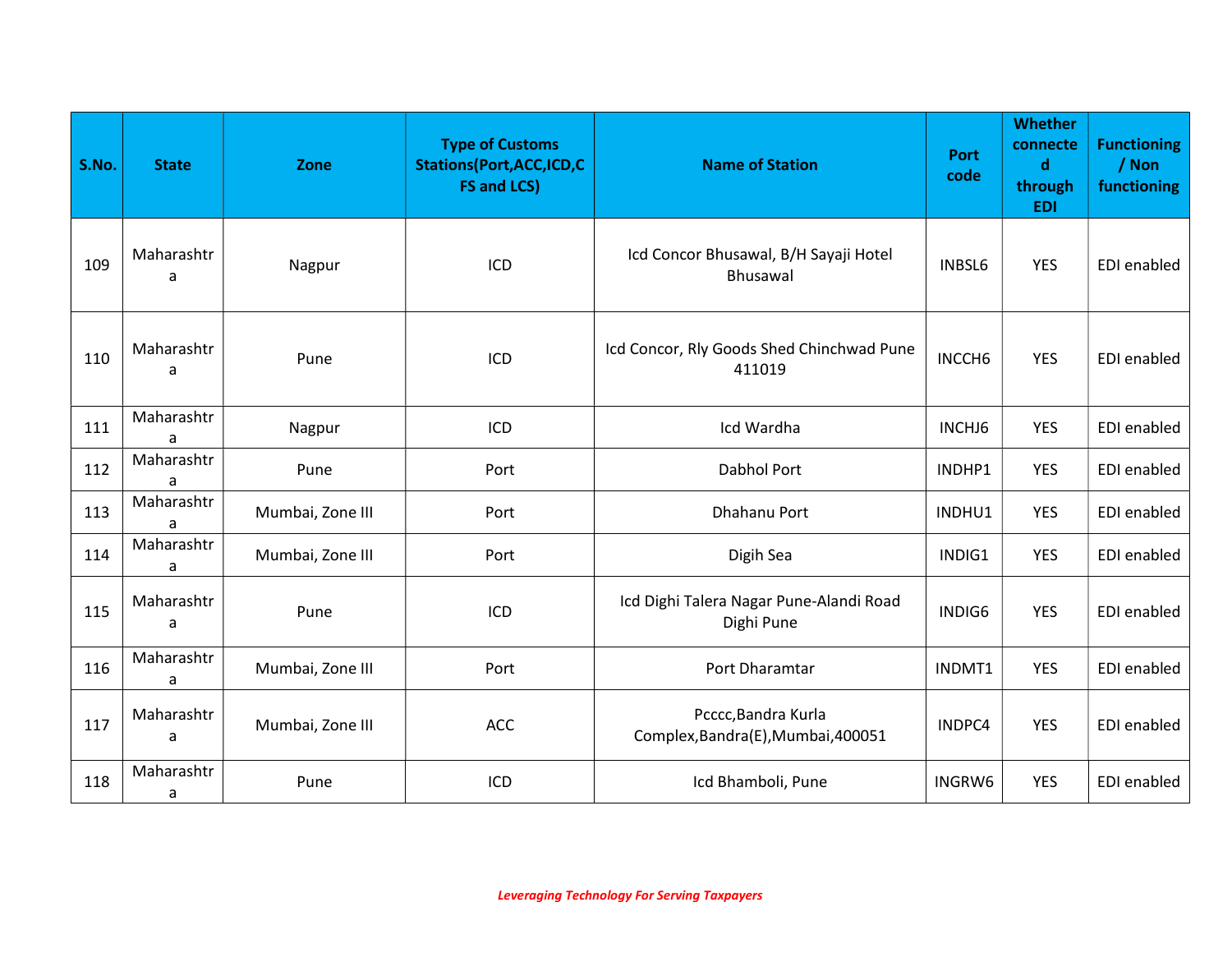| S.No. | <b>State</b>    | Zone            | <b>Type of Customs</b><br><b>Stations(Port, ACC, ICD, C</b><br><b>FS and LCS)</b> | <b>Name of Station</b>                                 | <b>Port</b><br>code | <b>Whether</b><br>connecte<br>d<br>through<br><b>EDI</b> | <b>Functioning</b><br>/ Non<br>functioning |
|-------|-----------------|-----------------|-----------------------------------------------------------------------------------|--------------------------------------------------------|---------------------|----------------------------------------------------------|--------------------------------------------|
| 119   | Maharashtr<br>a | Pune            | Port                                                                              | Port Jaigarh, Sakhar Mohalla, Maharashtra              | INJGD1              | <b>YES</b>                                               | EDI enabled                                |
| 120   | Maharashtr<br>a | Nagpur          | <b>ACC</b>                                                                        | Acc Janori, Janori Dindori, Dist Nasik, Pin<br>422207  | INJNR4              | <b>YES</b>                                               | <b>EDI</b> enabled                         |
| 121   | Maharashtr<br>a | Nagpur          | ICD                                                                               | Icd Janori, Janori Dindori Dist: Nasik Pin<br>422207   | INJNR6              | <b>YES</b>                                               | <b>EDI</b> enabled                         |
| 122   | Maharashtr<br>a | Pune            | Port                                                                              | Kelshi Port                                            | INKSH1              | <b>YES</b>                                               | EDI enabled                                |
| 123   | Maharashtr<br>a | Mumbai, Zone I  | ICD                                                                               | Icd Mulund Mumbai Maharashtra                          | <b>INMUL6</b>       | <b>YES</b>                                               | EDI enabled                                |
| 124   | Maharashtr<br>a | Nagpur          | ICD                                                                               | Icd Maliwada Daulatabad Aurangabad -<br>431003         | <b>INMWA</b><br>6   | <b>YES</b>                                               | EDI enabled                                |
| 125   | Maharashtr<br>a | Nagpur          | <b>ACC</b>                                                                        | Nagpur Air Cargo                                       | INNAG4              | <b>YES</b>                                               | EDI enabled                                |
| 126   | Maharashtr<br>a | Nagpur          | ICD                                                                               | Icd Butibori                                           | INNGB6              | <b>YES</b>                                               | EDI enabled                                |
| 127   | Maharashtr<br>a | Nagpur          | ICD                                                                               | Icd (Ajni) Nagpur, Nr Narendra Nagar Nagpur<br>440027  | INNGP6              | <b>YES</b>                                               | <b>EDI</b> enabled                         |
| 128   | Maharashtr<br>a | Mumbai, Zone II | Port                                                                              | Jnch, Nhava Sheva Taluka: Uran Dist: Raigard<br>400707 | INNSA1              | <b>YES</b>                                               | EDI enabled                                |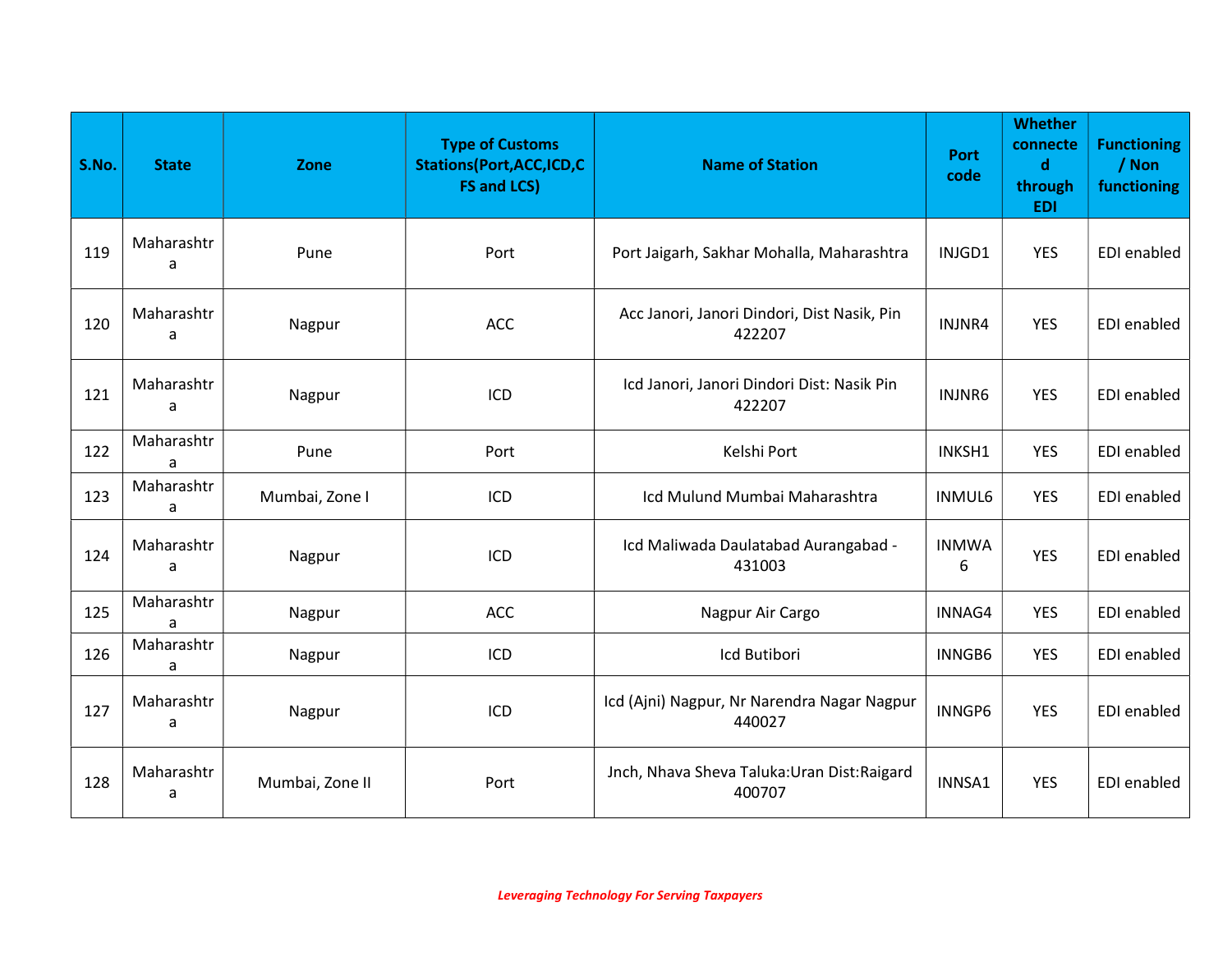| S.No. | <b>State</b>    | Zone             | <b>Type of Customs</b><br><b>Stations(Port, ACC, ICD, C</b><br><b>FS and LCS)</b> | <b>Name of Station</b>                                | <b>Port</b><br>code | <b>Whether</b><br>connecte<br>$\mathbf d$<br>through<br><b>EDI</b> | <b>Functioning</b><br>/ Non<br>functioning |
|-------|-----------------|------------------|-----------------------------------------------------------------------------------|-------------------------------------------------------|---------------------|--------------------------------------------------------------------|--------------------------------------------|
| 129   | Maharashtr<br>a | Nagpur           | ICD                                                                               | Icd Nasik, Maharashtra                                | <b>INNSK6</b>       | <b>YES</b>                                                         | EDI enabled                                |
| 130   | Maharashtr<br>a | Pune             | ICD                                                                               | F-Ii Block, Yeshwant Nagar, Pimpri, Pune<br>400018    | INPMP6              | <b>YES</b>                                                         | EDI enabled                                |
| 131   | Maharashtr<br>a | Pune             | <b>ACC</b>                                                                        | Pune Acc                                              | INPNQ4              | YES                                                                | EDI enabled                                |
| 132   | Maharashtr<br>a | Pune             | Port                                                                              | Redi Port, Maharashtra                                | INRED1              | <b>YES</b>                                                         | EDI enabled                                |
| 133   | Maharashtr<br>a | Pune             | Port                                                                              | Ranpar Port                                           | INRNR1              | <b>YES</b>                                                         | <b>EDI</b> enabled                         |
| 134   | Maharashtr<br>a | Mumbai, Zone III | Port                                                                              | Revdanda Sea                                          | INRVD1              | <b>YES</b>                                                         | EDI enabled                                |
| 135   | Maharashtr<br>a | Ahmedabad        | ICD                                                                               | Icd, Umbergaon, Maharashtra (Navkar Corp)             | INSAJ6              | <b>YES</b>                                                         | EDI enabled                                |
| 136   | Maharashtr<br>a | Pune             | ICD                                                                               | Icd Talegaon A-18 & 18/1 Midc Talegaon<br>Pune 410502 | INTLG6              | <b>YES</b>                                                         | <b>EDI</b> enabled                         |
| 137   | Maharashtr<br>a | Pune             | Port                                                                              | Vijaydurg                                             | INVYD1              | <b>YES</b>                                                         | <b>EDI</b> enabled                         |
| 138   | Maharashtr<br>a | Nagpur           | ICD                                                                               | Icd Waluj, H-22 Midc Waluj Aurangabad                 | <b>INWAL6</b>       | <b>YES</b>                                                         | EDI enabled                                |
| 139   | Maharashtr<br>a | Nagpur           | ICD                                                                               | Concor Icd, Mihan, Nagpur                             | <b>INKPK6</b>       | YES                                                                | EDI enabled                                |
| 140   | Assam           | <b>GUWAHATI</b>  | LCS                                                                               | Darranga                                              | <b>INDRGB</b>       | <b>YES</b>                                                         | EDI enabled                                |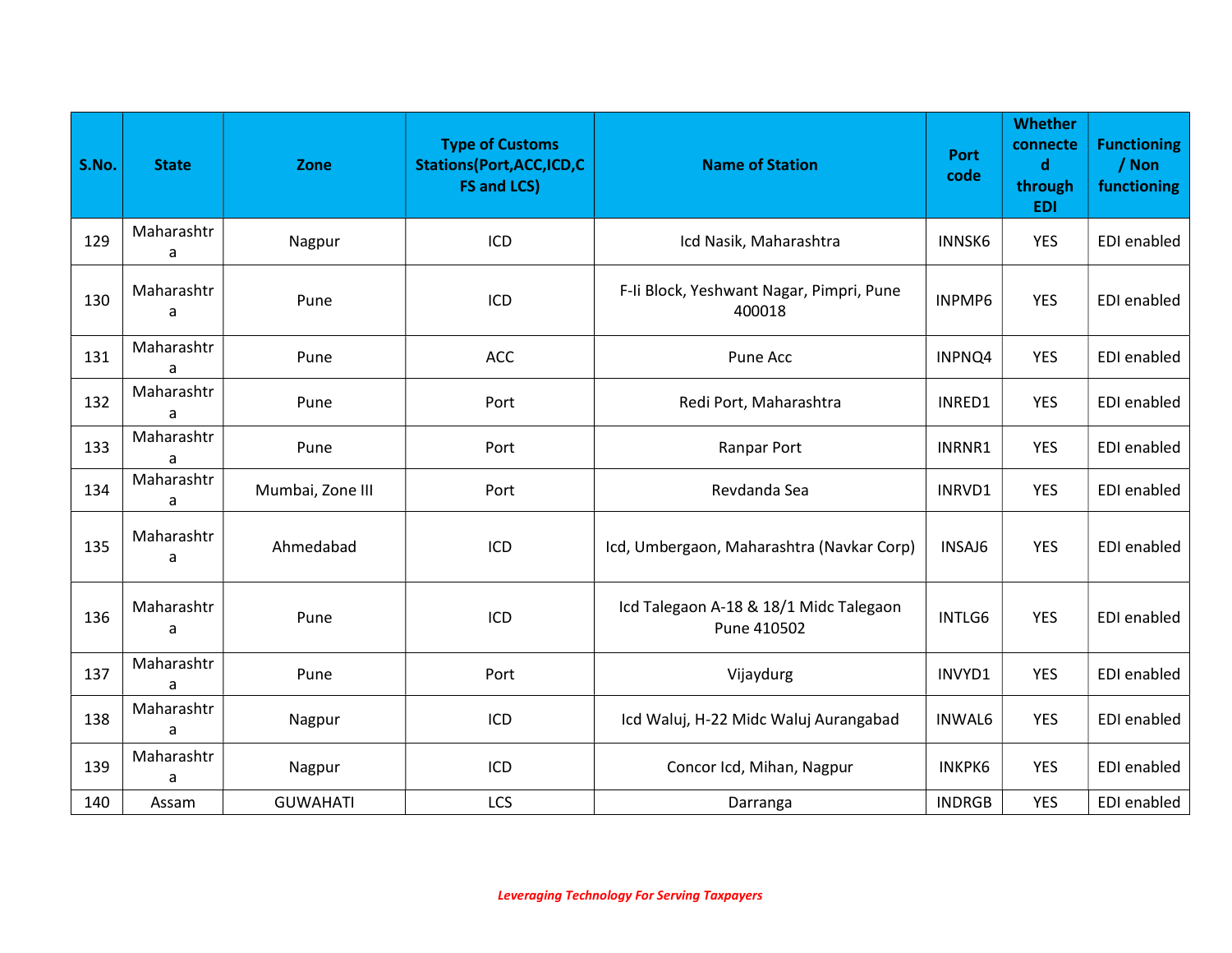| S.No. | <b>State</b> | Zone            | <b>Type of Customs</b><br><b>Stations (Port, ACC, ICD, C</b><br><b>FS and LCS)</b> | <b>Name of Station</b>                                    | Port<br>code      | <b>Whether</b><br>connecte<br>$\mathbf d$<br>through<br><b>EDI</b> | <b>Functioning</b><br>/ Non<br>functioning |
|-------|--------------|-----------------|------------------------------------------------------------------------------------|-----------------------------------------------------------|-------------------|--------------------------------------------------------------------|--------------------------------------------|
| 141   | Assam        | <b>GUWAHATI</b> | LCS                                                                                | Karimganj Steamerghat                                     | INKGJ1            | <b>YES</b>                                                         | EDI enabled                                |
| 142   | Assam        | <b>GUWAHATI</b> | LCS                                                                                | Kamardwisa (Rangapani)                                    | <b>INPBLB</b>     | YES                                                                | EDI enabled                                |
| 143   | Manipur      | <b>GUWAHATI</b> | <b>LCS</b>                                                                         | Moreh                                                     | <b>INMREB</b>     | <b>YES</b>                                                         | EDI enabled                                |
| 144   | Tripura      | <b>GUWAHATI</b> | LCS                                                                                | Agartala                                                  | <b>INAGTB</b>     | <b>YES</b>                                                         | EDI enabled                                |
| 145   | Tripura      | <b>GUWAHATI</b> | LCS                                                                                | Muhurighat                                                | <b>INMHG</b><br>B | <b>YES</b>                                                         | <b>EDI</b> enabled                         |
| 146   | Tripura      | <b>GUWAHATI</b> | LCS                                                                                | Srimantapur                                               | <b>INSMPB</b>     | <b>YES</b>                                                         | EDI enabled                                |
| 147   | Odisha       | Bhubaneswar     | ACC                                                                                | Bhubaneswar                                               | INBBI4            | <b>YES</b>                                                         | EDI enabled                                |
| 148   | Odisha       | Bhubaneswar     | ICD                                                                                | <b>Balasore Icd</b>                                       | INBLE6            | <b>YES</b>                                                         | <b>EDI</b> enabled                         |
| 149   | Odisha       | Bhubaneswar     | Port                                                                               | Dhamra Port, Dosinga, Bhadrakh, Odisha,<br>756171         | INDMA1            | <b>YES</b>                                                         | <b>EDI</b> enabled                         |
| 150   | Odisha       | Bhubaneswar     | Port                                                                               | <b>Gopalpur Port</b>                                      | INGPR1            | <b>YES</b>                                                         | EDI enabled                                |
| 151   | Odisha       | Bhubaneswar     | ICD                                                                                | Jharsuguda Icd                                            | INJSG6            | <b>YES</b>                                                         | EDI enabled                                |
| 152   | Odisha       | Bhubaneswar     | Port                                                                               | Paradeep Port Custom House Paradeep<br>Orissa 754142      | INPRT1            | <b>YES</b>                                                         | <b>EDI</b> enabled                         |
| 153   | Odisha       | Bhubaneswar     | ICD                                                                                | Icd Kalinganagar, Khurunti, Kic, Jajpur, Odisha<br>755026 | <b>INSKD6</b>     | <b>YES</b>                                                         | EDI enabled                                |
| 154   | Odisha       | Bhubaneswar     | ICD                                                                                | Rail Linked Icd- Jajpur, Odisha                           | INJJK6            | <b>YES</b>                                                         | EDI enabled                                |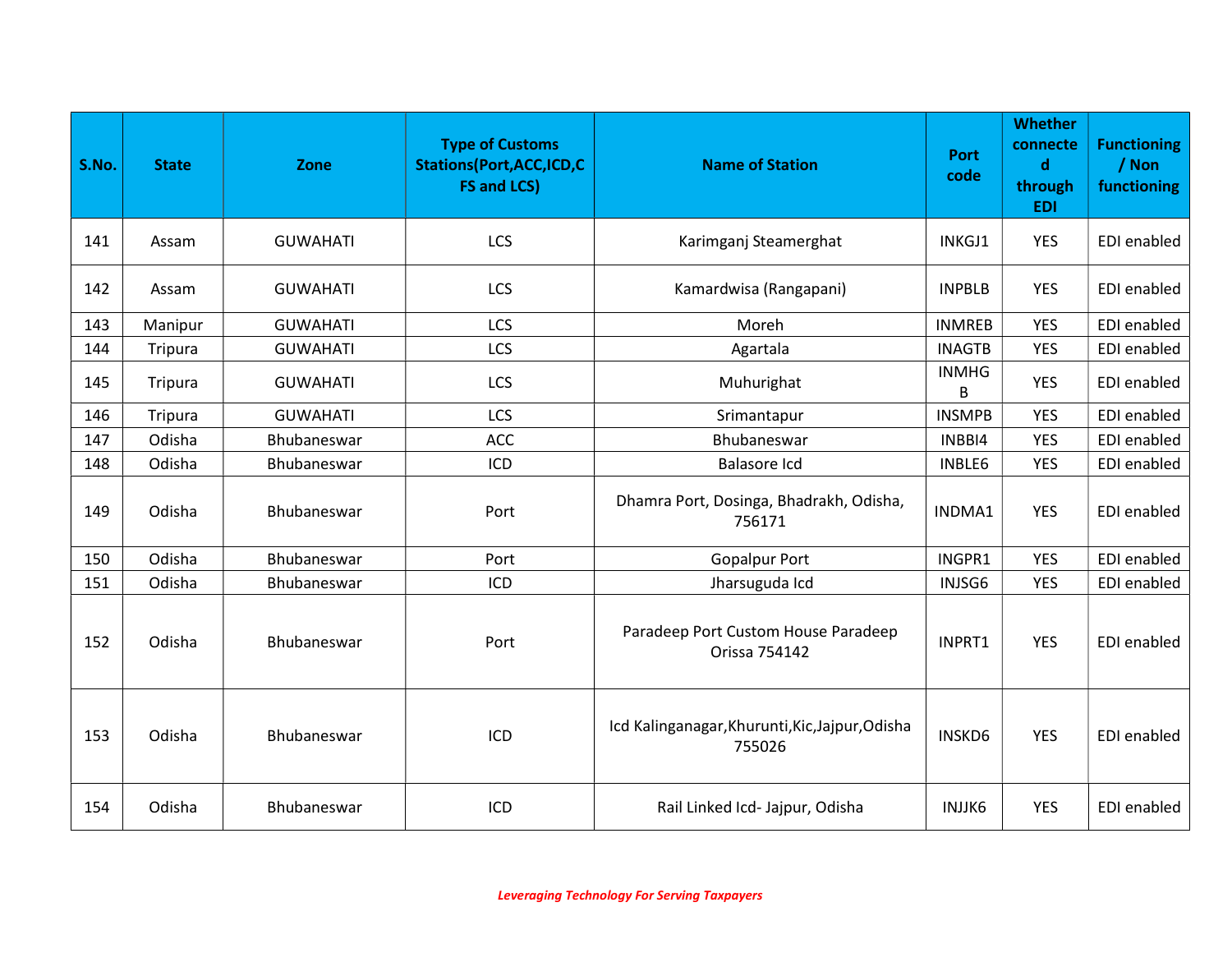| S.No. | <b>State</b> | Zone            | <b>Type of Customs</b><br><b>Stations(Port, ACC, ICD, C</b><br><b>FS and LCS)</b> | <b>Name of Station</b>                             | <b>Port</b><br>code | <b>Whether</b><br>connecte<br>$\mathbf d$<br>through<br><b>EDI</b> | <b>Functioning</b><br>/ Non<br>functioning |
|-------|--------------|-----------------|-----------------------------------------------------------------------------------|----------------------------------------------------|---------------------|--------------------------------------------------------------------|--------------------------------------------|
| 155   | Puducherry   | Tiruchirappalli | Port                                                                              | Mkp Pvt Ltd, Tr Pattinam Post, Karaikal-<br>609606 | INKRK1              | <b>YES</b>                                                         | EDI enabled                                |
| 156   | Puducherry   | Tiruchirappalli | Port                                                                              | Custom House, No. 1 Dumas Street<br>Pondicherry    | INPNY1              | <b>YES</b>                                                         | EDI enabled                                |
| 157   | Puducherry   | Tiruchirappalli | ICD                                                                               | Icd Pulichapallam, Pondy Main Road<br>Pondicherry  | <b>INPNY6</b>       | <b>YES</b>                                                         | EDI enabled                                |
| 158   | Punjab       | Delhi(P)        | Rail                                                                              | <b>Amritsar Railway Station</b>                    | INASR2              | <b>YES</b>                                                         | EDI enabled                                |
| 159   | Punjab       | Delhi(P)        | ICD                                                                               | Icd Chehertta, Amritsar, Punjab                    | INASR6              | <b>YES</b>                                                         | EDI enabled                                |
| 160   | Punjab       | Delhi(P)        | ACC                                                                               | Sgrd Jee International Airport, Amritsar           | INATQ4              | <b>YES</b>                                                         | EDI enabled                                |
| 161   | Punjab       | Delhi(P)        | LCS                                                                               | Lcs Road Cargo Attari Road Amritsar Punjab         | <b>INATRB</b>       | <b>YES</b>                                                         | EDI enabled                                |
| 162   | Punjab       | Delhi(P)        | ICD                                                                               | Icd Chawapayal, Ludhiana                           | INCPR6              | <b>YES</b>                                                         | EDI enabled                                |
| 163   | Punjab       | Delhi(P)        | ICD                                                                               | Icd, Pswc, Dhandari Kalan, Ludhiana                | INDDL6              | <b>YES</b>                                                         | <b>EDI</b> enabled                         |
| 164   | Punjab       | Delhi(P)        | ICD                                                                               | Icd Jalandhar, Dhogri Road Noorpur<br>Jalandhar    | <b>INJUC6</b>       | <b>YES</b>                                                         | <b>EDI</b> enabled                         |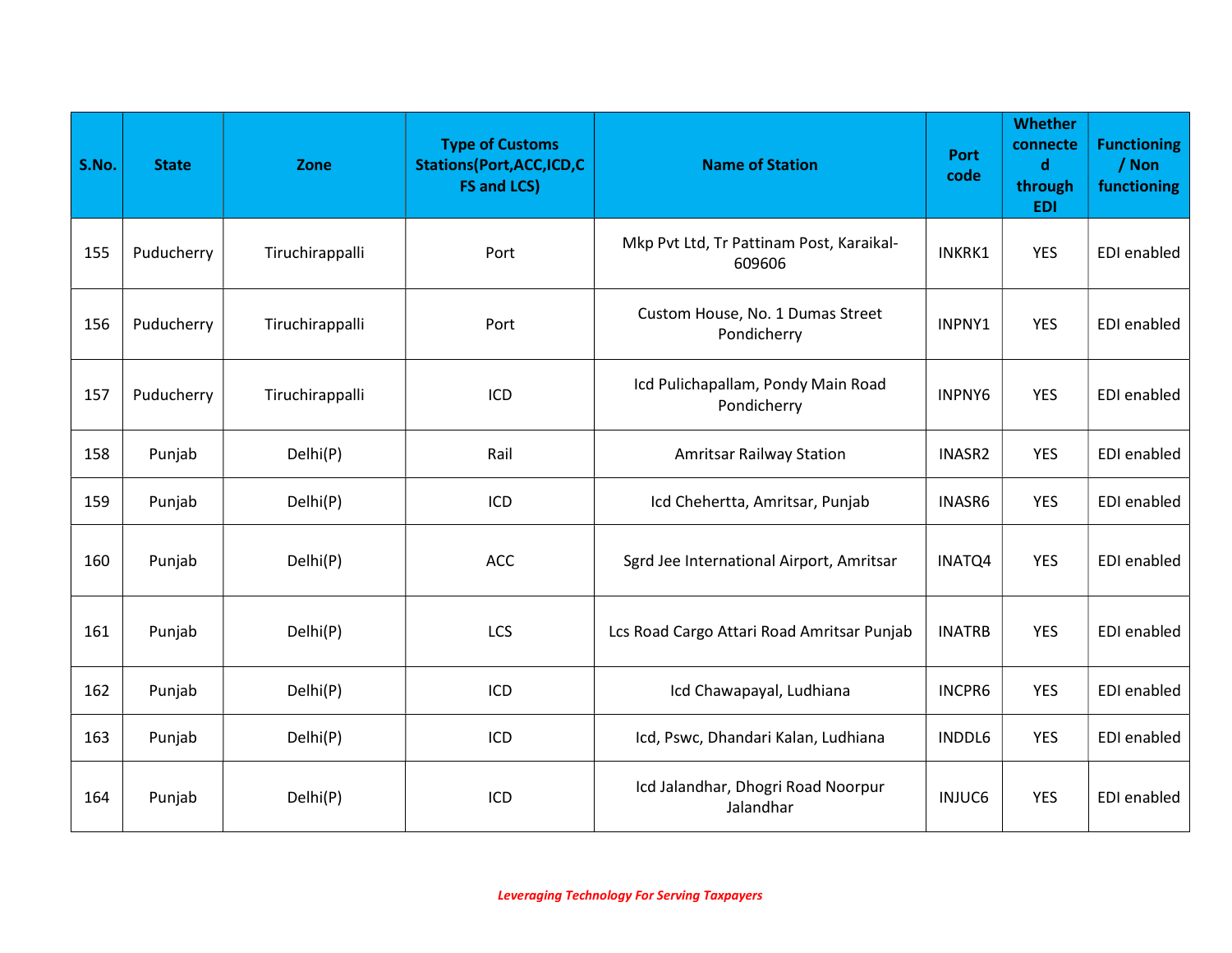| S.No. | <b>State</b> | Zone     | <b>Type of Customs</b><br><b>Stations(Port, ACC, ICD, C</b><br><b>FS and LCS)</b> | <b>Name of Station</b>                                                                    | <b>Port</b><br>code | <b>Whether</b><br>connecte<br>$\mathbf d$<br>through<br><b>EDI</b> | <b>Functioning</b><br>/ Non<br>functioning |
|-------|--------------|----------|-----------------------------------------------------------------------------------|-------------------------------------------------------------------------------------------|---------------------|--------------------------------------------------------------------|--------------------------------------------|
| 165   | Punjab       | Delhi(P) | ICD                                                                               | Icd, Ludhiana, Dhandari Kalan Pin-141001                                                  | INLDH6              | <b>YES</b>                                                         | EDI enabled                                |
| 166   | Punjab       | Delhi(P) | ICD                                                                               | Icd Gfrl, Ludhiana                                                                        | INSGF6              | <b>YES</b>                                                         | EDI enabled                                |
| 167   | Punjab       | Delhi(P) | ICD                                                                               | Kanesh Icd, Sahnewal, Ludhiana                                                            | INSNI6              | <b>YES</b>                                                         | EDI enabled                                |
| 168   | Punjab       | Delhi(P) | ICD                                                                               | Adani Icd- Kilaraipur, Dehlon, Ludhiana                                                   | <b>INQRP6</b>       | <b>YES</b>                                                         | EDI enabled                                |
| 169   | Punjab       | Delhi(P) | ICD                                                                               | Icd Dappar, Punjab State Warehousing<br>Corporation, Ambala-Chandigarh Highway,<br>Dappar | INDPR6              | <b>YES</b>                                                         | EDI enabled                                |
| 170   | Punjab       | Delhi(P) | ICD                                                                               | Icd, Kilaraipur, Hind Terminals-Icd, Kilaraipur,<br>Dehlon, Ludhiyana                     | <b>INQRH6</b>       | <b>YES</b>                                                         | EDI enabled                                |
| 171   | Rajasthan    | Delhi(P) | ICD                                                                               | Icd Concor New Power House Bhagat Ki<br>Kothi Jodhpur                                     | <b>INBGK6</b>       | <b>YES</b>                                                         | EDI enabled                                |
| 172   | Rajasthan    | Delhi(P) | ICD                                                                               | Icd Bhilwara, Sector 5 Azad Nagar Bhilwara                                                | INBHL6              | <b>YES</b>                                                         | EDI enabled                                |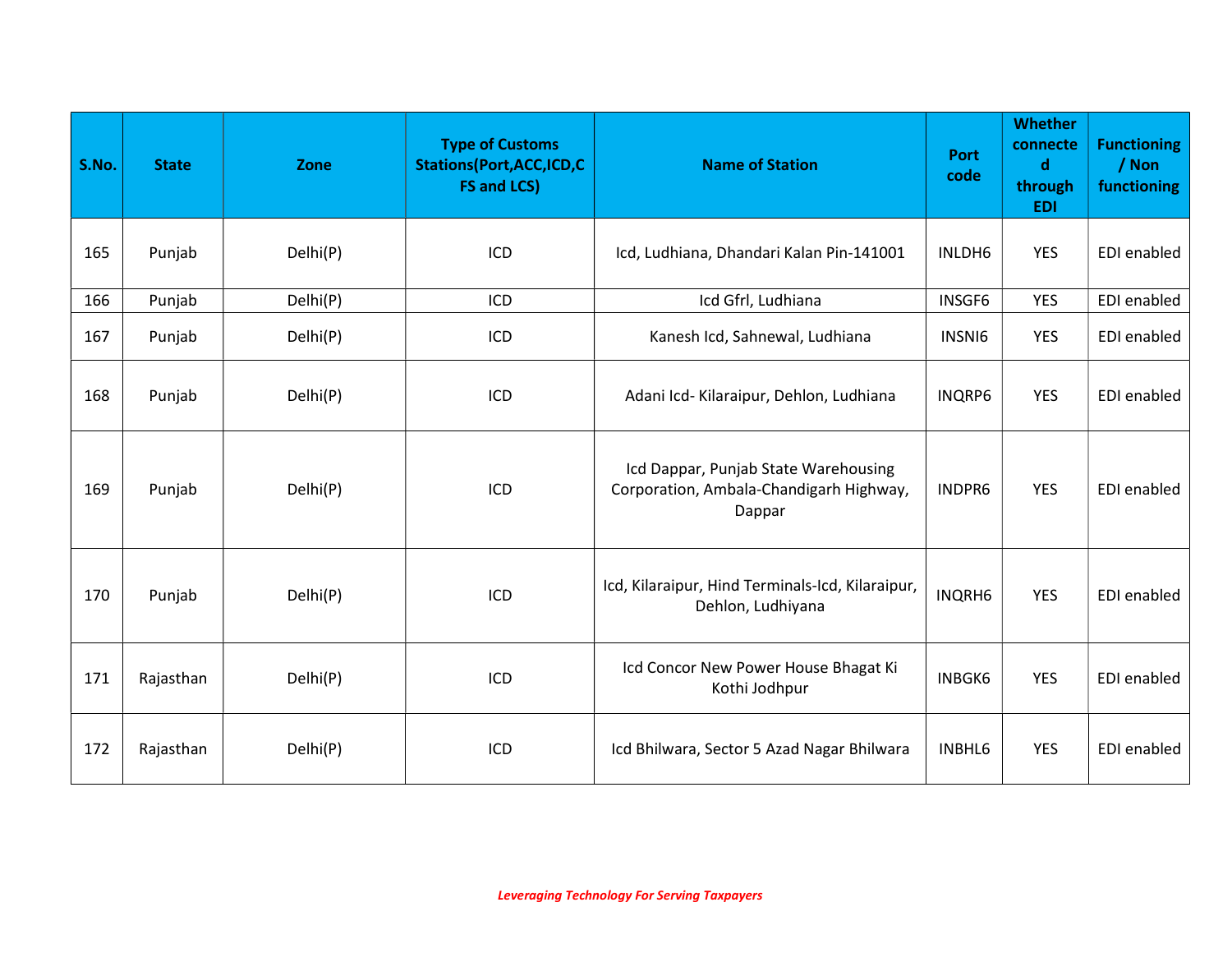| S.No. | <b>State</b> | Zone     | <b>Type of Customs</b><br><b>Stations (Port, ACC, ICD, C</b><br><b>FS and LCS)</b> | <b>Name of Station</b>                                    | <b>Port</b><br>code | <b>Whether</b><br>connecte<br>$\mathbf d$<br>through<br><b>EDI</b> | <b>Functioning</b><br>/ Non<br>functioning |
|-------|--------------|----------|------------------------------------------------------------------------------------|-----------------------------------------------------------|---------------------|--------------------------------------------------------------------|--------------------------------------------|
| 173   | Rajasthan    | Delhi(P) | ICD                                                                                | Icd Rajsico Sector 9 Uit Colony Bhiwadi Alwar             | INBWD6              | <b>YES</b>                                                         | EDI enabled                                |
| 174   | Rajasthan    | Delhi(P) | ICD                                                                                | Icd Khatuwas, Mandhan Village, Distt, Alwar,<br>Rajasthan | <b>INCML6</b>       | <b>YES</b>                                                         | <b>EDI</b> enabled                         |
| 175   | Rajasthan    | Delhi(P) | <b>ACC</b>                                                                         | Acc Jaipur, International Airport Sanganer<br>Jaipur      | INJAI4              | <b>YES</b>                                                         | EDI enabled                                |
| 176   | Rajasthan    | Delhi(P) | ICD                                                                                | Icd Sanganer Plot No. Sp7 Sia Jaipur Pin -<br>302020      | INJAI6              | <b>YES</b>                                                         | EDI enabled                                |
| 177   | Rajasthan    | Delhi(P) | ICD                                                                                | Icd Rajsico Basni Phase - Ii Jodhpur 342005               | INJUX6              | <b>YES</b>                                                         | EDI enabled                                |
| 178   | Rajasthan    | Delhi(P) | ICD                                                                                | Icd, Concor, Kanakpura, Jaipur Pin -302012                | <b>INKKU6</b>       | <b>YES</b>                                                         | EDI enabled                                |
| 179   | Rajasthan    | Delhi(P) | ICD                                                                                | Icd Concor Rawatha Road, Post Mandana<br>Kota             | INKTT6              | <b>YES</b>                                                         | EDI enabled                                |
| 180   | Rajasthan    | Delhi(P) | ICD                                                                                | Icd Thar Dry Port Barmer Road Pal Goan<br>Jodhpur         | INTHA6              | <b>YES</b>                                                         | EDI enabled                                |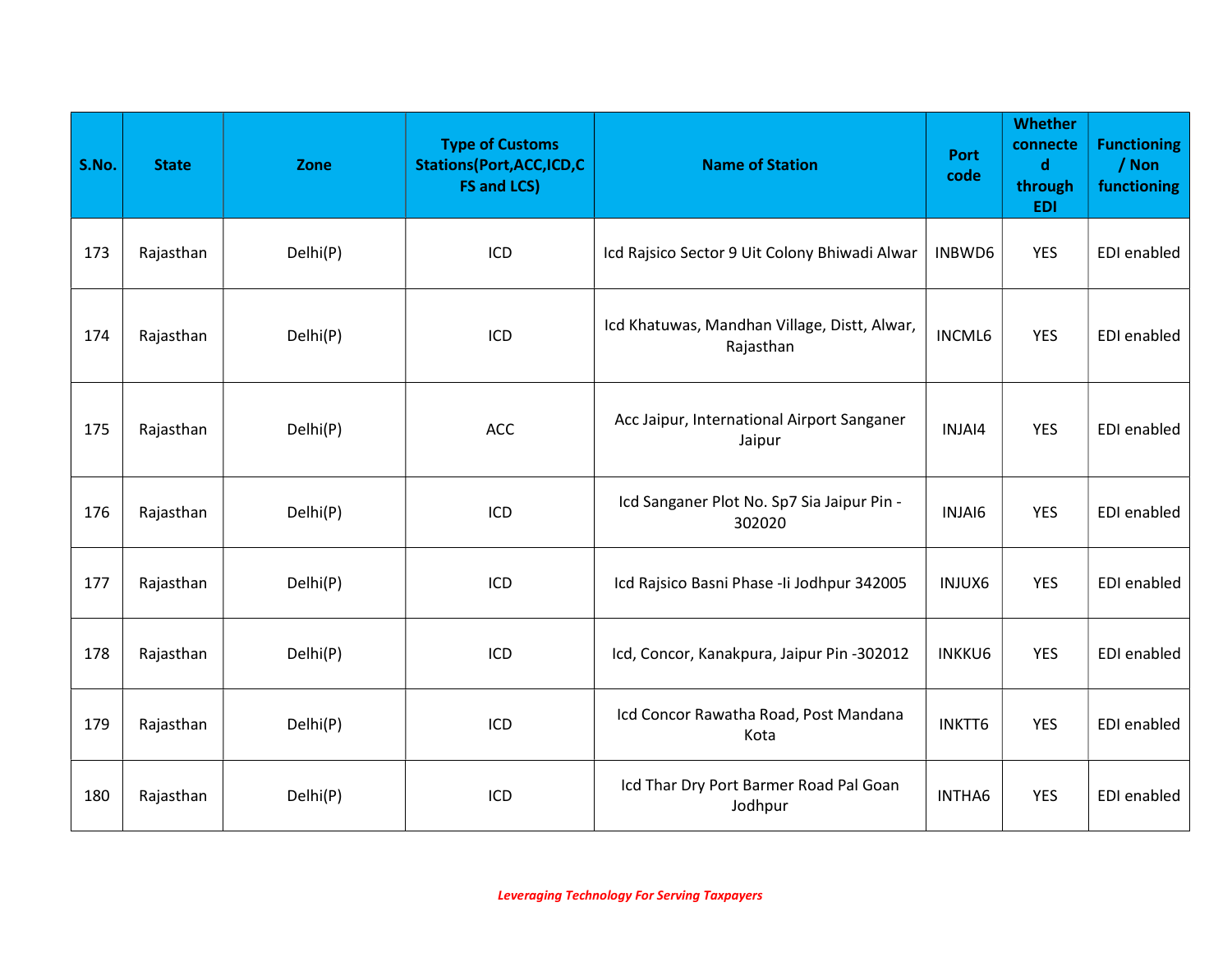| S.No. | <b>State</b>      | Zone            | <b>Type of Customs</b><br><b>Stations(Port, ACC, ICD, C</b><br><b>FS and LCS)</b> | <b>Name of Station</b>                                  | <b>Port</b><br>code | <b>Whether</b><br>connecte<br>$\mathbf d$<br>through<br><b>EDI</b> | <b>Functioning</b><br>/ Non<br>functioning |
|-------|-------------------|-----------------|-----------------------------------------------------------------------------------|---------------------------------------------------------|---------------------|--------------------------------------------------------------------|--------------------------------------------|
| 181   | <b>Tamil Nadu</b> | Tiruchirappalli | ICD                                                                               | Icd Arakkonam Maruti Park Netaji Nagar<br>Kainoor-3     | INAJJ6              | <b>YES</b>                                                         | <b>EDI</b> enabled                         |
| 182   | <b>Tamil Nadu</b> | Tiruchirappalli | Port                                                                              | <b>Cuddalore Port</b>                                   | INCDL1              | <b>YES</b>                                                         | EDI enabled                                |
| 183   | <b>Tamil Nadu</b> | Tiruchirappalli | ICD                                                                               | Icd Chettipalayam, Sf129 Avinashi Taluk<br>Tirupur 52   | <b>INCHE6</b>       | <b>YES</b>                                                         | EDI enabled                                |
| 184   | <b>Tamil Nadu</b> | Tiruchirappalli | <b>ACC</b>                                                                        | Acc Coimbatore, Civil Aerodrome,<br>Coimbatore - 04     | INCJB4              | <b>YES</b>                                                         | <b>EDI</b> enabled                         |
| 185   | <b>Tamil Nadu</b> | Chennai         | Port                                                                              | Ennore Port, Custom House 60 Rajaji Salai<br>Chennai    | INENR1              | <b>YES</b>                                                         | EDI enabled                                |
| 186   | <b>Tamil Nadu</b> | Tiruchirappalli | ICD                                                                               | Plot 53, Sipcot Ind. Complex, Phase-1, Hosur-<br>635126 | INHSU6              | <b>YES</b>                                                         | EDI enabled                                |
| 187   | <b>Tamil Nadu</b> | Tiruchirappalli | ICD                                                                               | Icd Irugur, Opp Ioc Terminal Irugur<br>Coimbatore -03   | INIGU6              | <b>YES</b>                                                         | <b>EDI</b> enabled                         |
| 188   | <b>Tamil Nadu</b> | Chennai         | ICD                                                                               | Icd Irungattukottai, Sriperumbudur 602105               | INILP6              | <b>YES</b>                                                         | EDI enabled                                |
| 189   | <b>Tamil Nadu</b> | Tiruchirappalli | ICD                                                                               | Icd Karur Andan Koil West, Kutkadai Karur Tn            | <b>INKAR6</b>       | <b>YES</b>                                                         | EDI enabled                                |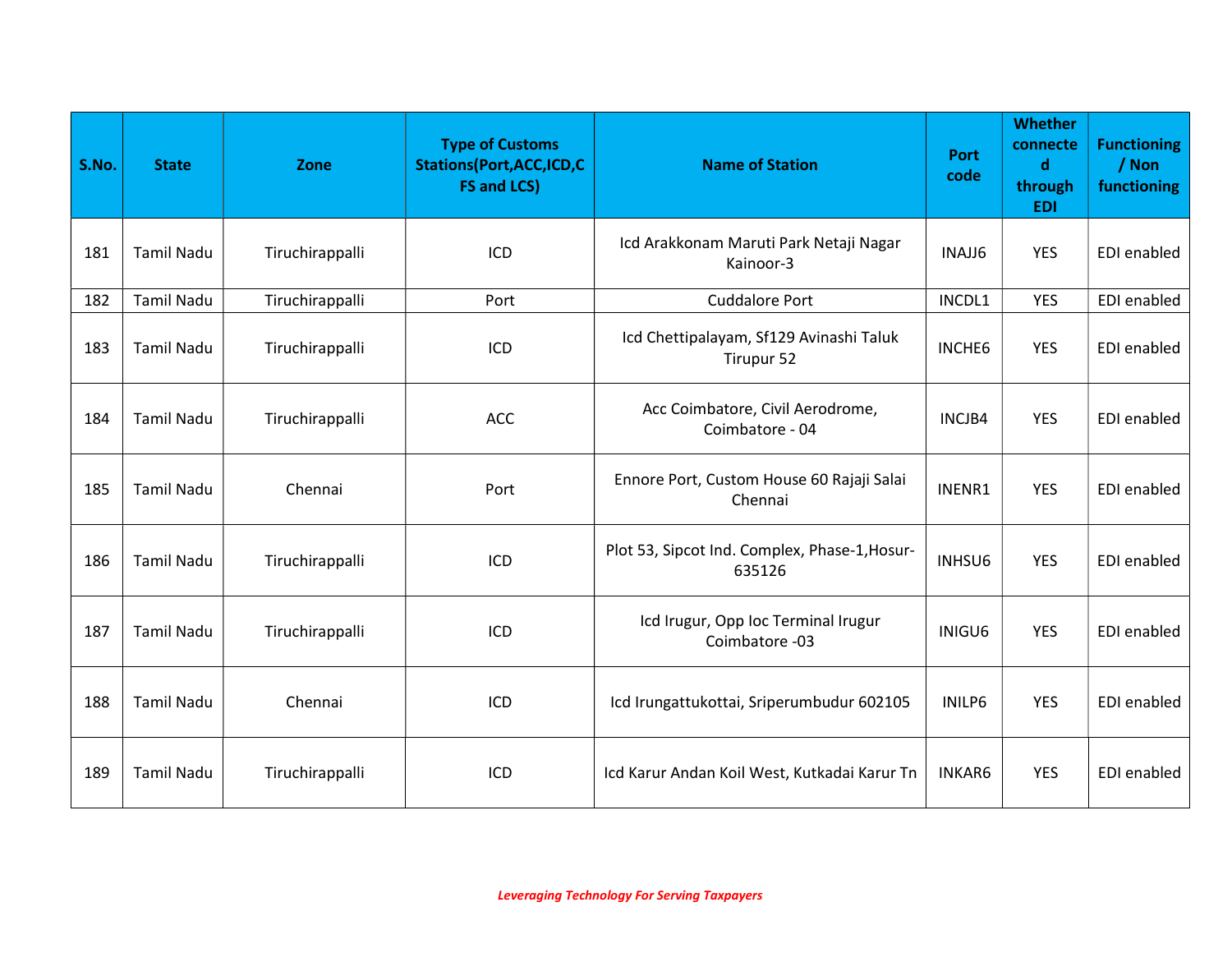| S.No. | <b>State</b>      | Zone            | <b>Type of Customs</b><br><b>Stations(Port, ACC, ICD, C</b><br><b>FS and LCS)</b> | <b>Name of Station</b>                                                                                                 | <b>Port</b><br>code | <b>Whether</b><br>connecte<br>$\mathbf d$<br>through<br><b>EDI</b> | <b>Functioning</b><br>/ Non<br>functioning |
|-------|-------------------|-----------------|-----------------------------------------------------------------------------------|------------------------------------------------------------------------------------------------------------------------|---------------------|--------------------------------------------------------------------|--------------------------------------------|
| 190   | <b>Tamil Nadu</b> | Chennai         | Port                                                                              | Vill.Kattupalli,Tal.Ponneri,Dist.Tiruvellore601<br>120                                                                 | INKAT1              | <b>YES</b>                                                         | EDI enabled                                |
| 191   | <b>Tamil Nadu</b> | Chennai         | Port                                                                              | Custom House 60, Rajaji Salai Chennai<br>600001                                                                        | INMAA1              | <b>YES</b>                                                         | EDI enabled                                |
| 192   | <b>Tamil Nadu</b> | Chennai         | <b>ACC</b>                                                                        | Acc, Meenabakkam, Chennai - 600027                                                                                     | INMAA4              | <b>YES</b>                                                         | <b>EDI</b> enabled                         |
| 193   | <b>Tamil Nadu</b> | Tiruchirappalli | ICD                                                                               | Kern Enterprises Private Limited (Kern Icd),<br>Aruppukottai Road, Valayankulam<br>Village, Madurai-625002, Tamil Nadu | <b>INMDU</b><br>6   | <b>YES</b>                                                         | EDI enabled                                |
| 194   | <b>Tamil Nadu</b> | Tiruchirappalli | Port                                                                              | No. 4 First Line Beach Nagapattinam 611001                                                                             | INNPT1              | <b>YES</b>                                                         | EDI enabled                                |
| 195   | <b>Tamil Nadu</b> | Tiruchirappalli | ICD                                                                               | Icd Singanallur Neelikonnampalayam<br>Coimbatore                                                                       | <b>INSLL6</b>       | <b>YES</b>                                                         | <b>EDI</b> enabled                         |
| 196   | <b>Tamil Nadu</b> | Tiruchirappalli | ICD                                                                               | Icd Thudialur 2/235C M'Palayam Road<br>Coimbatore 34                                                                   | INTDE6              | <b>YES</b>                                                         | <b>EDI</b> enabled                         |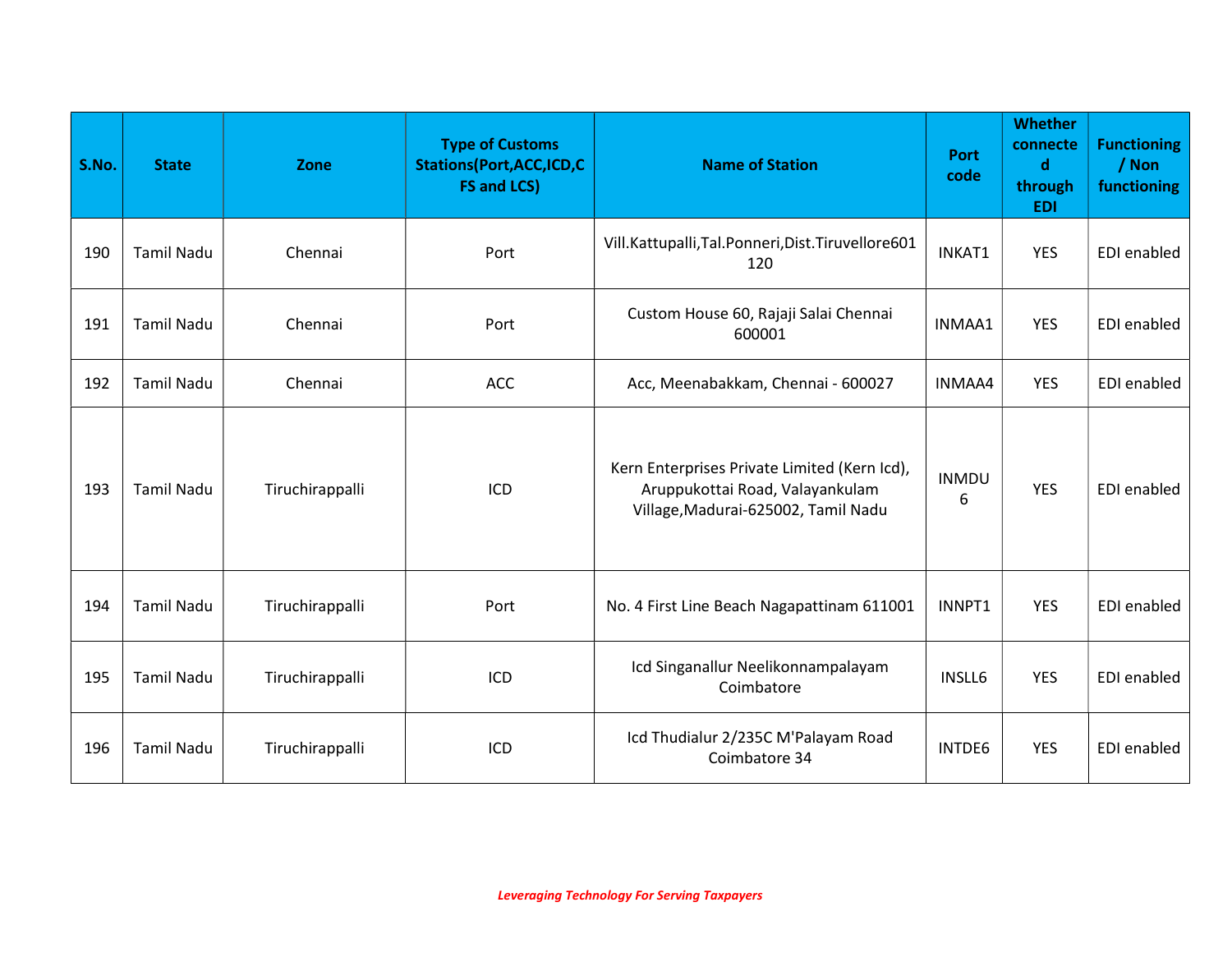| S.No. | <b>State</b>      | Zone            | <b>Type of Customs</b><br><b>Stations (Port, ACC, ICD, C</b><br><b>FS and LCS)</b> | <b>Name of Station</b>                                 | <b>Port</b><br>code | <b>Whether</b><br>connecte<br>$\mathbf d$<br>through<br><b>EDI</b> | <b>Functioning</b><br>/ Non<br>functioning |
|-------|-------------------|-----------------|------------------------------------------------------------------------------------|--------------------------------------------------------|---------------------|--------------------------------------------------------------------|--------------------------------------------|
| 197   | <b>Tamil Nadu</b> | Tiruchirappalli | ICD                                                                                | Icd Veerapandi, Sf 352 & 353 Palladam Road<br>Tirupur  | INTHO6              | <b>YES</b>                                                         | EDI enabled                                |
| 198   | <b>Tamil Nadu</b> | Tiruchirappalli | ICD                                                                                | Icd Tirupur, Raakiyapalayam Avinashi Tirupur<br>54     | <b>INTUP6</b>       | <b>YES</b>                                                         | EDI enabled                                |
| 199   | <b>Tamil Nadu</b> | Tiruchirappalli | Port                                                                               | Custom House, Harbour Estate, Tuticorin<br>628004      | INTUT1              | <b>YES</b>                                                         | EDI enabled                                |
| 200   | <b>Tamil Nadu</b> | Tiruchirappalli | ICD                                                                                | Icd Tuticorin, 1663/2B Harbour Exp. Road<br>Tuticorin  | <b>INTUT6</b>       | <b>YES</b>                                                         | EDI enabled                                |
| 201   | <b>Tamil Nadu</b> | Chennai         | ICD                                                                                | M/S Concor, Ennore High Road, Tiruvottiyur,<br>Chennai | INTVT6              | <b>YES</b>                                                         | EDI enabled                                |
| 202   | <b>Tamil Nadu</b> | Tiruchirappalli | <b>ACC</b>                                                                         | Madurai                                                | INIXM4              | <b>YES</b>                                                         | EDI enabled                                |
| 203   | <b>Tamil Nadu</b> | Tiruchirappalli | ACC                                                                                | Tiruchairapalli                                        | INTRZ4              | <b>YES</b>                                                         | EDI enabled                                |
| 204   | Telangana         | Hyderabad       | <b>ACC</b>                                                                         | Acc Shamshabad Airport, Dist: Ranga Reddy<br>Hyderabad | INHYD4              | <b>YES</b>                                                         | EDI enabled                                |
| 205   | Telangana         | Hyderabad       | ICD                                                                                | Icd Hyderabad Andhra Pradesh                           | INSNF6              | <b>YES</b>                                                         | EDI enabled                                |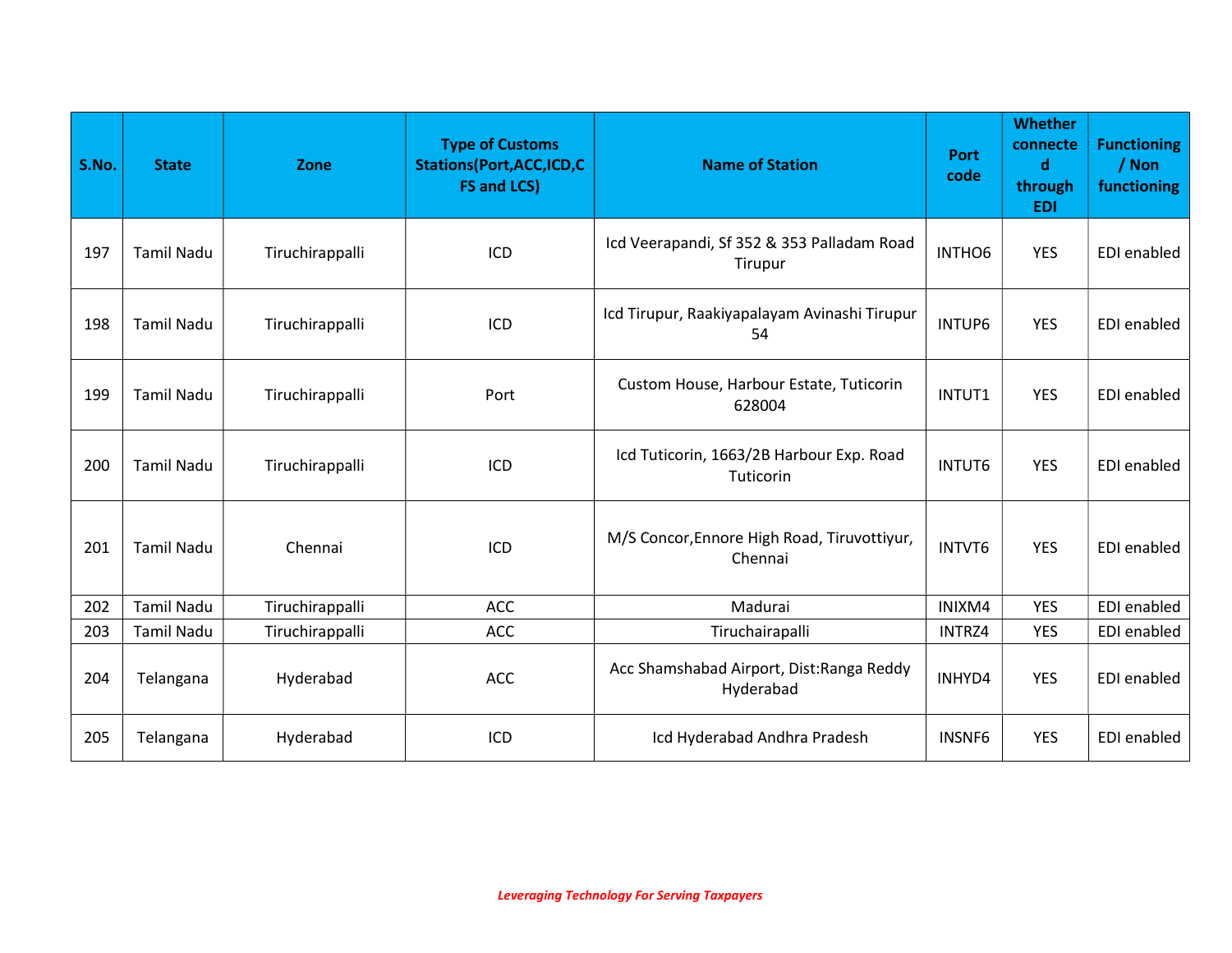| S.No. | <b>State</b>     | Zone   | <b>Type of Customs</b><br><b>Stations(Port,ACC,ICD,C</b><br><b>FS and LCS)</b> | <b>Name of Station</b>                                                         | Port<br>code  | <b>Whether</b><br>connecte<br>$\mathbf d$<br>through<br><b>EDI</b> | <b>Functioning</b><br>/ Non<br>functioning |
|-------|------------------|--------|--------------------------------------------------------------------------------|--------------------------------------------------------------------------------|---------------|--------------------------------------------------------------------|--------------------------------------------|
| 206   | Uttar<br>Pradesh | Meerut | ICD                                                                            | Icd Khurja, Arshiya Indiustiyal And<br>Distribution Hub Ltd, Bulandshashr, Up. | <b>INAIK6</b> | <b>YES</b>                                                         | EDI enabled                                |
| 207   | Uttar<br>Pradesh | Meerut | ICD                                                                            | Apl Dadri                                                                      | <b>INAPL6</b> | <b>YES</b>                                                         | EDI enabled                                |
| 208   | Uttar<br>Pradesh | Patna  | ICD                                                                            | Icd Agra, East Bank, Motimahal Agra                                            | INBLJ6        | <b>YES</b>                                                         | EDI enabled                                |
| 209   | Uttar<br>Pradesh | Patna  | LCS                                                                            | Barhni                                                                         | <b>INBNYB</b> | <b>YES</b>                                                         | EDI enabled                                |
| 210   | Uttar<br>Pradesh | Patna  | ICD                                                                            | Icd Chakeri, Gt Road, Kanpur - 208007                                          | <b>INCPC6</b> | <b>YES</b>                                                         | EDI enabled                                |
| 211   | Uttar<br>Pradesh | Meerut | ICD                                                                            | Cpl Dadri                                                                      | <b>INCPL6</b> | <b>YES</b>                                                         | EDI enabled                                |
| 212   | Uttar<br>Pradesh | Meerut | ICD                                                                            | Icd Dadri, Gautam Budh Nagar, Up -203207                                       | INDER6        | <b>YES</b>                                                         | EDI enabled                                |
| 213   | Uttar<br>Pradesh | Patna  | ICD                                                                            | Icd Jry Kanpur, Po:R.K.Nagar Kanpur Pin -<br>208012                            | <b>INKNU6</b> | <b>YES</b>                                                         | EDI enabled                                |
| 214   | Uttar<br>Pradesh | Patna  | <b>ACC</b>                                                                     | Lucknow                                                                        | INLKO4        | <b>YES</b>                                                         | EDI enabled                                |
| 215   | Uttar<br>Pradesh | Meerut | ICD                                                                            | Icd Loni, Loni District Ghaziabad Up                                           | INLON6        | <b>YES</b>                                                         | <b>EDI</b> enabled                         |
| 216   | Uttar<br>Pradesh | Meerut | ICD                                                                            | Icd Locoshed Moradabad Up                                                      | INMBD6        | <b>YES</b>                                                         | EDI enabled                                |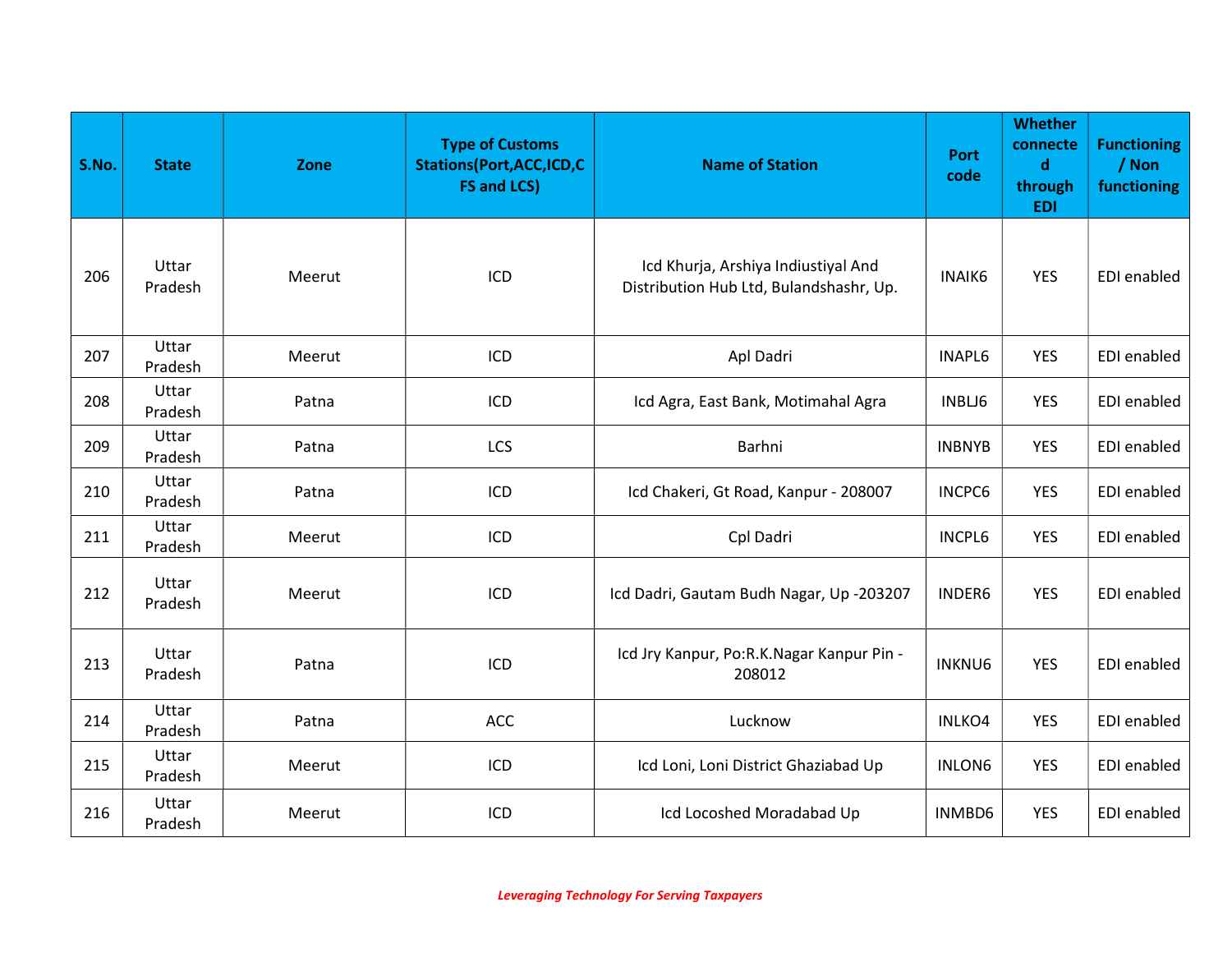| S.No. | <b>State</b>     | Zone   | <b>Type of Customs</b><br><b>Stations(Port, ACC, ICD, C</b><br><b>FS and LCS)</b> | <b>Name of Station</b>                | <b>Port</b><br>code | <b>Whether</b><br>connecte<br>$\mathbf d$<br>through<br><b>EDI</b> | <b>Functioning</b><br>/ Non<br>functioning |
|-------|------------------|--------|-----------------------------------------------------------------------------------|---------------------------------------|---------------------|--------------------------------------------------------------------|--------------------------------------------|
| 217   | Uttar<br>Pradesh | Patna  | ICD                                                                               | Madho Singh                           | INMBS6              | <b>YES</b>                                                         | EDI enabled                                |
| 218   | Uttar<br>Pradesh | Meerut | ICD                                                                               | Modinagar                             | INMUZ6              | <b>YES</b>                                                         | EDI enabled                                |
| 219   | Uttar<br>Pradesh | Patna  | LCS                                                                               | Nepalganj Road                        | <b>INNGRB</b>       | <b>YES</b>                                                         | EDI enabled                                |
| 220   | Uttar<br>Pradesh | Patna  | LCS                                                                               | Thoothibari, District Maharajganj     | <b>INNTVB</b>       | <b>YES</b>                                                         | EDI enabled                                |
| 221   | Uttar<br>Pradesh | Patna  | ICD                                                                               | Klpl Icd, Panki, Kanpur               | <b>INPNK6</b>       | <b>YES</b>                                                         | <b>EDI</b> enabled                         |
| 222   | Uttar<br>Pradesh | Patna  | LCS                                                                               | Nautanwa (Sonauli)                    | <b>INSNLB</b>       | <b>YES</b>                                                         | EDI enabled                                |
| 223   | Uttar<br>Pradesh | Meerut | ICD                                                                               | Star Track Terminal Pvt Ltd Icd Dadri | INSTT6              | <b>YES</b>                                                         | EDI enabled                                |
| 224   | Uttar<br>Pradesh | Patna  | LCS                                                                               | Tikonia                               | <b>INTKNB</b>       | <b>YES</b>                                                         | <b>EDI</b> enabled                         |
| 225   | Uttar<br>Pradesh | Meerut | ICD                                                                               | <b>Ttp Dadri</b>                      | INTTP6              | <b>YES</b>                                                         | EDI enabled                                |
| 226   | Uttar<br>Pradesh | Patna  | ACC                                                                               | Varanasi                              | INVNS4              | <b>YES</b>                                                         | EDI enabled                                |
| 227   | Uttarakhan<br>d  | Patna  | LCS                                                                               | Banbasa                               | <b>INBSAB</b>       | <b>YES</b>                                                         | EDI enabled                                |
| 228   | Uttarakhan<br>d  | Patna  | LCS                                                                               | Dharchula                             | <b>INDLAB</b>       | <b>YES</b>                                                         | EDI enabled                                |
| 229   | Uttarakhan<br>d  | Meerut | ICD                                                                               | Icd Pantnagar                         | INHDD6              | <b>YES</b>                                                         | EDI enabled                                |
| 230   | Uttarakhan<br>d  | Meerut | ICD                                                                               | Icd Kashipur, Us Nagar, Uttarakhand   | INHPI6              | <b>YES</b>                                                         | EDI enabled                                |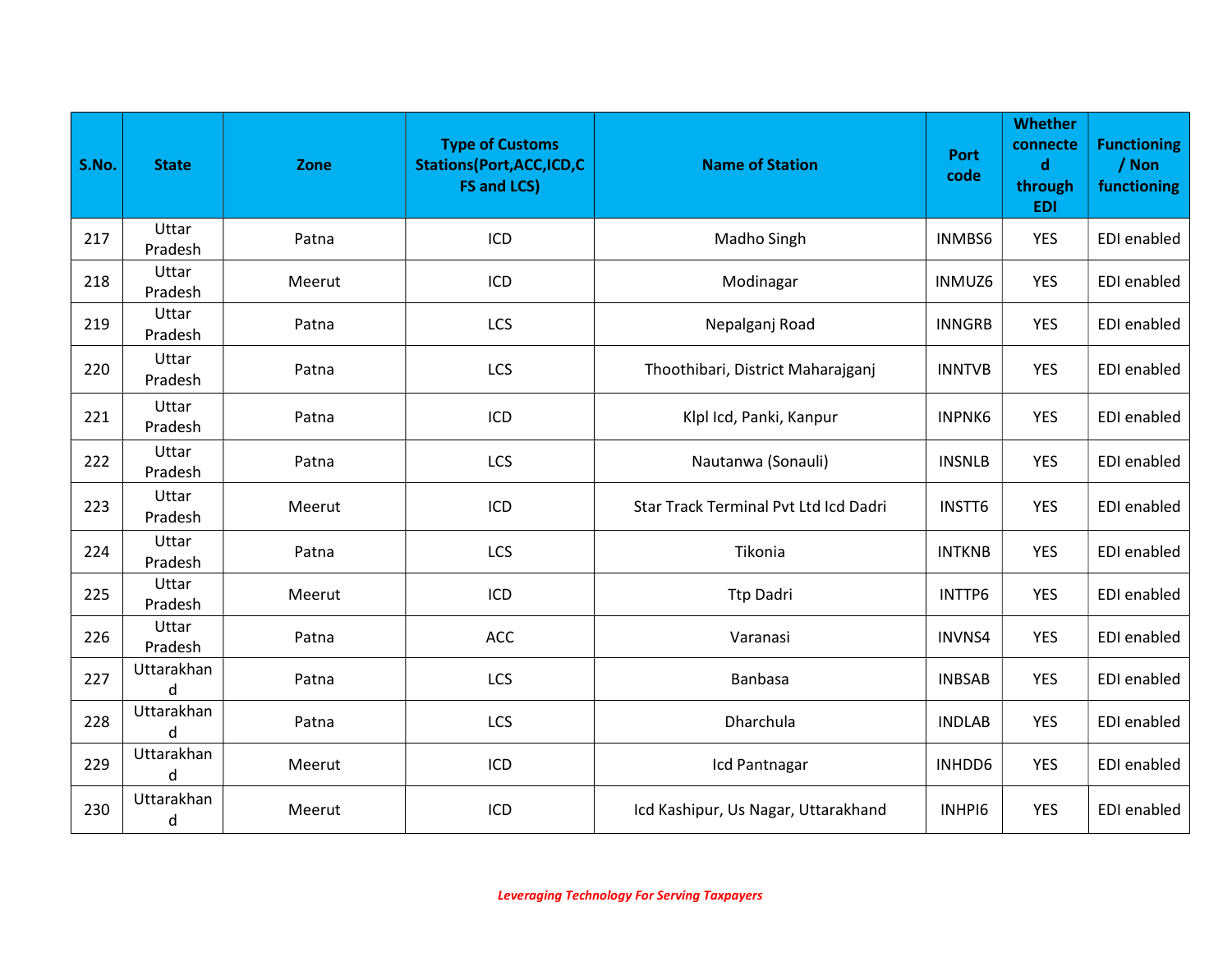| S.No. | <b>State</b>    | Zone    | <b>Type of Customs</b><br><b>Stations(Port, ACC, ICD, C</b><br><b>FS and LCS)</b> | <b>Name of Station</b>                                | <b>Port</b><br>code | <b>Whether</b><br>connecte<br>$\mathbf d$<br>through<br><b>EDI</b> | <b>Functioning</b><br>/ Non<br>functioning |
|-------|-----------------|---------|-----------------------------------------------------------------------------------|-------------------------------------------------------|---------------------|--------------------------------------------------------------------|--------------------------------------------|
| 231   | Uttarakhan<br>d | Patna   | LCS                                                                               | Jhulaghat (Pithoraghat)                               | <b>INJHOB</b>       | <b>YES</b>                                                         | <b>EDI</b> enabled                         |
| 232   | West<br>Bengal  | Kolkata | LCS                                                                               | Changrabandha                                         | <b>INCBDB</b>       | <b>YES</b>                                                         | EDI enabled                                |
| 233   | West<br>Bengal  | Kolkata | Port                                                                              | 15/1 Strand Road, Custom House Kolkata<br>700001      | INCCU1              | <b>YES</b>                                                         | <b>EDI</b> enabled                         |
| 234   | West<br>Bengal  | Kolkata | <b>ACC</b>                                                                        | Acc Kolkata, 15/1 Strand Road Custom House<br>Kolkata | INCCU4              | <b>YES</b>                                                         | <b>EDI</b> enabled                         |
| 235   | West<br>Bengal  | Kolkata | LCS                                                                               | Chamurchi                                             | <b>INCHMB</b>       | <b>YES</b>                                                         | <b>EDI</b> enabled                         |
| 236   | West<br>Bengal  | Kolkata | LCS                                                                               | Loksan                                                | <b>INCRXB</b>       | <b>YES</b>                                                         | EDI enabled                                |
| 237   | West<br>Bengal  | Kolkata | LCS                                                                               | <b>Birpara</b>                                        | <b>INDLOB</b>       | <b>YES</b>                                                         | <b>EDI</b> enabled                         |
| 238   | West<br>Bengal  | Kolkata | ICD                                                                               | Allied Icd Services Ltd Epip Banskopa<br>Durgapur     | <b>INDUR6</b>       | <b>YES</b>                                                         | <b>EDI</b> enabled                         |
| 239   | West<br>Bengal  | Kolkata | LCS                                                                               | <b>Fulbari Lcs</b>                                    | <b>INFBRB</b>       | <b>YES</b>                                                         | <b>EDI</b> enabled                         |
| 240   | West<br>Bengal  | Kolkata | LCS                                                                               | Ghojadanga                                            | <b>INGJXB</b>       | <b>YES</b>                                                         | EDI enabled                                |
| 241   | West<br>Bengal  | Kolkata | LCS                                                                               | Hilli                                                 | <b>INHLIB</b>       | <b>YES</b>                                                         | EDI enabled                                |
| 242   | West<br>Bengal  | Kolkata | LCS                                                                               | Lcs Jaigaon                                           | <b>INJIGB</b>       | <b>YES</b>                                                         | EDI enabled                                |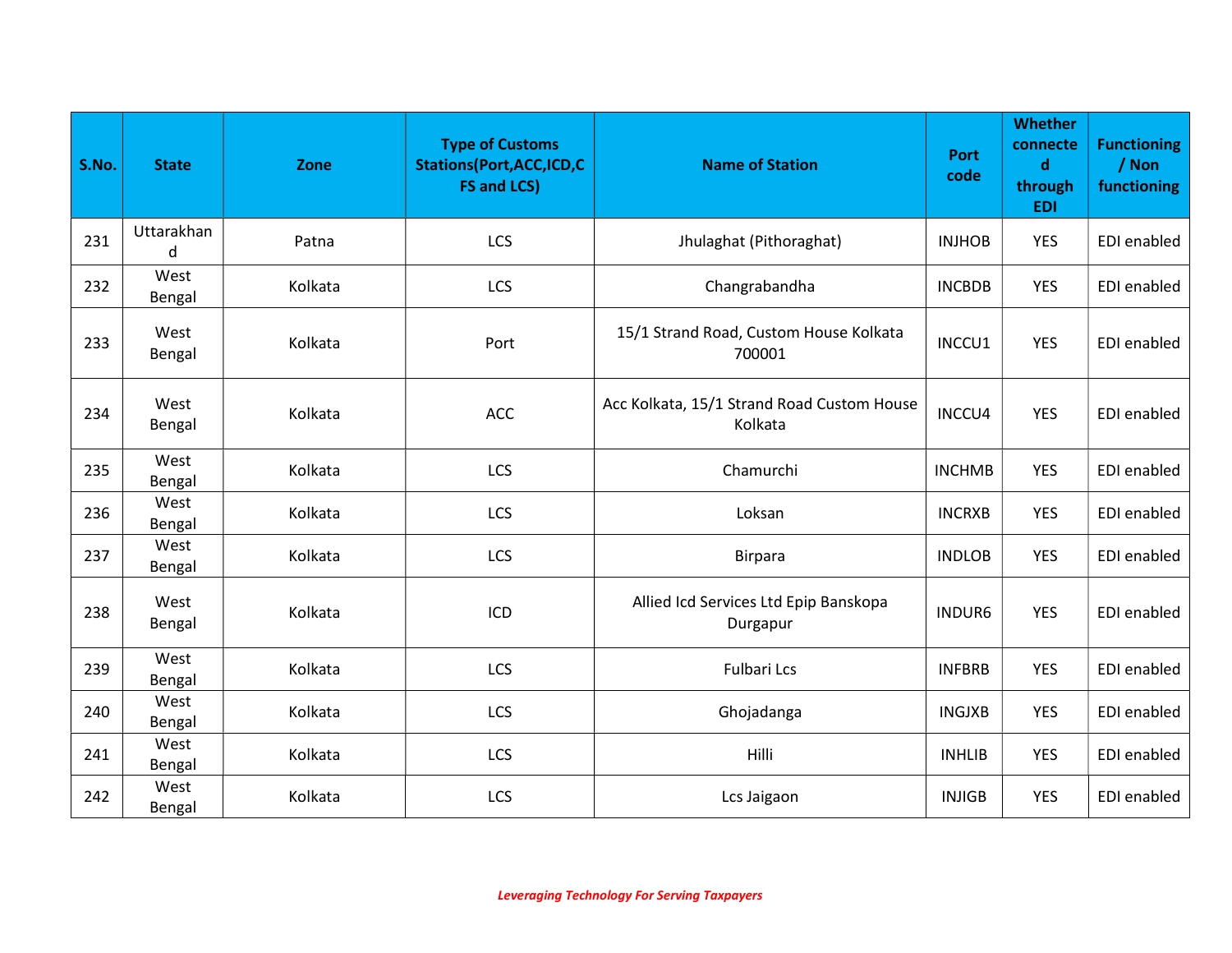| S.No. | <b>State</b>   | Zone      | <b>Type of Customs</b><br><b>Stations(Port, ACC, ICD, C</b><br><b>FS and LCS)</b> | <b>Name of Station</b>                               | <b>Port</b><br>code | <b>Whether</b><br>connecte<br>$\mathbf d$<br>through<br><b>EDI</b> | <b>Functioning</b><br>/ Non<br>functioning |
|-------|----------------|-----------|-----------------------------------------------------------------------------------|------------------------------------------------------|---------------------|--------------------------------------------------------------------|--------------------------------------------|
| 243   | West<br>Bengal | Kolkata   | LCS                                                                               | Kotawalighat (Mahadipur)                             | <b>INMHD</b><br>B   | <b>YES</b>                                                         | <b>EDI</b> enabled                         |
| 244   | West<br>Bengal | Kolkata   | LCS                                                                               | Naxalbari (Panitanki)                                | <b>INPNTB</b>       | <b>YES</b>                                                         | EDI enabled                                |
| 245   | West<br>Bengal | Kolkata   | LCS                                                                               | Lcs Petrapole Bongaon West Bengal                    | <b>INPTPB</b>       | <b>YES</b>                                                         | EDI enabled                                |
| 246   | West<br>Bengal | Kolkata   | Rail                                                                              | Radhikapur Railway Station                           | INRDP2              | <b>YES</b>                                                         | EDI enabled                                |
| 247   | West<br>Bengal | Kolkata   | RAIL                                                                              | Ranaghat Railway Station                             | INRNG2              | <b>YES</b>                                                         | EDI enabled                                |
| 248   | West<br>Bengal | Kolkata   | RAIL                                                                              | <b>Singabad Railway Station</b>                      | INSNG2              | <b>YES</b>                                                         | EDI enabled                                |
| 249   | West<br>Bengal | Kolkata   | LCS                                                                               | T.T. Shed (Kidderpore)                               | INTTS1              | <b>YES</b>                                                         | EDI enabled                                |
| 250   | West<br>Bengal | Kolkata   | Rail                                                                              | Raiganj Railway Station-Sudarshanpur, West<br>Bengal | INRGJ2              | <b>YES</b>                                                         | EDI enabled                                |
| 251   | Gujarat        | Ahmedabad | <b>CFS</b>                                                                        | Aditya CFS Pvt. Ltd.                                 | INIXY1              | <b>YES</b>                                                         | EDI enabled                                |
| 252   | Gujarat        | Ahmedabad | <b>CFS</b>                                                                        | Container Corprn of India Ltd                        | INIXY1              | <b>YES</b>                                                         | EDI enabled                                |
| 253   | Gujarat        | Ahmedabad | <b>CFS</b>                                                                        | <b>Central Warehousing Corporation-I</b>             | INIXY1              | <b>YES</b>                                                         | <b>EDI</b> enabled                         |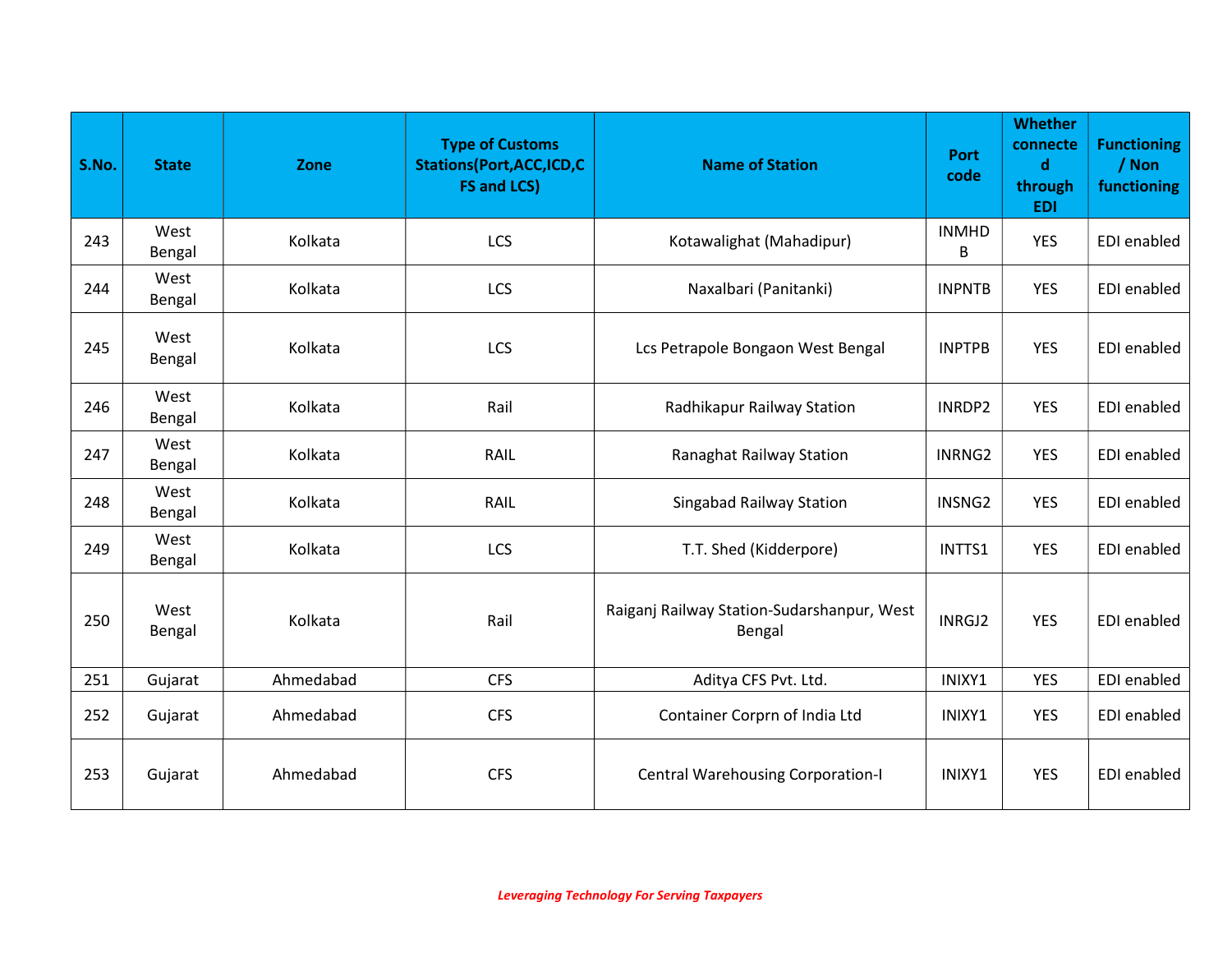| S.No. | <b>State</b> | Zone      | <b>Type of Customs</b><br><b>Stations (Port, ACC, ICD, C</b><br><b>FS and LCS)</b> | <b>Name of Station</b>                                 | <b>Port</b><br>code          | <b>Whether</b><br>connecte<br>$\mathbf d$<br>through<br><b>EDI</b> | <b>Functioning</b><br>/ Non<br>functioning |
|-------|--------------|-----------|------------------------------------------------------------------------------------|--------------------------------------------------------|------------------------------|--------------------------------------------------------------------|--------------------------------------------|
| 254   | Gujarat      | Ahmedabad | <b>CFS</b>                                                                         | <b>Central Warehousing Corporation-II</b>              | INIXY1                       | <b>YES</b>                                                         | EDI enabled                                |
| 255   | Gujarat      | Ahmedabad | <b>CFS</b>                                                                         | <b>Central Warehousing Corporation-</b><br>Gandhidham  | INIXY1                       | <b>YES</b>                                                         | EDI enabled                                |
| 256   | Gujarat      | Ahmedabad | <b>CFS</b>                                                                         | ASHUTOSH CONTAINER SERVICE PVT LTD                     | <b>INMUN</b><br>$\mathbf{1}$ | <b>YES</b>                                                         | <b>EDI</b> enabled                         |
| 257   | Gujarat      | Ahmedabad | <b>CFS</b>                                                                         | HONEYCOMB LOGISTICS PVT LTD                            | <b>INMUN</b><br>1            | <b>YES</b>                                                         | EDI enabled                                |
| 258   | Gujarat      | Ahmedabad | <b>CFS</b>                                                                         | MUNDRA INTERNATIONAL CONTAINER<br><b>TERMINAL- CFS</b> | <b>INMUN</b><br>$\mathbf{1}$ | <b>YES</b>                                                         | <b>EDI</b> enabled                         |
| 259   | Gujarat      | Ahmedabad | <b>CFS</b>                                                                         | ADANI HAZIRA PORT PVT LTD.                             | INHZA1                       | <b>YES</b>                                                         | EDI enabled                                |
| 260   | Gujarat      | Ahmedabad | <b>CFS</b>                                                                         | ARVIND V. JOSHI & COMPANY                              | INIXY1                       | <b>YES</b>                                                         | EDI enabled                                |
| 261   | Gujarat      | Ahmedabad | <b>CFS</b>                                                                         | HIND MUNDRA TERMINALS PVT LTD<br><b>MUNDRA</b>         | <b>INMUN</b><br>$\mathbf{1}$ | <b>YES</b>                                                         | EDI enabled                                |
| 262   | Gujarat      | Ahmedabad | <b>CFS</b>                                                                         | SEABIRD MARINE SERVICES PVT LTD HAZIRA                 | INHZA1                       | <b>YES</b>                                                         | EDI enabled                                |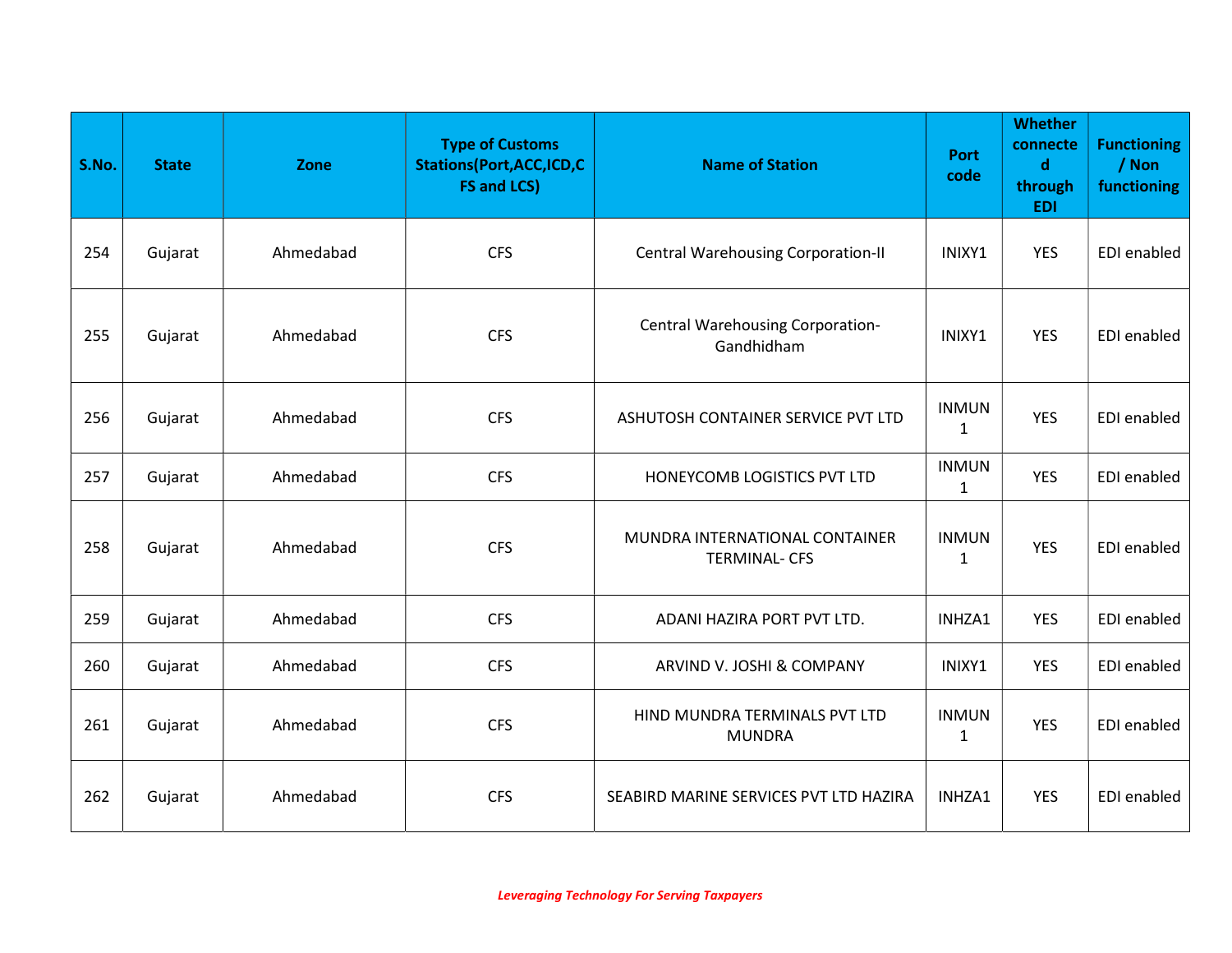| S.No. | <b>State</b> | Zone      | <b>Type of Customs</b><br><b>Stations(Port,ACC,ICD,C</b><br><b>FS and LCS)</b> | <b>Name of Station</b>                           | <b>Port</b><br>code          | <b>Whether</b><br>connecte<br>$\mathbf d$<br>through<br><b>EDI</b> | <b>Functioning</b><br>/ Non<br>functioning |
|-------|--------------|-----------|--------------------------------------------------------------------------------|--------------------------------------------------|------------------------------|--------------------------------------------------------------------|--------------------------------------------|
| 263   | Gujarat      | Ahmedabad | <b>CFS</b>                                                                     | CENTRAL WAREHOUSING CORPORATION                  | <b>INMUN</b><br>$\mathbf{1}$ | <b>YES</b>                                                         | EDI enabled                                |
| 264   | Gujarat      | Ahmedabad | <b>CFS</b>                                                                     | FAIRDEAL FREIGHT SOLUTIONS LTD                   | INIXY1                       | <b>YES</b>                                                         | EDI enabled                                |
| 265   | Gujarat      | Ahmedabad | <b>CFS</b>                                                                     | <b>CONTRANS LOGISTIC PRIVATE LIMITED</b>         | INPAV1                       | <b>YES</b>                                                         | EDI enabled                                |
| 266   | Gujarat      | Ahmedabad | <b>CFS</b>                                                                     | HIND TERMINAL PRIVATE LIMITED HAZIRA<br>PORT CFS | INHZA1                       | <b>YES</b>                                                         | <b>EDI</b> enabled                         |
| 267   | Gujarat      | Ahmedabad | <b>CFS</b>                                                                     | LCL LOGISTIX (INDIA) PRIVATE LTD.                | INPAV1                       | <b>YES</b>                                                         | EDI enabled                                |
| 268   | Gujarat      | Ahmedabad | <b>CFS</b>                                                                     | ALL CARGO LOGISTICS LTD.                         | <b>INMUN</b><br>$\mathbf{1}$ | <b>YES</b>                                                         | EDI enabled                                |
| 269   | Gujarat      | Ahmedabad | <b>CFS</b>                                                                     | RISHI CONTAINER FREIGHT STATION PVT.<br>LTD.     | <b>INMUN</b><br>$\mathbf{1}$ | <b>YES</b>                                                         | EDI enabled                                |
| 270   | Gujarat      | Ahmedabad | <b>CFS</b>                                                                     | TRANSWORLD TERMINALS PVT. LTD.                   | <b>INMUN</b><br>$\mathbf{1}$ | <b>YES</b>                                                         | <b>EDI</b> enabled                         |
| 271   | Gujarat      | Ahmedabad | <b>CFS</b>                                                                     | LANDMARK CFS PVT LTED MUNDRA                     | <b>INMUN</b><br>$\mathbf 1$  | <b>YES</b>                                                         | EDI enabled                                |
| 272   | Gujarat      | Ahmedabad | <b>CFS</b>                                                                     | EMPEZAR LOGISTICS PVT LTD, MUNDRA<br><b>PORT</b> | <b>INMUN</b><br>$\mathbf{1}$ | <b>YES</b>                                                         | EDI enabled                                |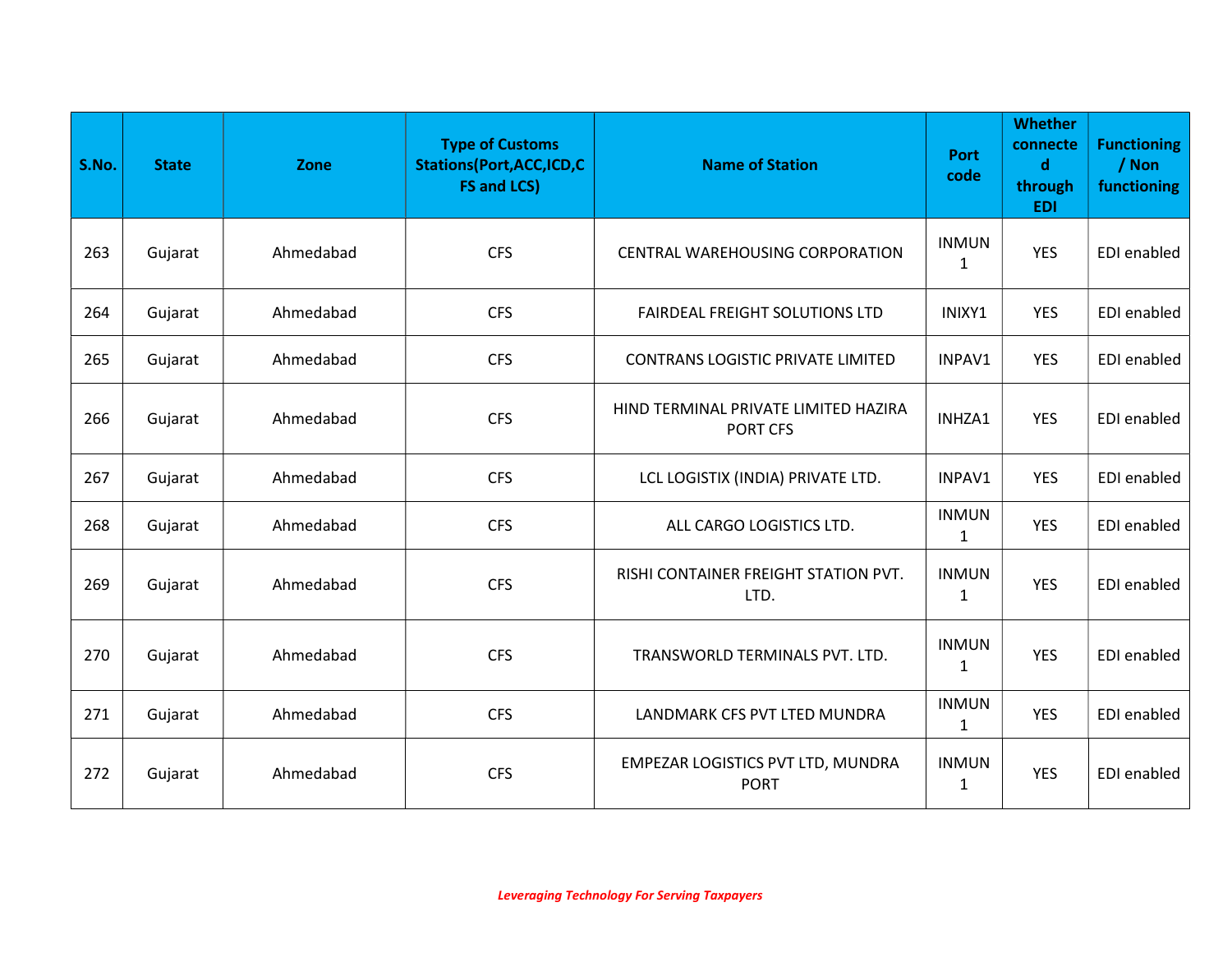| S.No. | <b>State</b>      | Zone      | <b>Type of Customs</b><br><b>Stations(Port, ACC, ICD, C</b><br><b>FS and LCS)</b> | <b>Name of Station</b>                         | <b>Port</b><br>code | <b>Whether</b><br>connecte<br>$\mathbf d$<br>through<br><b>EDI</b> | <b>Functioning</b><br>/ Non<br>functioning |
|-------|-------------------|-----------|-----------------------------------------------------------------------------------|------------------------------------------------|---------------------|--------------------------------------------------------------------|--------------------------------------------|
| 273   | Gujarat           | Ahmedabad | <b>CFS</b>                                                                        | <b>CENTRAL WAREHOUSING CORPORATION</b>         | INPAV1              | <b>YES</b>                                                         | EDI enabled                                |
| 274   | Gujarat           | Ahmedabad | <b>CFS</b>                                                                        | TG TERMINALS PRIVATE LIMITED                   | <b>INMUN</b><br>1   | <b>YES</b>                                                         | EDI enabled                                |
| 275   | Gujarat           | Ahmedabad | <b>CFS</b>                                                                        | SAURASHTRA FREIGHT PVT. LTD.                   | <b>INMUN</b><br>1   | <b>YES</b>                                                         | EDI enabled                                |
| 276   | Gujarat           | Ahmedabad | <b>CFS</b>                                                                        | SEABIRD MARINE SERVICES(GUJARAT) PVT<br>LTD.   | <b>INMUN</b><br>1   | <b>YES</b>                                                         | EDI enabled                                |
| 277   | Gujarat           | Ahmedabad | <b>CFS</b>                                                                        | MUNDHRA CONTAINER FREIGHT STATION<br>PVT. LTD. | <b>INMUN</b><br>1   | <b>YES</b>                                                         | EDI enabled                                |
| 278   | Gujarat           | Ahmedabad | <b>CFS</b>                                                                        | NYK AUTO LOGISTICS (INDIA) PVT. LTD.           | INPAV1              | <b>YES</b>                                                         | EDI enabled                                |
| 279   | <b>Tamil Nadu</b> | Chennai   | <b>CFS</b>                                                                        | ALLCARGO GLOBAL LOGISTICS LIMITED              | INMAA1              | <b>YES</b>                                                         | EDI enabled                                |
| 280   | <b>Tamil Nadu</b> | Chennai   | <b>CFS</b>                                                                        | A.S. SHIPPING AGENCIES PVT LTD                 | INMAA1              | <b>YES</b>                                                         | EDI enabled                                |
| 281   | <b>Tamil Nadu</b> | Chennai   | <b>CFS</b>                                                                        | <b>BALMER LAWRIE</b>                           | INMAA1              | <b>YES</b>                                                         | <b>EDI</b> enabled                         |
| 282   | <b>Tamil Nadu</b> | Chennai   | <b>CFS</b>                                                                        | <b>BINNY LTD CFS</b>                           | INMAA1              | <b>YES</b>                                                         | <b>EDI</b> enabled                         |
| 283   | <b>Tamil Nadu</b> | Chennai   | <b>CFS</b>                                                                        | <b>CONTAINER CORPN OF INDIA LTD</b>            | INMAA1              | <b>YES</b>                                                         | EDI enabled                                |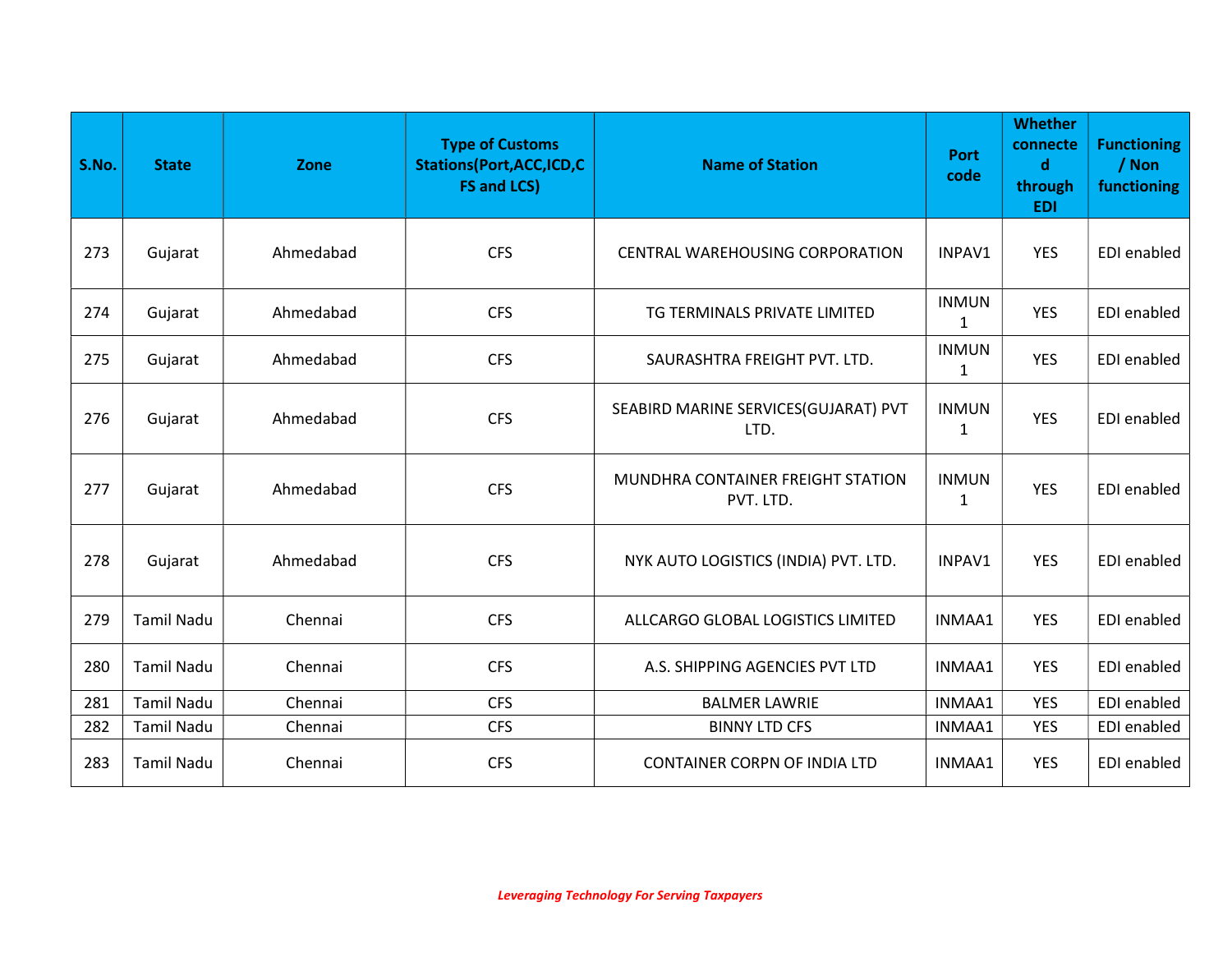| S.No. | <b>State</b>      | Zone    | <b>Type of Customs</b><br><b>Stations(Port, ACC, ICD, C</b><br><b>FS and LCS)</b> | <b>Name of Station</b>                  | <b>Port</b><br>code | <b>Whether</b><br>connecte<br>$\mathbf d$<br>through<br><b>EDI</b> | <b>Functioning</b><br>/ Non<br>functioning |
|-------|-------------------|---------|-----------------------------------------------------------------------------------|-----------------------------------------|---------------------|--------------------------------------------------------------------|--------------------------------------------|
| 284   | <b>Tamil Nadu</b> | Chennai | <b>CFS</b>                                                                        | CONTINENTAL WAREHOUSING CORPN           | INMAA1              | <b>YES</b>                                                         | EDI enabled                                |
| 285   | <b>Tamil Nadu</b> | Chennai | <b>CFS</b>                                                                        | <b>CHANDRA CFS &amp; TERM OPERATORS</b> | INMAA1              | <b>YES</b>                                                         | EDI enabled                                |
| 286   | <b>Tamil Nadu</b> | Chennai | <b>CFS</b>                                                                        | <b>CWC MADHAVARAM</b>                   | INMAA1              | <b>YES</b>                                                         | EDI enabled                                |
| 287   | <b>Tamil Nadu</b> | Chennai | <b>CFS</b>                                                                        | CWC, ROYAPURAM                          | INMAA1              | <b>YES</b>                                                         | EDI enabled                                |
| 288   | <b>Tamil Nadu</b> | Chennai | <b>CFS</b>                                                                        | CWC, VIRUGAMBAKKAM                      | INMAA1              | <b>YES</b>                                                         | EDI enabled                                |
| 289   | <b>Tamil Nadu</b> | Chennai | <b>CFS</b>                                                                        | CWC, CHROMEPET                          | INMAA1              | <b>YES</b>                                                         | EDI enabled                                |
| 290   | <b>Tamil Nadu</b> | Chennai | <b>CFS</b>                                                                        | DEVADOSS REDDY LOGISTICS PVT. LTD.      | INMAA1              | <b>YES</b>                                                         | EDI enabled                                |
| 291   | <b>Tamil Nadu</b> | Chennai | <b>CFS</b>                                                                        | ENNORE CARGO CONTAINER TERMINAL         | INMAA1              | YES                                                                | EDI enabled                                |
| 292   | <b>Tamil Nadu</b> | Chennai | <b>CFS</b>                                                                        | <b>GATEWAY DISTRIPARKS LTD</b>          | INMAA1              | <b>YES</b>                                                         | EDI enabled                                |
| 293   | <b>Tamil Nadu</b> | Chennai | <b>CFS</b>                                                                        | <b>GERMAN EXPRESS SHPNG AGENC I P</b>   | INMAA1              | <b>YES</b>                                                         | <b>EDI</b> enabled                         |
| 294   | <b>Tamil Nadu</b> | Chennai | <b>CFS</b>                                                                        | <b>GLOVIS INDIA PVT LTD</b>             | INMAA1              | <b>YES</b>                                                         | EDI enabled                                |
| 295   | <b>Tamil Nadu</b> | Chennai | <b>CFS</b>                                                                        | KAILASH SHIPPING SERVICES P LTD         | INMAA1              | YES                                                                | EDI enabled                                |
| 296   | <b>Tamil Nadu</b> | Chennai | <b>CFS</b>                                                                        | <b>SICAL DISTRIPARKS LTD</b>            | INMAA1              | <b>YES</b>                                                         | EDI enabled                                |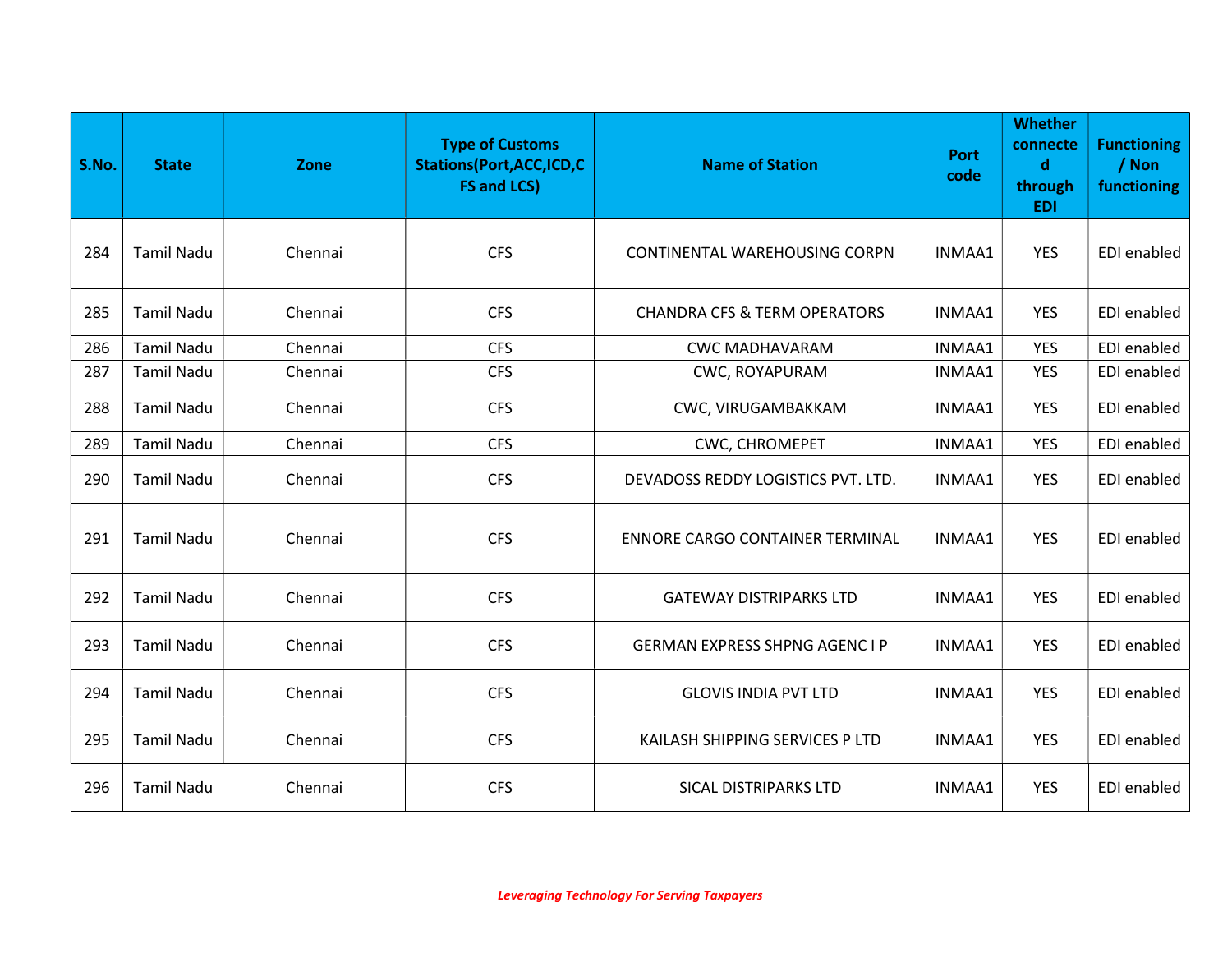| S.No. | <b>State</b>      | Zone    | <b>Type of Customs</b><br><b>Stations(Port, ACC, ICD, C</b><br><b>FS and LCS)</b> | <b>Name of Station</b>                | <b>Port</b><br>code | <b>Whether</b><br>connecte<br>$\mathbf d$<br>through<br><b>EDI</b> | <b>Functioning</b><br>/ Non<br>functioning |
|-------|-------------------|---------|-----------------------------------------------------------------------------------|---------------------------------------|---------------------|--------------------------------------------------------------------|--------------------------------------------|
| 297   | <b>Tamil Nadu</b> | Chennai | <b>CFS</b>                                                                        | <b>SUN GLOBAL LOGISTICS LTD</b>       | INMAA1              | <b>YES</b>                                                         | EDI enabled                                |
| 298   | <b>Tamil Nadu</b> | Chennai | <b>CFS</b>                                                                        | SATTVA HI-TECH & CONWARE P LTD        | INMAA1              | <b>YES</b>                                                         | EDI enabled                                |
| 299   | <b>Tamil Nadu</b> | Chennai | <b>CFS</b>                                                                        | SATTVA CFS AND LOGISTICS PVT LTD      | INMAA1              | YES                                                                | EDI enabled                                |
| 300   | <b>Tamil Nadu</b> | Chennai | <b>CFS</b>                                                                        | <b>SANCO TRANS LTD</b>                | INMAA1              | <b>YES</b>                                                         | EDI enabled                                |
| 301   | <b>Tamil Nadu</b> | Chennai | <b>CFS</b>                                                                        | TRIWAY CONTAINER FREIGHT STATION      | INMAA1              | <b>YES</b>                                                         | EDI enabled                                |
| 302   | <b>Tamil Nadu</b> | Chennai | <b>CFS</b>                                                                        | THIRU RANI LOGISTICS PVT LTD          | INMAA1              | <b>YES</b>                                                         | EDI enabled                                |
| 303   | <b>Tamil Nadu</b> | Chennai | <b>CFS</b>                                                                        | <b>VIKING WAREHOUSING</b>             | INMAA1              | <b>YES</b>                                                         | EDI enabled                                |
| 304   | <b>Tamil Nadu</b> | Chennai | <b>CFS</b>                                                                        | <b>VISHRUTHA LOGISTICS LTD</b>        | INMAA1              | <b>YES</b>                                                         | EDI enabled                                |
| 305   | <b>Tamil Nadu</b> | Chennai | <b>CFS</b>                                                                        | O YARD CFS                            | INMAA1              | <b>YES</b>                                                         | <b>EDI</b> enabled                         |
| 306   | <b>Tamil Nadu</b> | Chennai | <b>CFS</b>                                                                        | STP SERVICES PRIVATE LIMITED          | INMAA1              | <b>YES</b>                                                         | EDI enabled                                |
| 307   | <b>Tamil Nadu</b> | Chennai | <b>CFS</b>                                                                        | CALYX CONTAINER TERMINALS PVT. LTD.   | INMAA1              | <b>YES</b>                                                         | EDI enabled                                |
| 308   | <b>Tamil Nadu</b> | Chennai | <b>CFS</b>                                                                        | NDR INFRASTRUCTURE P LTD              | INMAA1              | <b>YES</b>                                                         | EDI enabled                                |
| 309   | <b>Tamil Nadu</b> | Chennai | <b>CFS</b>                                                                        | <b>EMPTY CONTAINER YARD - CHENNAI</b> | INMAA1              | <b>YES</b>                                                         | EDI enabled                                |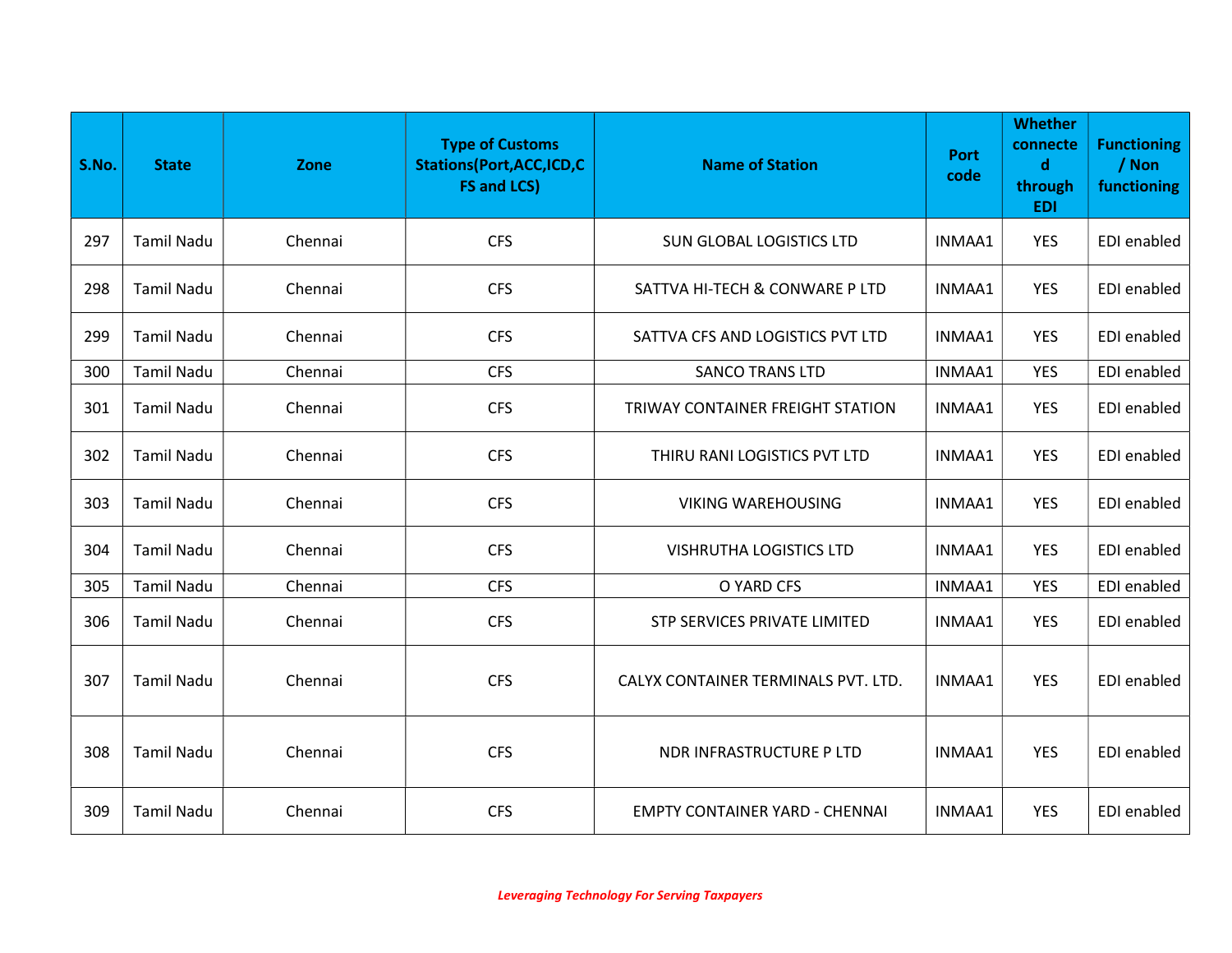| S.No. | <b>State</b>      | Zone    | <b>Type of Customs</b><br><b>Stations(Port, ACC, ICD, C</b><br><b>FS and LCS)</b> | <b>Name of Station</b>                                  | <b>Port</b><br>code | <b>Whether</b><br>connecte<br>$\mathbf d$<br>through<br><b>EDI</b> | <b>Functioning</b><br>/ Non<br>functioning |
|-------|-------------------|---------|-----------------------------------------------------------------------------------|---------------------------------------------------------|---------------------|--------------------------------------------------------------------|--------------------------------------------|
| 310   | <b>Tamil Nadu</b> | Chennai | <b>CFS</b>                                                                        | CONTINENTAL WH. CORPORATION (NS) LTD.<br><b>CHENNAI</b> | INMAA1              | <b>YES</b>                                                         | EDI enabled                                |
| 311   | <b>Tamil Nadu</b> | Chennai | <b>CFS</b>                                                                        | <b>EMPTY CONTAINER YARD</b>                             | INMAA1              | <b>YES</b>                                                         | EDI enabled                                |
| 312   | <b>Tamil Nadu</b> | Chennai | <b>CFS</b>                                                                        | SUDHARSAN LOGISTICS PRIVATE LIMITED                     | INMAA1              | <b>YES</b>                                                         | EDI enabled                                |
| 313   | <b>Tamil Nadu</b> | Chennai | <b>CFS</b>                                                                        | HIND TERMINALS CHENNAI P LTD                            | INMAA1              | <b>YES</b>                                                         | EDI enabled                                |
| 314   | <b>Tamil Nadu</b> | Chennai | <b>CFS</b>                                                                        | APOLLO WORLD CONNECT LTD KATTUPALLI<br><b>CFS</b>       | INKAT1              | <b>YES</b>                                                         | EDI enabled                                |
| 315   | <b>Tamil Nadu</b> | Chennai | <b>CFS</b>                                                                        | INDIAN CORPORATE BUSINESS CENTRE LTD                    | INMAA1              | <b>YES</b>                                                         | EDI enabled                                |
| 316   | <b>Tamil Nadu</b> | Chennai | <b>CFS</b>                                                                        | MARINE INFRASTRUCTURE DEVELOPER PVT.<br>LTD.            | INKAT1              | <b>YES</b>                                                         | EDI enabled                                |
| 317   | <b>Tamil Nadu</b> | Chennai | <b>CFS</b>                                                                        | APM TERMINALS INDIA PVT LTD                             | INMAA1              | <b>YES</b>                                                         | EDI enabled                                |
| 318   | <b>Tamil Nadu</b> | Chennai | <b>CFS</b>                                                                        | CENTRAL WAREHOUSING CORPORATION<br>TIRUVOTTIYUR         | INMAA1              | <b>YES</b>                                                         | EDI enabled                                |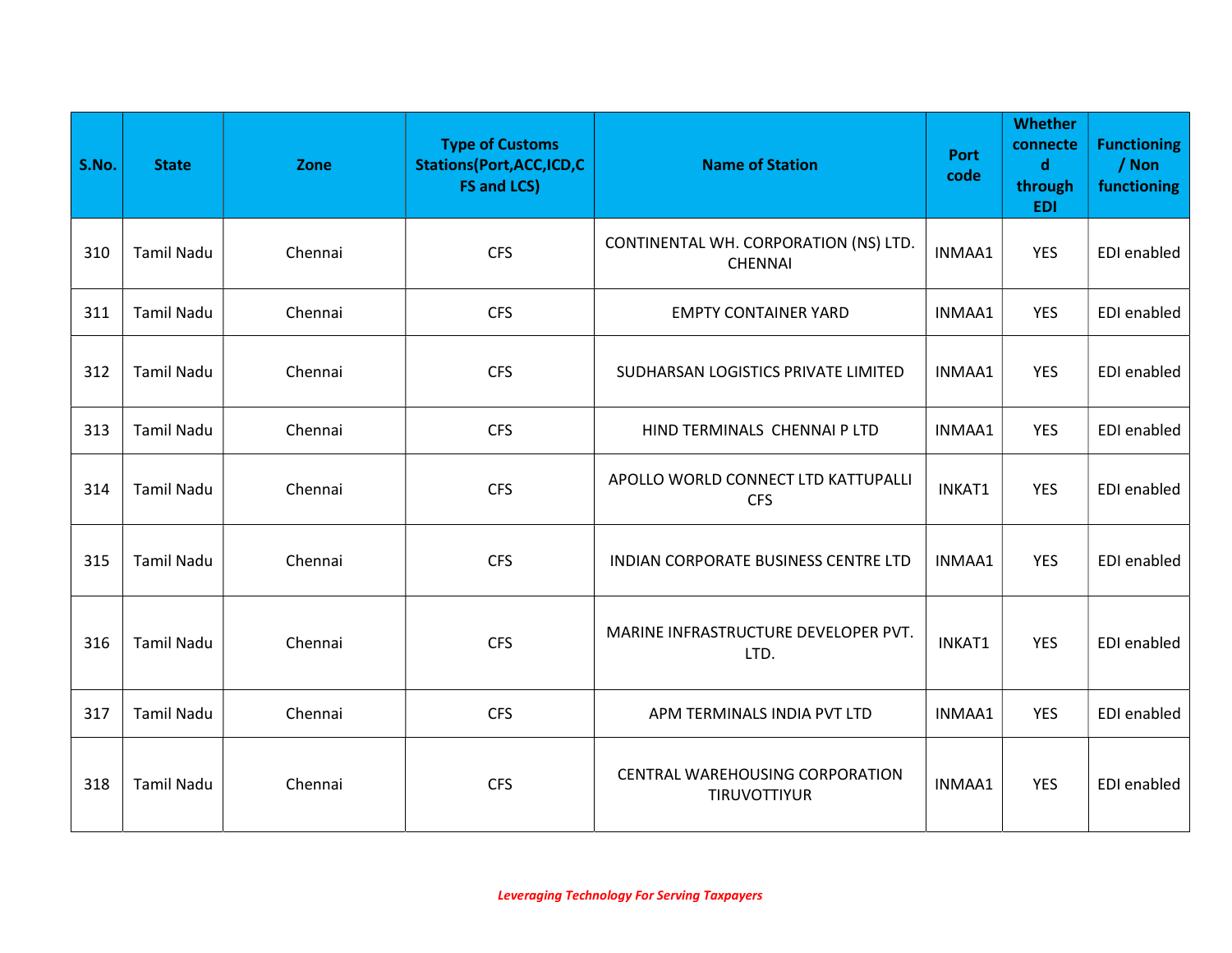| S.No. | <b>State</b>      | Zone    | <b>Type of Customs</b><br><b>Stations(Port, ACC, ICD, C</b><br><b>FS and LCS)</b> | <b>Name of Station</b>                 | <b>Port</b><br>code | <b>Whether</b><br>connecte<br>$\mathbf d$<br>through<br><b>EDI</b> | <b>Functioning</b><br>/ Non<br>functioning |
|-------|-------------------|---------|-----------------------------------------------------------------------------------|----------------------------------------|---------------------|--------------------------------------------------------------------|--------------------------------------------|
| 319   | <b>Tamil Nadu</b> | Chennai | <b>CFS</b>                                                                        | SUPPLY CHAIN LOGISTICS PVT LTD         | INMAA1              | <b>YES</b>                                                         | EDI enabled                                |
| 320   | West<br>Bengal    | Kolkata | <b>CFS</b>                                                                        | A.L. LOGISTICS PVT. LTD                | INCCU1              | <b>YES</b>                                                         | EDI enabled                                |
| 321   | West<br>Bengal    | Kolkata | <b>CFS</b>                                                                        | <b>BALMER LAWRIE &amp; CO.LTD</b>      | INCCU1              | <b>YES</b>                                                         | EDI enabled                                |
| 322   | West<br>Bengal    | Kolkata | <b>CFS</b>                                                                        | CENTURY PLYBOARDS(I) LTD               | INCCU1              | <b>YES</b>                                                         | EDI enabled                                |
| 323   | West<br>Bengal    | Kolkata | <b>CFS</b>                                                                        | <b>CENTRAL WAREHOUSING CORPORATION</b> | INCCU1              | <b>YES</b>                                                         | EDI enabled                                |
| 324   | West<br>Bengal    | Kolkata | <b>CFS</b>                                                                        | CONTAINER CORPORATION OF INDIA LTD.    | INCCU1              | <b>YES</b>                                                         | EDI enabled                                |
| 325   | West<br>Bengal    | Kolkata | <b>CFS</b>                                                                        | LCL LOGISTIC (INDIA) PRIVATE LTD.      | INCCU1              | <b>YES</b>                                                         | EDI enabled                                |
| 326   | West<br>Bengal    | Kolkata | <b>CFS</b>                                                                        | CENTURY PLYWOODS(I) LTD                | INCCU1              | <b>YES</b>                                                         | EDI enabled                                |
| 327   | West<br>Bengal    | Kolkata | <b>CFS</b>                                                                        | RALSON PETROCHEMICALS LTD.             | INCCU1              | <b>YES</b>                                                         | EDI enabled                                |
| 328   | West<br>Bengal    | Kolkata | <b>CFS</b>                                                                        | CONTAINER CORP. OF INDIA LTD.          | INCCU1              | <b>YES</b>                                                         | <b>EDI</b> enabled                         |
| 329   | West<br>Bengal    | Kolkata | <b>CFS</b>                                                                        | PHONEX LOGISTICS PRIVATE LIMITED       | INCCU1              | <b>YES</b>                                                         | EDI enabled                                |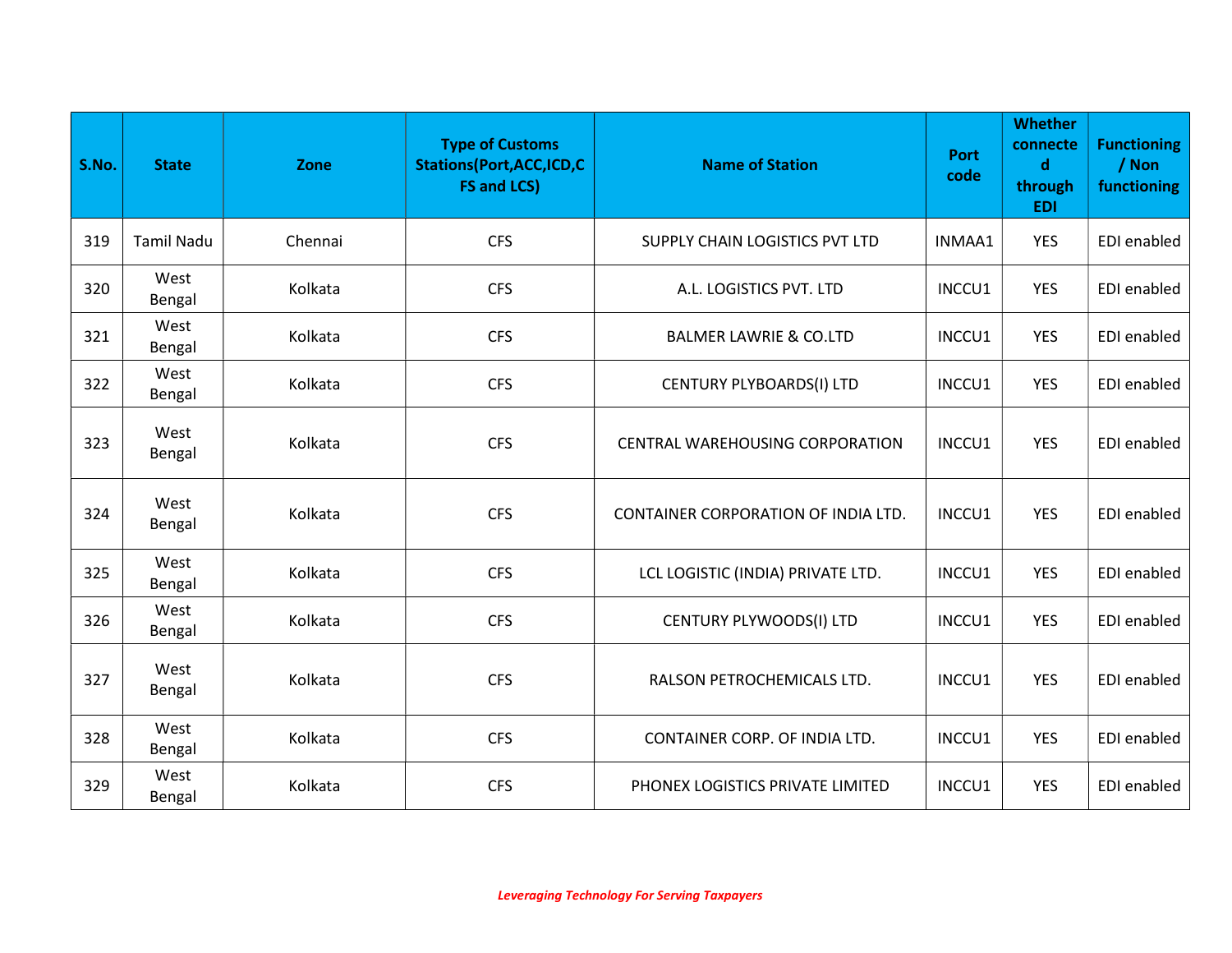| S.No. | <b>State</b>    | Zone            | <b>Type of Customs</b><br><b>Stations(Port,ACC,ICD,C</b><br><b>FS and LCS)</b> | <b>Name of Station</b>                                        | <b>Port</b><br>code | <b>Whether</b><br>connecte<br>$\mathbf d$<br>through<br><b>EDI</b> | <b>Functioning</b><br>/ Non<br>functioning |
|-------|-----------------|-----------------|--------------------------------------------------------------------------------|---------------------------------------------------------------|---------------------|--------------------------------------------------------------------|--------------------------------------------|
| 330   | West<br>Bengal  | Kolkata         | <b>CFS</b>                                                                     | ALLCARGO LOGISTICS LTD KOLKATA PORT                           | INCCU1              | <b>YES</b>                                                         | <b>EDI</b> enabled                         |
| 331   | West<br>Bengal  | Kolkata         | <b>CFS</b>                                                                     | TRANSWORLD TERMINALS PVT. LTD.                                | INCCU1              | <b>YES</b>                                                         | EDI enabled                                |
| 332   | Maharashtr<br>a | Mumbai, Zone II | <b>CFS</b>                                                                     | SPEEDY MULTIMODE LTD. CFS                                     | INNSA1              | <b>YES</b>                                                         | <b>EDI</b> enabled                         |
| 333   | Maharashtr<br>a | Mumbai, Zone II | <b>CFS</b>                                                                     | MAHARASHTRA STATE WARESOUSING<br>CORPORATION                  | INNSA1              | <b>YES</b>                                                         | EDI enabled                                |
| 334   | Maharashtr<br>a | Mumbai, Zone II | <b>CFS</b>                                                                     | <b>PUNJAB STATE CONTAINER &amp;</b><br>WAREHOUSING CORP. LTD. | INNSA1              | <b>YES</b>                                                         | EDI enabled                                |
| 335   | Maharashtr<br>a | Mumbai, Zone II | <b>CFS</b>                                                                     | ALL CARGO LOGISTICS LTD.                                      | INNSA1              | <b>YES</b>                                                         | EDI enabled                                |
| 336   | Maharashtr<br>a | Mumbai, Zone II | <b>CFS</b>                                                                     | NAVKAR CORPORATION LTD. II (PREETI<br><b>LOGISTICS LTD.)</b>  | INNSA1              | <b>YES</b>                                                         | EDI enabled                                |
| 337   | Maharashtr<br>a | Mumbai, Zone II | <b>CFS</b>                                                                     | NAVKAR CORPORATION LTD. I (PREETI<br><b>LOGISTICS LTD.)</b>   | INNSA1              | <b>YES</b>                                                         | EDI enabled                                |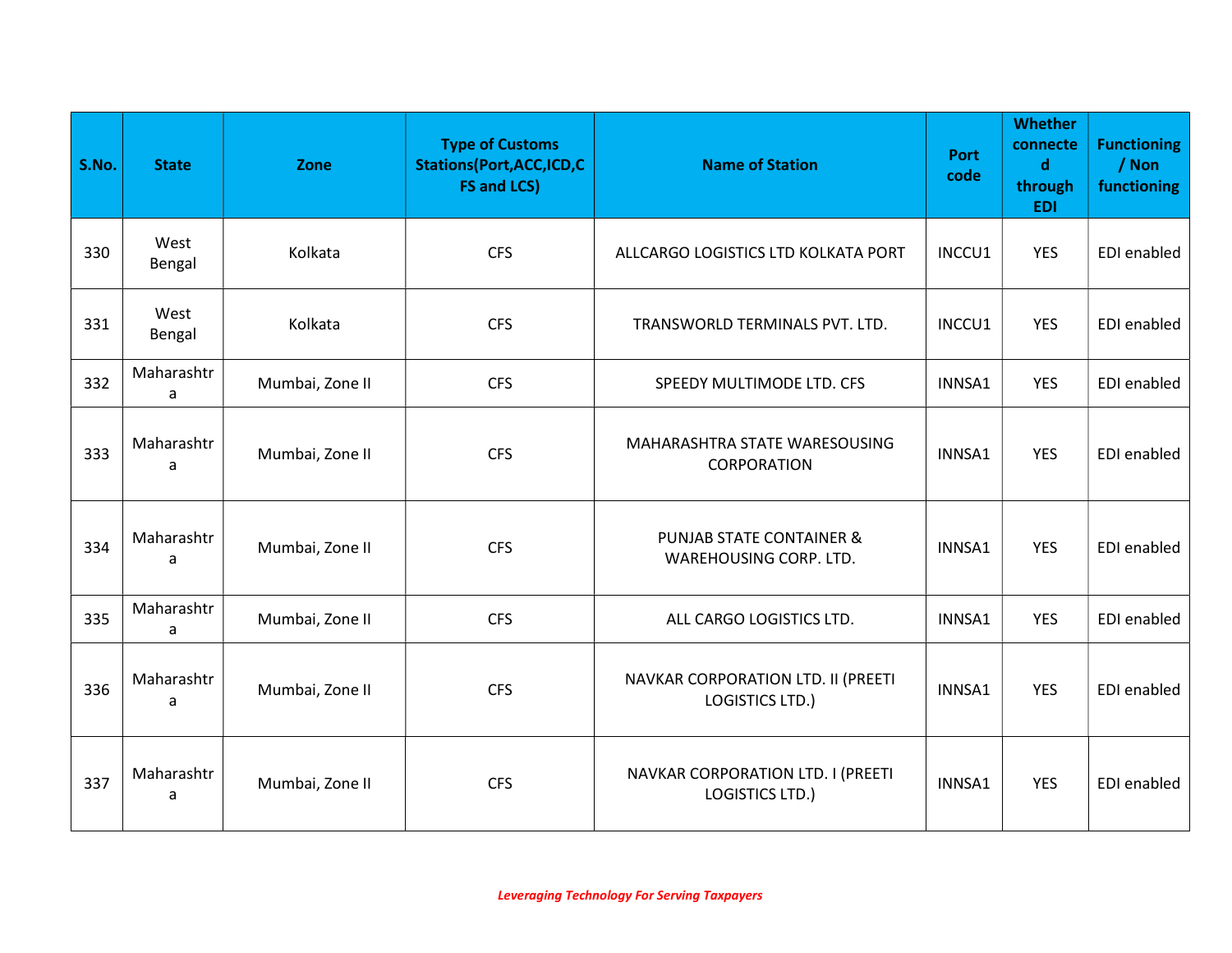| S.No. | <b>State</b>    | Zone            | <b>Type of Customs</b><br><b>Stations(Port, ACC, ICD, C</b><br><b>FS and LCS)</b> | <b>Name of Station</b>              | <b>Port</b><br>code | <b>Whether</b><br>connecte<br>$\mathbf d$<br>through<br><b>EDI</b> | <b>Functioning</b><br>/ Non<br>functioning |
|-------|-----------------|-----------------|-----------------------------------------------------------------------------------|-------------------------------------|---------------------|--------------------------------------------------------------------|--------------------------------------------|
| 338   | Maharashtr<br>a | Mumbai, Zone II | <b>CFS</b>                                                                        | NAVKAR CORPORATION LTD.             | INNSA1              | <b>YES</b>                                                         | EDI enabled                                |
| 339   | Maharashtr<br>a | Mumbai, Zone II | <b>CFS</b>                                                                        | AMEYA LOGISTICS PVT. LTD.           | INNSA1              | <b>YES</b>                                                         | EDI enabled                                |
| 340   | Maharashtr<br>a | Mumbai, Zone II | <b>CFS</b>                                                                        | ASHTE LOGISTICS PVT. LTD.           | INNSA1              | <b>YES</b>                                                         | EDI enabled                                |
| 341   | Maharashtr<br>a | Mumbai, Zone II | <b>CFS</b>                                                                        | APOLLO LOGISOLUTIONS L TD.          | INNSA1              | <b>YES</b>                                                         | EDI enabled                                |
| 342   | Maharashtr<br>a | Mumbai, Zone II | <b>CFS</b>                                                                        | OCEAN GATE CONTAINER TERMINALS PVT. | INNSA1              | <b>YES</b>                                                         | EDI enabled                                |
| 343   | Maharashtr<br>a | Mumbai, Zone II | <b>CFS</b>                                                                        | TRANSINDIA LOGISTICS PARK PVT. LTD. | INNSA1              | <b>YES</b>                                                         | EDI enabled                                |
| 344   | Maharashtr<br>a | Mumbai, Zone II | <b>CFS</b>                                                                        | <b>CWC KALAMBOLI</b>                | INNSA1              | <b>YES</b>                                                         | EDI enabled                                |
| 345   | Maharashtr<br>a | Mumbai, Zone II | <b>CFS</b>                                                                        | <b>CWC DRONAGIRI NODE</b>           | INNSA1              | <b>YES</b>                                                         | EDI enabled                                |
| 346   | Maharashtr<br>a | Mumbai, Zone II | <b>CFS</b>                                                                        | CWC LOGISTICS PARK (HIND TERMINAL)  | INNSA1              | <b>YES</b>                                                         | EDI enabled                                |
| 347   | Maharashtr<br>a | Mumbai, Zone II | <b>CFS</b>                                                                        | <b>CWC IMPEX PARK</b>               | INNSA1              | <b>YES</b>                                                         | <b>EDI</b> enabled                         |
| 348   | Maharashtr<br>a | Mumbai, Zone II | <b>CFS</b>                                                                        | <b>CWC DISTRIPARK LTD.</b>          | INNSA1              | <b>YES</b>                                                         | EDI enabled                                |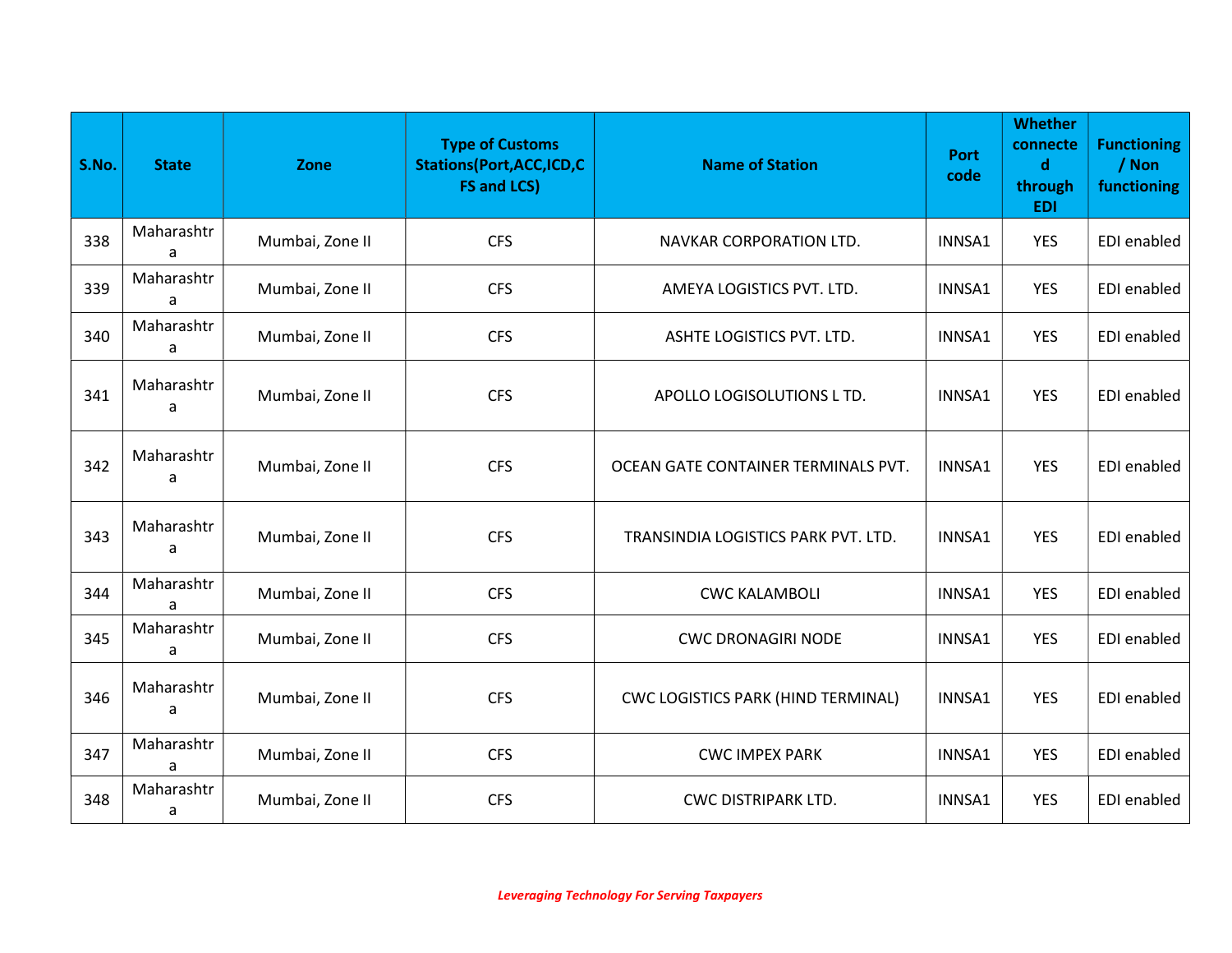| S.No. | <b>State</b>    | Zone            | <b>Type of Customs</b><br><b>Stations(Port, ACC, ICD, C</b><br><b>FS and LCS)</b> | <b>Name of Station</b>                                      | <b>Port</b><br>code | <b>Whether</b><br>connecte<br>$\mathbf d$<br>through<br><b>EDI</b> | <b>Functioning</b><br>/ Non<br>functioning |
|-------|-----------------|-----------------|-----------------------------------------------------------------------------------|-------------------------------------------------------------|---------------------|--------------------------------------------------------------------|--------------------------------------------|
| 349   | Maharashtr<br>a | Mumbai, Zone II | <b>CFS</b>                                                                        | CONTAINER CORPORATION OF INDIA LTD.                         | INNSA1              | <b>YES</b>                                                         | EDI enabled                                |
| 350   | Maharashtr<br>a | Mumbai, Zone II | <b>CFS</b>                                                                        | BALMER & LAWRIE CO. LTD.                                    | INNSA1              | <b>YES</b>                                                         | EDI enabled                                |
| 351   | Maharashtr<br>a | Mumbai, Zone II | <b>CFS</b>                                                                        | <b>GATEWAY DISTRIPARKS LTD.</b>                             | INNSA1              | <b>YES</b>                                                         | EDI enabled                                |
| 352   | Maharashtr<br>a | Mumbai, Zone II | <b>CFS</b>                                                                        | CONTINENTAL WAREHOUSING (NHAVA<br>SHEVA) LTD.               | INNSA1              | <b>YES</b>                                                         | EDI enabled                                |
| 353   | Maharashtr<br>a | Mumbai, Zone II | <b>CFS</b>                                                                        | SEABIRD MARINE SERVICES PVT. LTD.                           | INNSA1              | <b>YES</b>                                                         | EDI enabled                                |
| 354   | Maharashtr<br>a | Mumbai, Zone II | <b>CFS</b>                                                                        | EFC LOGISTICS PVT. LTD.                                     | INNSA1              | <b>YES</b>                                                         | EDI enabled                                |
| 355   | Maharashtr<br>a | Mumbai, Zone II | <b>CFS</b>                                                                        | INTERNATIONAL CARGO TERMINAL PRIVATE<br><b>LIMITED</b>      | INNSA1              | <b>YES</b>                                                         | EDI enabled                                |
| 356   | Maharashtr<br>a | Mumbai, Zone II | <b>CFS</b>                                                                        | SBW LOGISTICS PRIVATE LIMITED                               | INNSA1              | <b>YES</b>                                                         | EDI enabled                                |
| 357   | Maharashtr<br>a | Mumbai, Zone II | <b>CFS</b>                                                                        | <b>KERRYINDEV LOGISTICS PVT LTD</b>                         | INNSA1              | <b>YES</b>                                                         | EDI enabled                                |
| 358   | Maharashtr<br>a | Mumbai, Zone II | <b>CFS</b>                                                                        | SARVESHWAR LOGISTICS SERVICES PVT LTD<br><b>NHAVA SHEVA</b> | INNSA1              | <b>YES</b>                                                         | EDI enabled                                |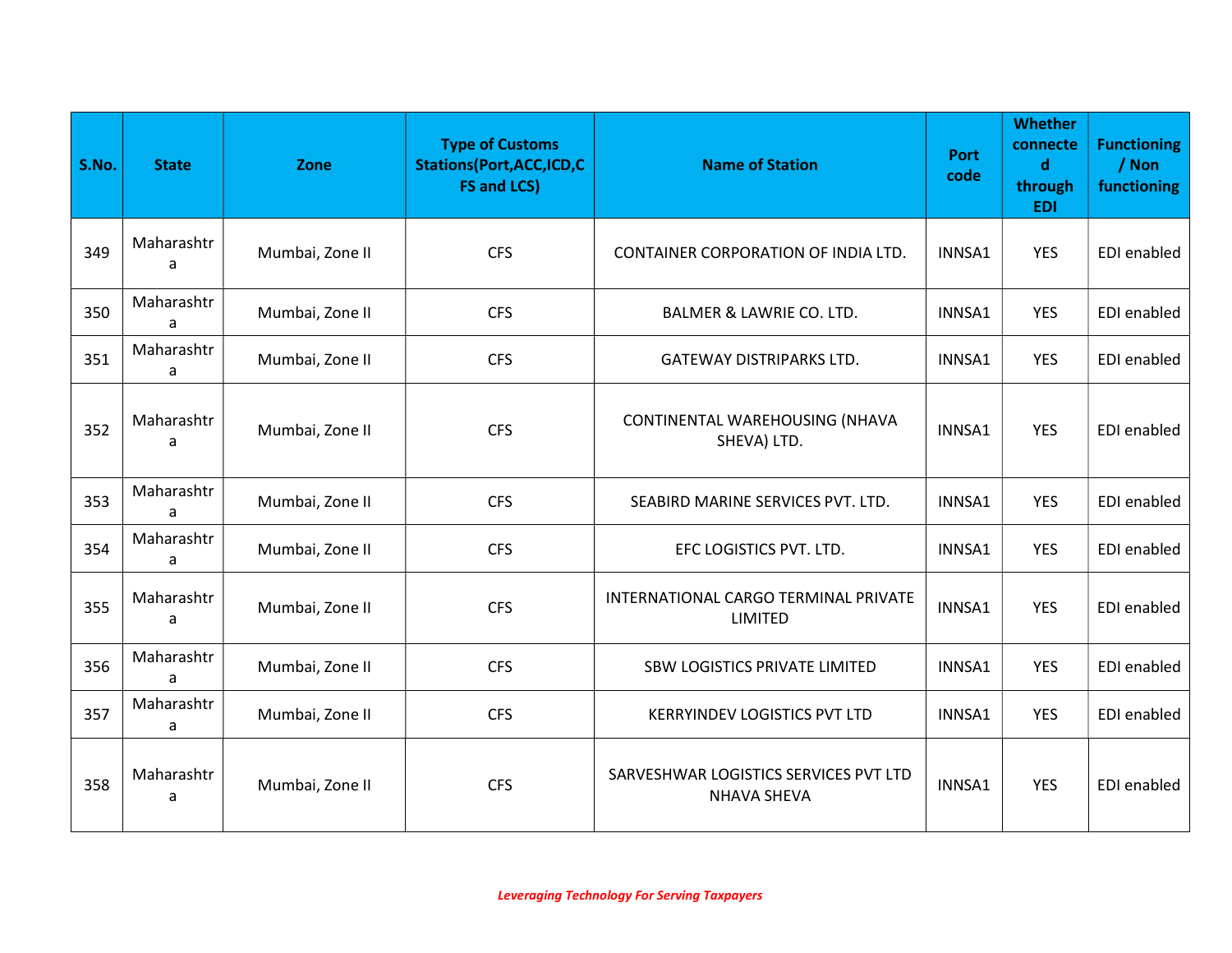| S.No. | <b>State</b>    | Zone                   | <b>Type of Customs</b><br><b>Stations(Port,ACC,ICD,C</b><br><b>FS and LCS)</b> | <b>Name of Station</b>                                                  | <b>Port</b><br>code | <b>Whether</b><br>connecte<br>$\mathbf d$<br>through<br><b>EDI</b> | <b>Functioning</b><br>/ Non<br>functioning |
|-------|-----------------|------------------------|--------------------------------------------------------------------------------|-------------------------------------------------------------------------|---------------------|--------------------------------------------------------------------|--------------------------------------------|
| 359   | Maharashtr<br>a | Mumbai, Zone II        | <b>CFS</b>                                                                     | TAKE CARE LOGISTICS PARK (INDIA) PVT.<br>LTD.                           | INNSA1              | <b>YES</b>                                                         | EDI enabled                                |
| 360   | Maharashtr<br>a | Mumbai, Zone II        | <b>CFS</b>                                                                     | <b>INTERNATIONAL CARGO TERMINALS &amp;</b><br><b>INFRASTRUCTURE PVT</b> | INNSA1              | <b>YES</b>                                                         | EDI enabled                                |
| 361   | Maharashtr<br>a | Mumbai, Zone II        | <b>CFS</b>                                                                     | JWC LOGISTICS PARK PVT LTD.                                             | INNSA1              | <b>YES</b>                                                         | EDI enabled                                |
| 362   | Maharashtr<br>a | Mumbai, Zone II        | <b>CFS</b>                                                                     | JWR LOGISTICS PVT. LTD.                                                 | INNSA1              | <b>YES</b>                                                         | EDI enabled                                |
| 363   | Maharashtr<br>a | Mumbai, Zone II        | <b>CFS</b>                                                                     | APM TERMINALS INDIA PVT LTD                                             | INNSA1              | <b>YES</b>                                                         | EDI enabled                                |
| 364   | Maharashtr<br>a | Mumbai, Zone II        | <b>CFS</b>                                                                     | APM TERMINALS INDIA PVT LTD ANNEX                                       | INNSA1              | <b>YES</b>                                                         | EDI enabled                                |
| 365   | Maharashtr<br>a | Mumbai, Zone II        | <b>CFS</b>                                                                     | <b>KESTREL AVIATION PVT LTD</b>                                         | INNSA1              | <b>YES</b>                                                         | EDI enabled                                |
| 366   | Maharashtr<br>a | Mumbai, Zone II        | <b>CFS</b>                                                                     | TG TERMINALS PRIVATE LIMITED                                            | INNSA1              | <b>YES</b>                                                         | EDI enabled                                |
| 367   | Kerala          | THIRUVANANTHAPURA<br>M | <b>CFS</b>                                                                     | <b>ASIAN TERMINALS</b>                                                  | INCOK1              | <b>YES</b>                                                         | EDI enabled                                |
| 368   | Kerala          | THIRUVANANTHAPURA<br>M | <b>CFS</b>                                                                     | <b>FALCON CFS</b>                                                       | INCOK1              | <b>YES</b>                                                         | EDI enabled                                |
| 369   | Kerala          | THIRUVANANTHAPURA<br>M | <b>CFS</b>                                                                     | <b>CFS PETTA</b>                                                        | INCOK1              | <b>YES</b>                                                         | EDI enabled                                |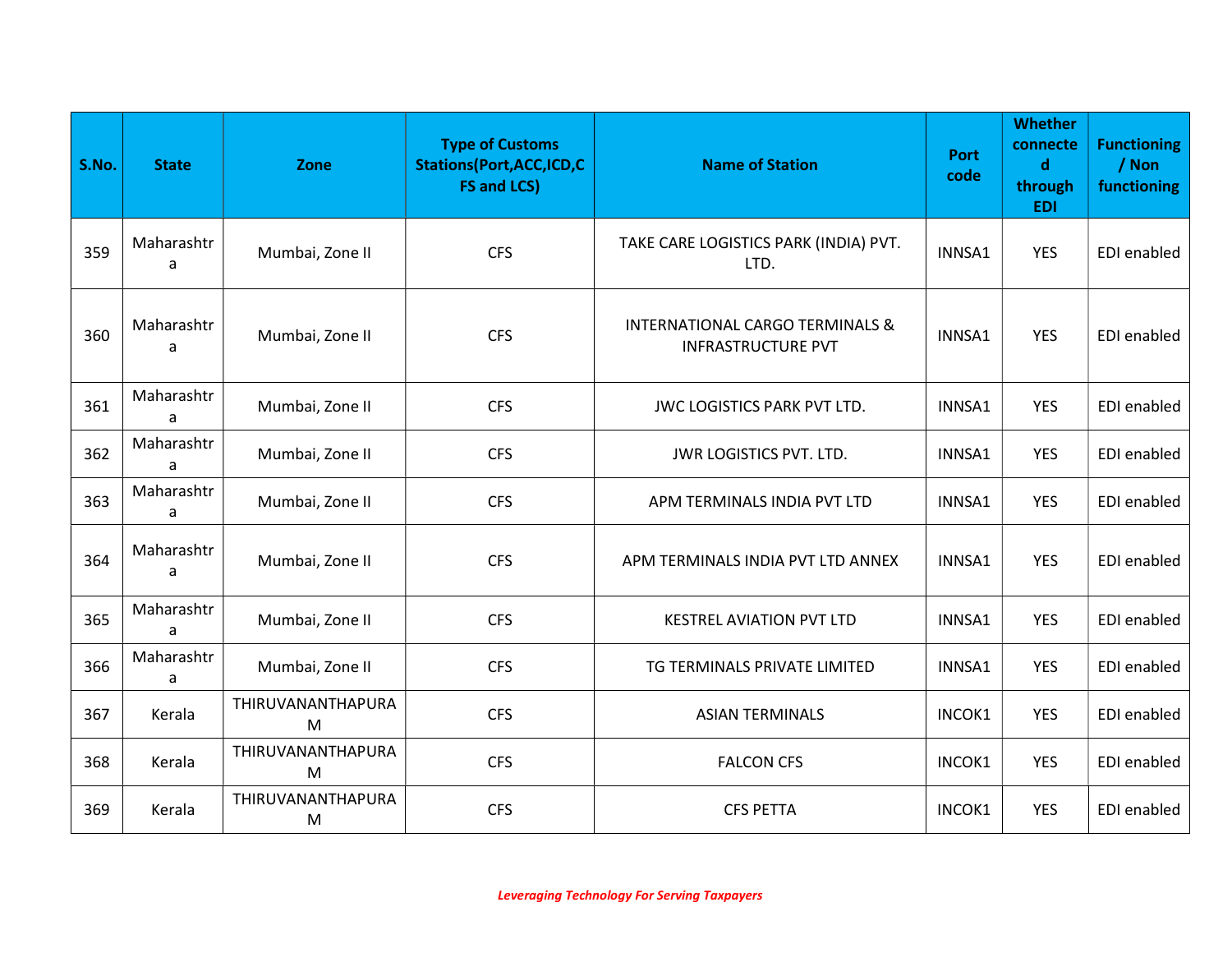| S.No. | <b>State</b>      | Zone                   | <b>Type of Customs</b><br><b>Stations(Port, ACC, ICD, C</b><br><b>FS and LCS)</b> | <b>Name of Station</b>                                       | <b>Port</b><br>code | <b>Whether</b><br>connecte<br>$\mathbf d$<br>through<br><b>EDI</b> | <b>Functioning</b><br>/ Non<br>functioning |
|-------|-------------------|------------------------|-----------------------------------------------------------------------------------|--------------------------------------------------------------|---------------------|--------------------------------------------------------------------|--------------------------------------------|
| 370   | Kerala            | THIRUVANANTHAPURA<br>M | <b>CFS</b>                                                                        | GATEWAY DISTRIPARKS (KERALA) LTD                             | INCOK1              | <b>YES</b>                                                         | EDI enabled                                |
| 371   | Kerala            | THIRUVANANTHAPURA<br>M | <b>CFS</b>                                                                        | M/S COCHIN INTERNATIONAL CONTAINER<br><b>FREIGHT STATION</b> | INCOK1              | <b>YES</b>                                                         | EDI enabled                                |
| 372   | Kerala            | THIRUVANANTHAPURA<br>M | <b>CFS</b>                                                                        | M/S COCHIN PORT CONTAINER FREIGHT<br><b>STATION</b>          | INCOK1              | <b>YES</b>                                                         | EDI enabled                                |
| 373   | Kerala            | THIRUVANANTHAPURA<br>M | <b>CFS</b>                                                                        | <b>CONTAINER CORPORATION OF INDIA</b><br><b>COCHIN</b>       | INCOK1              | <b>YES</b>                                                         | EDI enabled                                |
| 374   | Kerala            | THIRUVANANTHAPURA<br>M | <b>CFS</b>                                                                        | M/S MIV LOGISTICS PVT. LTD.                                  | INCOK1              | <b>YES</b>                                                         | EDI enabled                                |
| 375   | <b>Tamil Nadu</b> | Tiruchirappalli        | <b>CFS</b>                                                                        | AS shipping CFS                                              | INTUT1              | <b>YES</b>                                                         | EDI enabled                                |
| 376   | <b>Tamil Nadu</b> | Tiruchirappalli        | <b>CFS</b>                                                                        | <b>Continental CFS</b>                                       | INTUT1              | <b>YES</b>                                                         | EDI enabled                                |
| 377   | <b>Tamil Nadu</b> | Tiruchirappalli        | <b>CFS</b>                                                                        | <b>CONCOR CFS</b>                                            | INTUT1              | <b>YES</b>                                                         | EDI enabled                                |
| 378   | <b>Tamil Nadu</b> | Tiruchirappalli        | <b>CFS</b>                                                                        | Continental W.H (Navaseva) CFS                               | INTUT1              | <b>YES</b>                                                         | <b>EDI</b> enabled                         |
| 379   | <b>Tamil Nadu</b> | Tiruchirappalli        | <b>CFS</b>                                                                        | <b>Central Warehousing Corpn.CFS</b>                         | INTUT1              | <b>YES</b>                                                         | EDI enabled                                |
| 380   | <b>Tamil Nadu</b> | Tiruchirappalli        | <b>CFS</b>                                                                        | Diamond CFS Park                                             | INTUT1              | <b>YES</b>                                                         | EDI enabled                                |
| 381   | <b>Tamil Nadu</b> | Tiruchirappalli        | <b>CFS</b>                                                                        | Hari CFS                                                     | INTUT1              | <b>YES</b>                                                         | EDI enabled                                |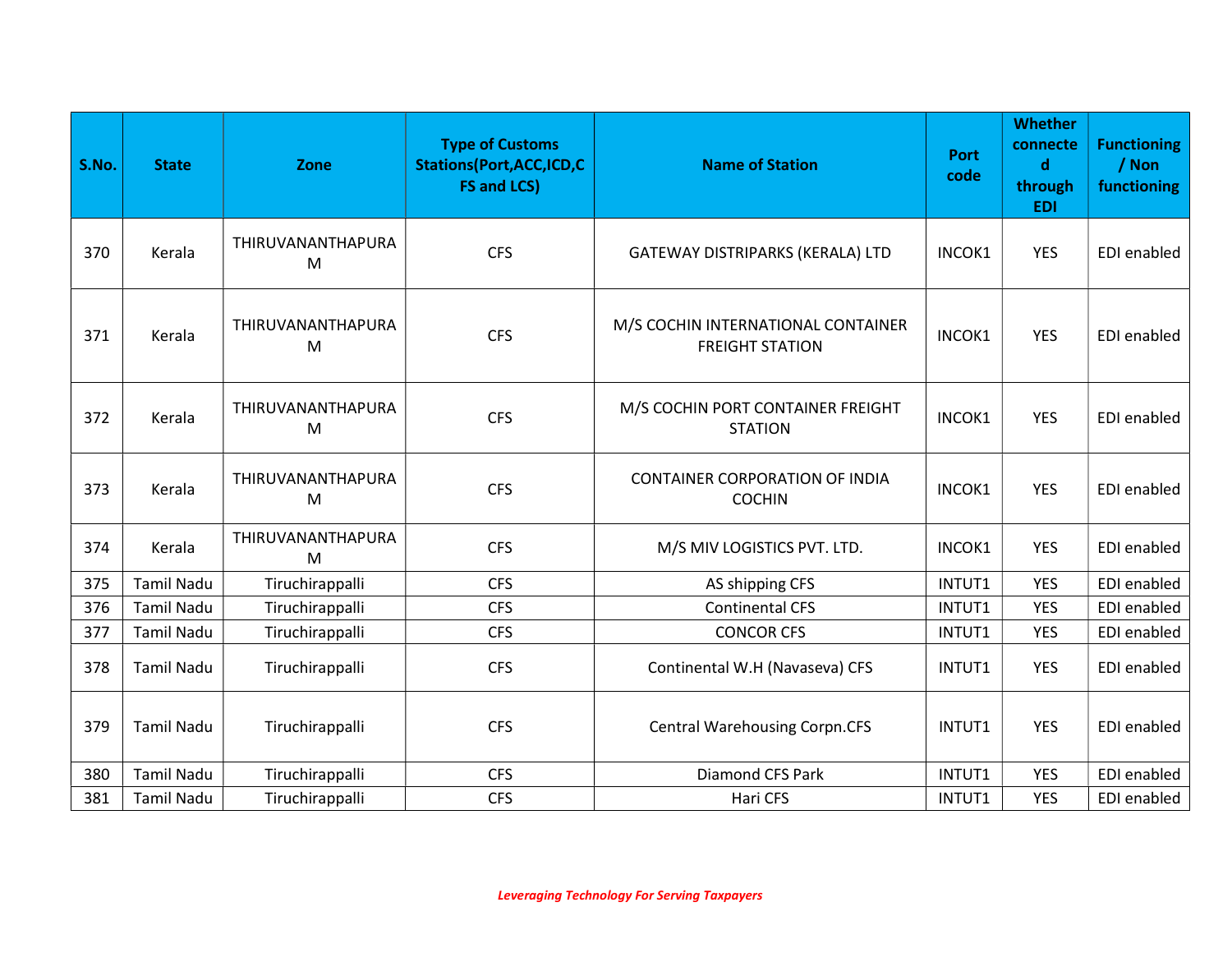| S.No. | <b>State</b>      | Zone            | <b>Type of Customs</b><br><b>Stations(Port, ACC, ICD, C</b><br><b>FS and LCS)</b> | <b>Name of Station</b>                                       | <b>Port</b><br>code | <b>Whether</b><br>connecte<br>$\mathbf d$<br>through<br><b>EDI</b> | <b>Functioning</b><br>/ Non<br>functioning |
|-------|-------------------|-----------------|-----------------------------------------------------------------------------------|--------------------------------------------------------------|---------------------|--------------------------------------------------------------------|--------------------------------------------|
| 382   | <b>Tamil Nadu</b> | Tiruchirappalli | <b>CFS</b>                                                                        | KSPS Natarajan CFS park                                      | INTUT1              | <b>YES</b>                                                         | EDI enabled                                |
| 383   | <b>Tamil Nadu</b> | Tiruchirappalli | <b>CFS</b>                                                                        | Raja Agencies CFS                                            | INTUT1              | <b>YES</b>                                                         | EDI enabled                                |
| 384   | <b>Tamil Nadu</b> | Tiruchirappalli | <b>CFS</b>                                                                        | <b>SEC Container Freight Station</b>                         | INTUT1              | <b>YES</b>                                                         | EDI enabled                                |
| 385   | <b>Tamil Nadu</b> | Tiruchirappalli | <b>CFS</b>                                                                        | <b>Vilsons CFS</b>                                           | INTUT1              | <b>YES</b>                                                         | EDI enabled                                |
| 386   | Puducherry        | Tiruchirappalli | <b>CFS</b>                                                                        | SATTVA HI TECH CONWARE                                       | INPNY1              | <b>YES</b>                                                         | EDI enabled                                |
| 387   | Puducherry        | Tiruchirappalli | <b>CFS</b>                                                                        | <b>CONTINENTAL CONTAINER FREIGHT</b><br>STATION, KARASUR     | INPNY1              | <b>YES</b>                                                         | EDI enabled                                |
| 388   | <b>Tamil Nadu</b> | Tiruchirappalli | <b>CFS</b>                                                                        | SICAL DISTRIPARKS LTD                                        | INTUT1              | YES                                                                | EDI enabled                                |
| 389   | Puducherry        | Tiruchirappalli | <b>CFS</b>                                                                        | <b>INDEV LOGISTICS PVT LTD KARASOOR</b><br><b>PUDUCHERRY</b> | <b>INPNY6</b>       | <b>YES</b>                                                         | <b>EDI</b> enabled                         |
| 390   | Puducherry        | Tiruchirappalli | <b>CFS</b>                                                                        | <b>INDEV LOGISTICS PVT LTD</b>                               | INPNY1              | <b>YES</b>                                                         | <b>EDI</b> enabled                         |
| 391   | Puducherry        | Tiruchirappalli | <b>CFS</b>                                                                        | PONDICHERRY PORT                                             | INPNY1              | <b>YES</b>                                                         | EDI enabled                                |
| 392   | <b>Tamil Nadu</b> | Tiruchirappalli | <b>CFS</b>                                                                        | <b>CHOLA LOGISTIKS PVT LTD</b>                               | INTUT1              | <b>YES</b>                                                         | EDI enabled                                |
| 393   | <b>Tamil Nadu</b> | Tiruchirappalli | <b>CFS</b>                                                                        | WESTERN GATEWAY CARGO SERVICES PVT.<br>LTD.                  | INAJJ6              | <b>YES</b>                                                         | EDI enabled                                |
| 394   | Puducherry        | Tiruchirappalli | <b>CFS</b>                                                                        | SATTVA HI TECH CONWARE                                       | INPNY1              | <b>YES</b>                                                         | EDI enabled                                |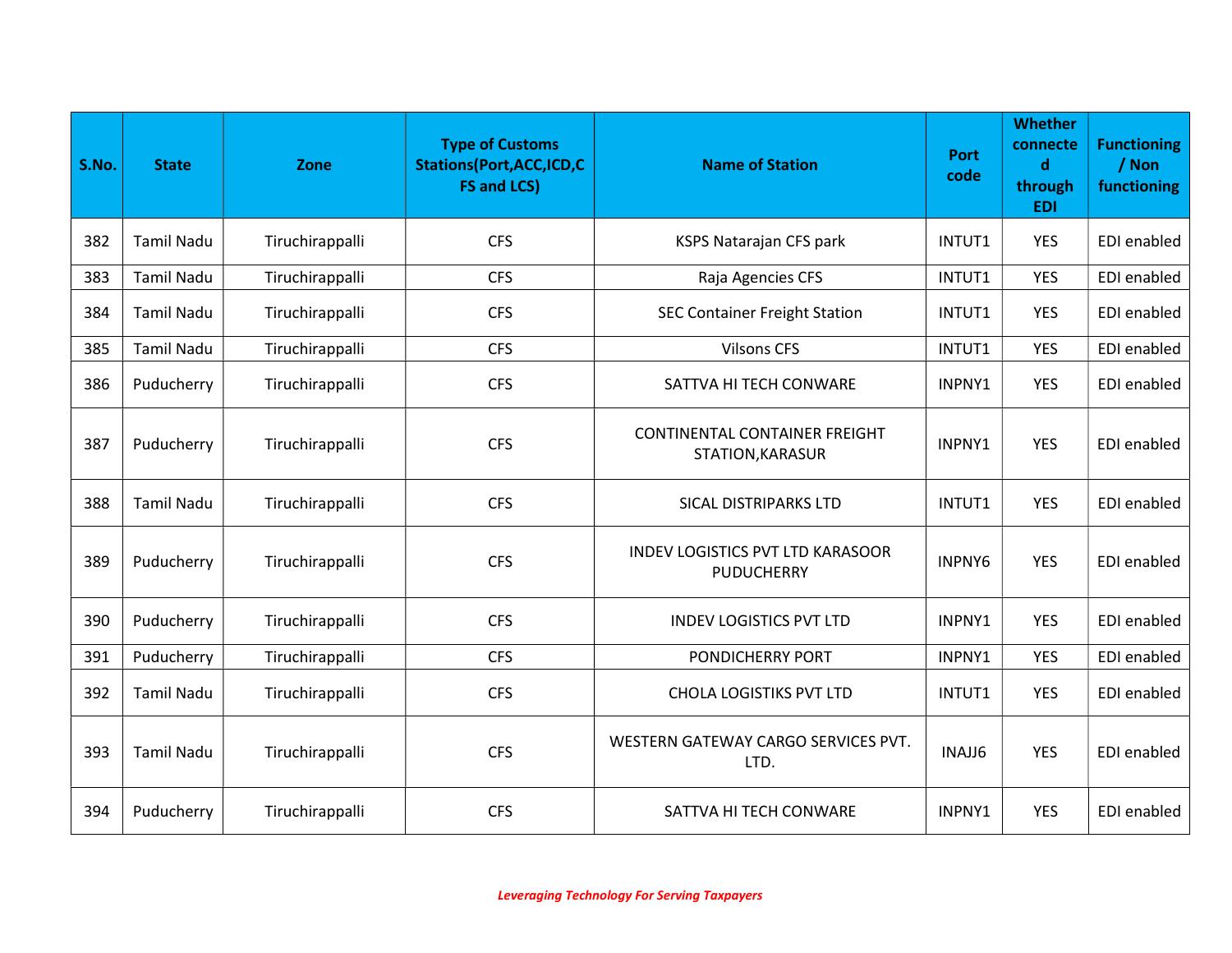| S.No. | <b>State</b>      | Zone            | <b>Type of Customs</b><br><b>Stations(Port, ACC, ICD, C</b><br><b>FS and LCS)</b> | <b>Name of Station</b>                                             | <b>Port</b><br>code | <b>Whether</b><br>connecte<br>$\mathbf d$<br>through<br><b>EDI</b> | <b>Functioning</b><br>/ Non<br>functioning |
|-------|-------------------|-----------------|-----------------------------------------------------------------------------------|--------------------------------------------------------------------|---------------------|--------------------------------------------------------------------|--------------------------------------------|
| 395   | Puducherry        | Tiruchirappalli | <b>CFS</b>                                                                        | <b>CONTINENTAL CONTAINER FREIGHT</b><br><b>STATION</b>             | INPNY1              | <b>YES</b>                                                         | EDI enabled                                |
| 396   | <b>Tamil Nadu</b> | Tiruchirappalli | <b>CFS</b>                                                                        | <b>EMPTY CONTAINER YARD</b>                                        | INTUT1              | <b>YES</b>                                                         | EDI enabled                                |
| 397   | <b>Tamil Nadu</b> | Tiruchirappalli | <b>CFS</b>                                                                        | PROMPT TERMINLAS PVT LTD TUTICORIN                                 | INTUT1              | <b>YES</b>                                                         | EDI enabled                                |
| 398   | <b>Tamil Nadu</b> | Tiruchirappalli | <b>CFS</b>                                                                        | ALS TUTICORIN TERMINAL PVT LTD<br><b>TUTICORIN</b>                 | INTUT1              | <b>YES</b>                                                         | EDI enabled                                |
| 399   | Andhra<br>Pradesh | Vishakahpatnam  | <b>CFS</b>                                                                        | Container Corp. of India Ltd                                       | INVTZ1              | <b>YES</b>                                                         | EDI enabled                                |
| 400   | Andhra<br>Pradesh | Vishakahpatnam  | <b>CFS</b>                                                                        | Sravan Shipping Services P Ltd                                     | INVTZ1              | <b>YES</b>                                                         | EDI enabled                                |
| 401   | Andhra<br>Pradesh | Vishakahpatnam  | <b>CFS</b>                                                                        | Central Warehousing Corp.                                          | INVTZ1              | <b>YES</b>                                                         | EDI enabled                                |
| 402   | Andhra<br>Pradesh | Vishakahpatnam  | <b>CFS</b>                                                                        | Gateway East India Pvt Ltd                                         | INVTZ1              | <b>YES</b>                                                         | EDI enabled                                |
| 403   | Andhra<br>Pradesh | Vishakahpatnam  | <b>CFS</b>                                                                        | <b>CONTAINER CORPORATION OF INDIA-MMLP</b><br><b>VISAKHAPATNAM</b> | INVTZ1              | <b>YES</b>                                                         | EDI enabled                                |
| 404   | Andhra<br>Pradesh | Vishakahpatnam  | <b>CFS</b>                                                                        | SICAL MULTIMODAL AND RAIL TRANSPORT<br><b>LTD</b>                  | INVTZ1              | <b>YES</b>                                                         | EDI enabled                                |